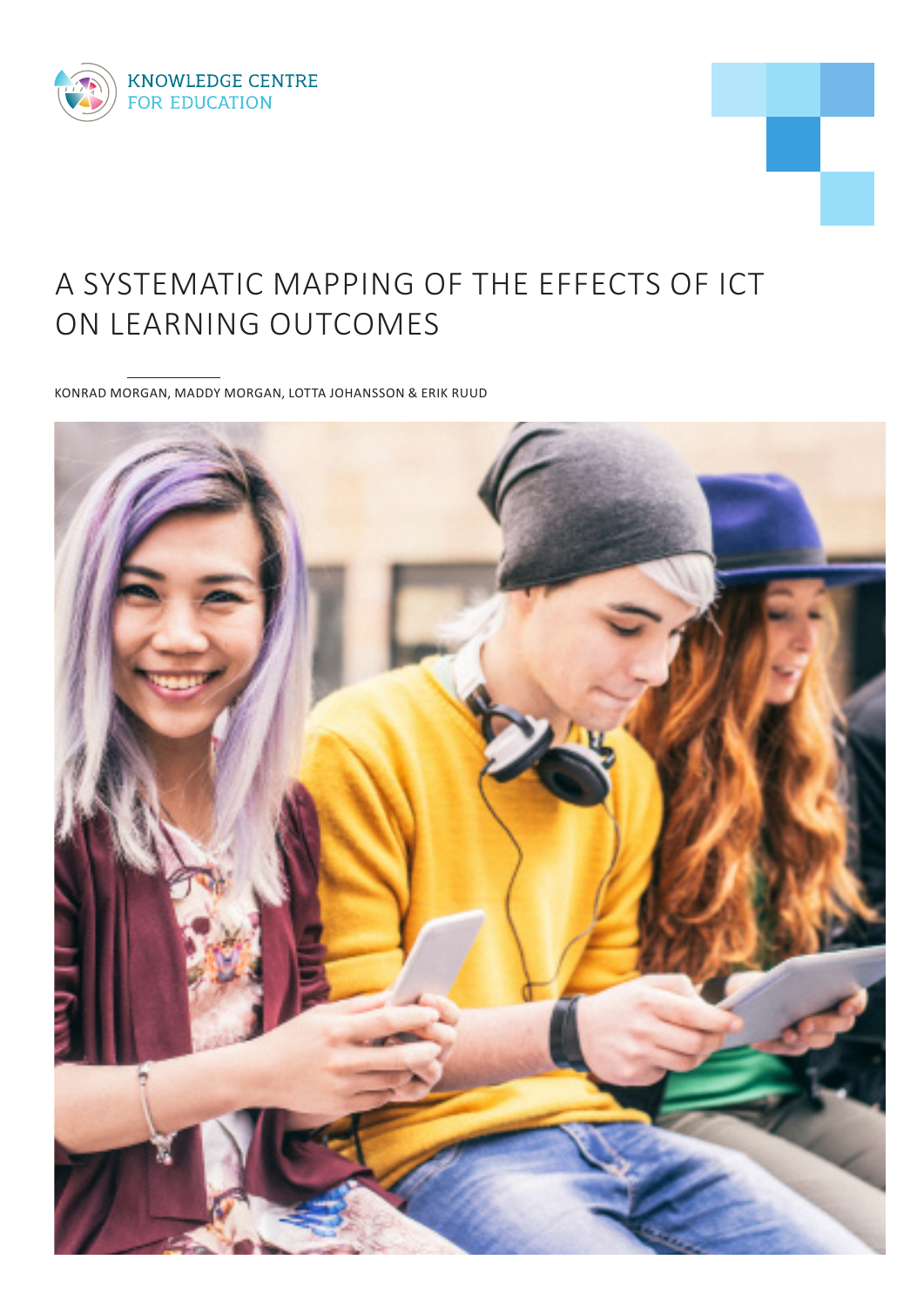KNOWLEDGE CENTER FOR EDUCATION Drammensveien 288, 0283 Oslo Adress: Postboks 564, NO-1327 Lysaker

ISBN: 978-82-12-03560-7 Referance number: KSU 4/2016 Published: November 2016 Photo: Shutterstock

TITLE: Morgan, K., Morgan, M., Johansson, L. & Ruud, E. (2016). A systematic mapping of the effects of ICT on learning outcomes. Oslo. Knowledge Center for Education. www. kunnskapssenter.no

Rights: © 2016 Kunnskapssenter for utdanning, Norges Forskningsråd, Oslo.

#### **KNOWLEDGE CENTER FOR EDUCATION:**

PHONE: +47 22 03 70 00 E-MAIL: kunnskapssenter@forskningsradet.no WEBPAGE: www.kunnskapssenter.no FACEBOOK: kunnskapssenter TWITTER: kunnskapsrad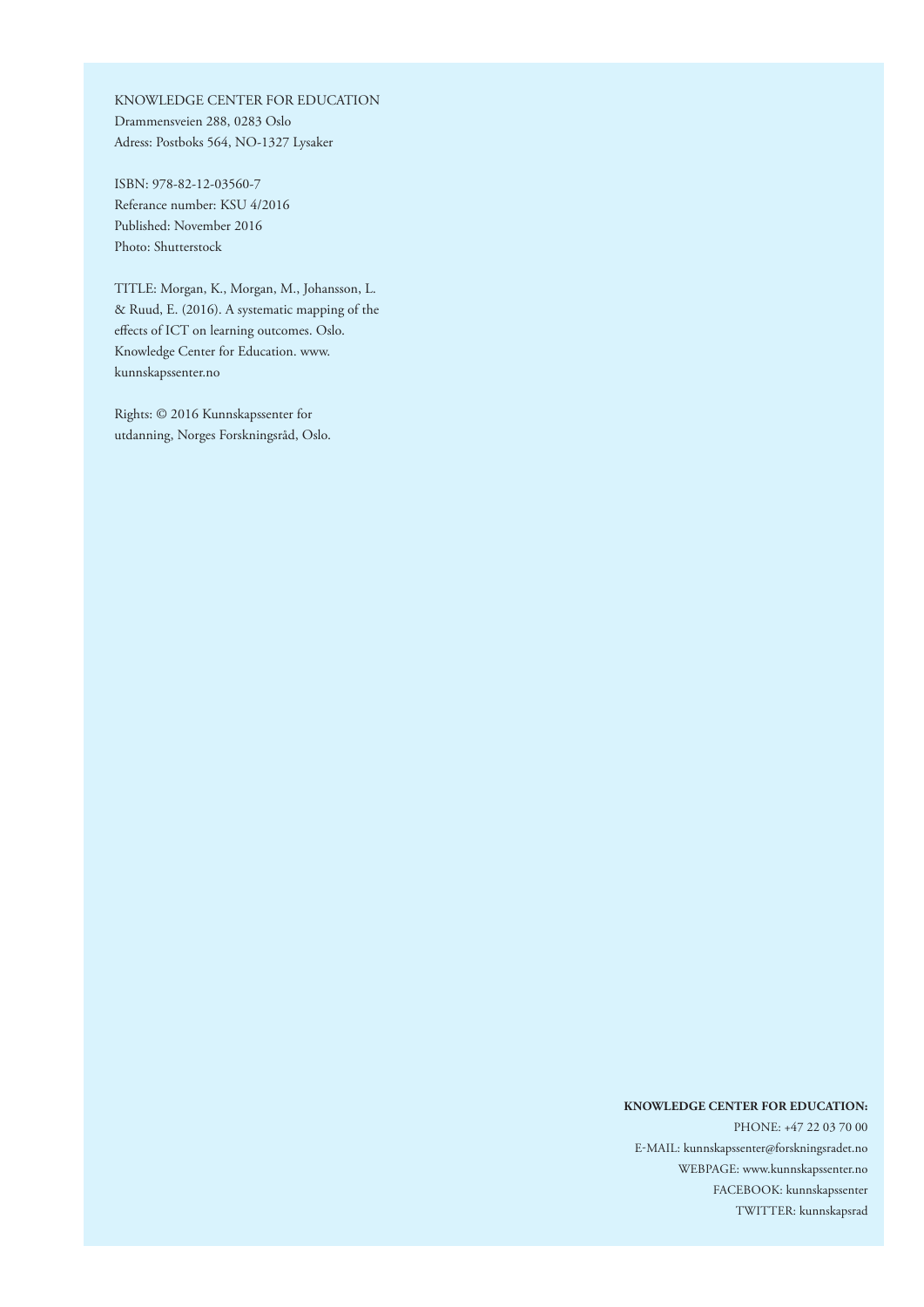# CONTENT

| <b>Executive summary:</b>                                                                                                                                                                                                            |  |
|--------------------------------------------------------------------------------------------------------------------------------------------------------------------------------------------------------------------------------------|--|
|                                                                                                                                                                                                                                      |  |
|                                                                                                                                                                                                                                      |  |
|                                                                                                                                                                                                                                      |  |
|                                                                                                                                                                                                                                      |  |
|                                                                                                                                                                                                                                      |  |
|                                                                                                                                                                                                                                      |  |
|                                                                                                                                                                                                                                      |  |
|                                                                                                                                                                                                                                      |  |
| 1.6 How this report is structured <b>Construction and the Constantine Constantine Constantine Constantine Constantine Constantine Constantine Constantine Constantine Constantine Constantine Constantine Constantine Constantin</b> |  |
|                                                                                                                                                                                                                                      |  |
|                                                                                                                                                                                                                                      |  |
|                                                                                                                                                                                                                                      |  |
|                                                                                                                                                                                                                                      |  |
|                                                                                                                                                                                                                                      |  |
|                                                                                                                                                                                                                                      |  |
|                                                                                                                                                                                                                                      |  |
|                                                                                                                                                                                                                                      |  |
|                                                                                                                                                                                                                                      |  |
|                                                                                                                                                                                                                                      |  |
|                                                                                                                                                                                                                                      |  |
|                                                                                                                                                                                                                                      |  |
|                                                                                                                                                                                                                                      |  |
|                                                                                                                                                                                                                                      |  |
|                                                                                                                                                                                                                                      |  |
|                                                                                                                                                                                                                                      |  |
|                                                                                                                                                                                                                                      |  |
|                                                                                                                                                                                                                                      |  |
|                                                                                                                                                                                                                                      |  |
|                                                                                                                                                                                                                                      |  |
|                                                                                                                                                                                                                                      |  |
|                                                                                                                                                                                                                                      |  |
|                                                                                                                                                                                                                                      |  |
|                                                                                                                                                                                                                                      |  |
|                                                                                                                                                                                                                                      |  |
|                                                                                                                                                                                                                                      |  |
|                                                                                                                                                                                                                                      |  |
|                                                                                                                                                                                                                                      |  |
|                                                                                                                                                                                                                                      |  |
|                                                                                                                                                                                                                                      |  |
|                                                                                                                                                                                                                                      |  |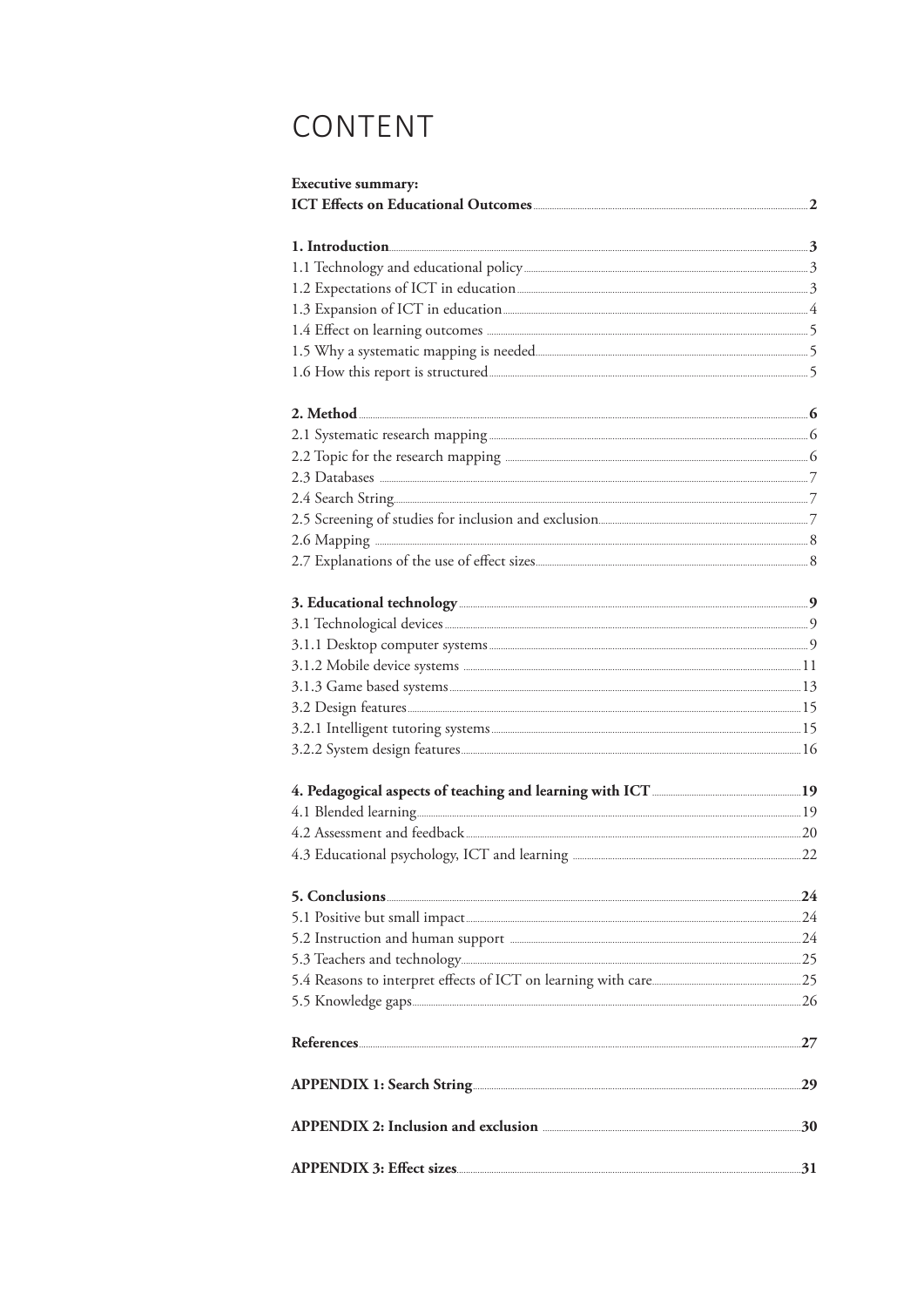# EXECUTIVE SUMMARY: ICT EFFECTS ON EDUCATIONAL OUTCOMES

Since the first use of computers in classrooms in the 1960's there has been significant interest from educational stakeholders in determining answers to some fundamental questions about how Information and Communications Technology (ICT) impacts educational outcomes. Specifically:

- Does ICT provide a positive influence on academic performance and if it does are there subjects or disciplines that are more strongly influenced or less strongly influenced than others?
- Does ICT improve the effectiveness of the learning process and if it does what aspects of ICT make the strongest improvements on learning?

This systematic mapping of research in the field shows that so far, these questions cannot be answered as clearly and consistently as policy makers and practitioners might hope. The systematic mapping provides a summary of rigorous empirical studies in the fields of educational ICT to determine the causal effect of the use of ICTs on students' learning outcomes.

Many of the 30 included studies are systematic reviews and meta-analyses. The total number of studies included in this mapping review exceeds 1900, spanning several decades. Studies were assessed on quality and relevance and categorized under three broad themes with subcategories:

While few studies document convincing effects of ICT on students' learning outcome, an analysis across studies shows a consistent, but small positive impact from the use of ICT in classroom settings. Although some research has reported large Effect Sizes (ES)  $(32 + 2, 0)$  from novel technology implementations, the more rigorous meta-analyses of large scale randomized control studies, consistently reports ES's in the range of  $+0,1$  to  $+0,3$ . The most important finding being that the highest ES's from such comprehensive and rigorous analyses are associated with studies where ICT has been implemented as a planned part of a comprehensive teaching environment with clear goals, teaching plans, teaching materials, supporting technical resources, teacher training and development. In such a context the improvements associated with ICT in education are to be viewed as part of a broader improvement in the educational environment and not just as a single technology.

| <b>Educational technology</b> | <b>Design features</b>       | Pedagogical aspects of teaching<br>and learning with ICT |
|-------------------------------|------------------------------|----------------------------------------------------------|
| Desktop Computer systems      | Intelligent tutoring systems | <b>Blended learning</b>                                  |
| Mobile device systems         | System design features       | Assessment and feedback                                  |
| Game based systems            |                              | Educational psychology                                   |

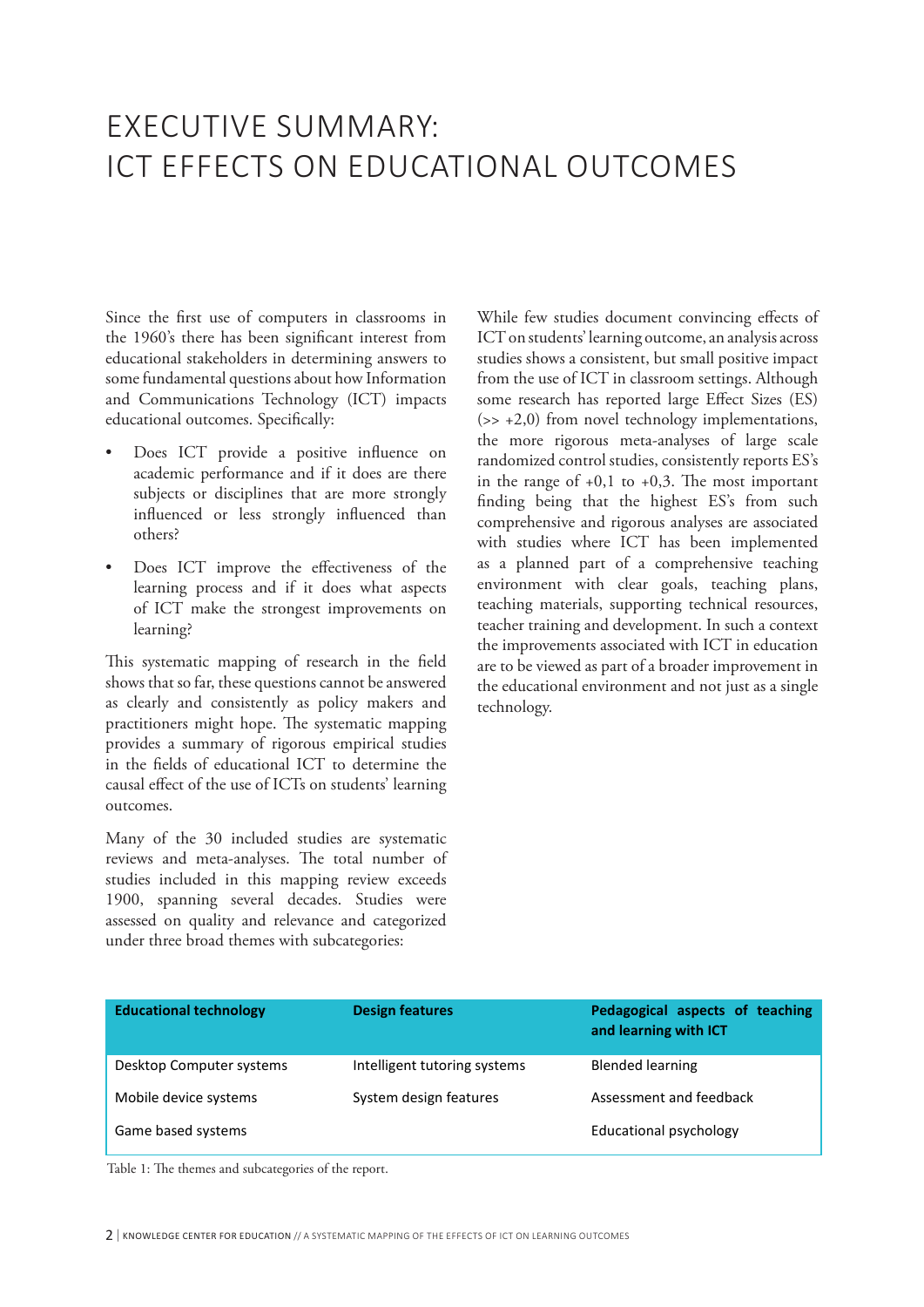# 1. INTRODUCTION

#### **1.1 TECHNOLOGY AND EDUCATIONAL POLICY**

Over the last decades, our daily lives are increasingly influenced by information and communication technology (ICT). However, whilst society at large has experienced extensive changes due to technological development, the OECD reports concerns that institutionalized education appears to be lagging behind in this development (OECD 2015<sup>1</sup>). Previously, ICT was regarded as a potential online resource for broadening access to higher education<sup>2</sup>. More recently, however, this development trend has been accompanied by a strong belief in technology's inherent potential for transformational educational practice and improved student learning.

ICTs encompass a set of devices, tools, modalities, programs, etc. expected to strengthen the educational context. At the same time ICT, and the employment of ICTs, represents a skill in itself. As digital skills become increasingly important in all domains of society, formal education represents an essential arena for developing a digitally native generation, equipped with these desirable

competencies, and ready for the labor market (OECD 2015)3 . Digital skills were promoted as one among five basic skills (along with reading, writing, arithmetic and oral skills) in the Norwegian National Curriculum for Knowledge Promotion in Primary and Secondary Education and Training from 2006. This challenges traditional educational provision and instructional practices, a development trend further emphasized with the launch of White Paper 28 (2015-2016)<sup>4</sup>.

This mapping of research is undertaken to state whether ICTs contribute to improving students' learning outcome. The intention is to supplement the existing knowledge base about technology use in education by asking: What may – realistically – be expected from introducing digital technology in educational settings?

#### **1.2 EXPECTATIONS OF ICT IN EDUCATION**

These are among the most commonly mentioned expectations on the use of technology in education:

| <b>STRUCTURAL</b> |                                                                                                                                                                                                                                                                                                                                                                                                                                                                                                                                           |
|-------------------|-------------------------------------------------------------------------------------------------------------------------------------------------------------------------------------------------------------------------------------------------------------------------------------------------------------------------------------------------------------------------------------------------------------------------------------------------------------------------------------------------------------------------------------------|
| <b>Democratic</b> | Digital skills are essential in contemporary society and, as OECD conclude, also<br>in the labour market. 21 century citizens must master technology, both with<br>regards to digital literacy and the technology itself. Formal education has a key<br>role in developing digitally literate population, preparing them for participation<br>in the increasingly complex information society.<br>Since classroom instruction demands presence, online education enhances<br>access and may contribute to improved equality in education. |
| Cost-effective    | Technology is ubiquitous, and assumed to offer cost-effective alternatives to<br>traditional education. The prevailing question within this context is how much<br>of the traditional education can be replaced, without compromising teaching<br>quality, student performance or educational outcomes.                                                                                                                                                                                                                                   |

Table 2: Structural expectations of ICT in education.

1 OECD (2015), *Students, Computers and Learning: Making the Connection,* PISA, OECD Publishing. *http://dx.doi. org/10.1787/9789264239555-en*

2 Means, B., Toyama, Y., Murphy, R., & Baki, M. (2013). The effectiveness of online and blended learning: A metaanalysis of the empirical literature. Teachers College Record, 115(3), 1-47.

4 Meld. St. nr. 28 (2015-2016) *Fag – fordypning – forståelse. En fornyelse av Kunnskapsløftet*

A SYSTEMATIC MAPPING OF THE EFFECTS OF ICT ON LEARNING OUTCOMES// KNOWLEDGE CENTER FOR EDUCATION | 3

<sup>3</sup> OECD (2015), *OECD Skills Outlook 2015: Youth, Skills and Employability*, OECD Publishing. http://dx.doi. org/10.1787/9789264234178-en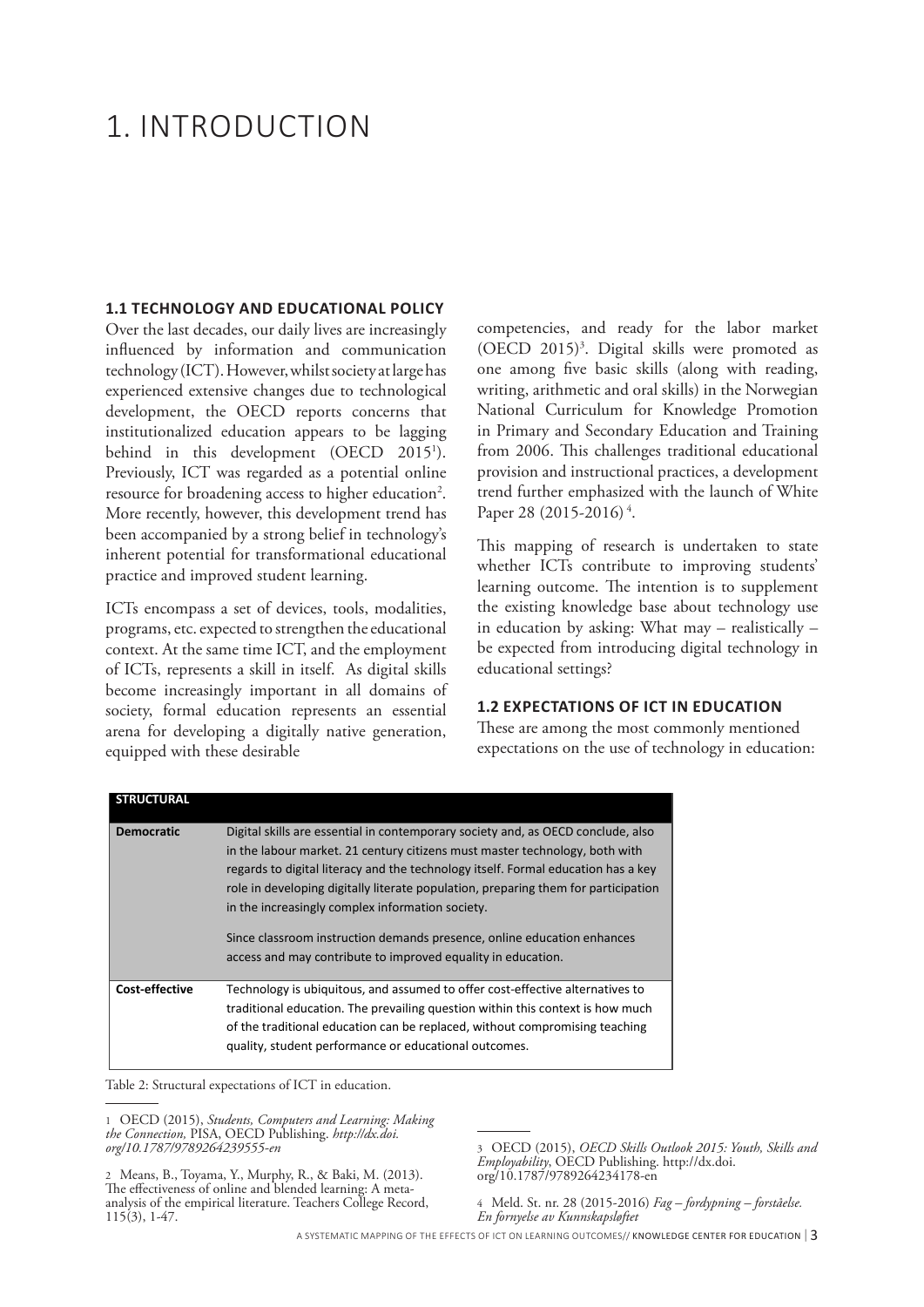| PEDAGOGICAL                                    |                                                                                                                                                                                                                                                                                                                                                                                                                                                                                                                                                                                                                                                                                                                                                                                            |
|------------------------------------------------|--------------------------------------------------------------------------------------------------------------------------------------------------------------------------------------------------------------------------------------------------------------------------------------------------------------------------------------------------------------------------------------------------------------------------------------------------------------------------------------------------------------------------------------------------------------------------------------------------------------------------------------------------------------------------------------------------------------------------------------------------------------------------------------------|
| <b>Increased</b><br>possibilities              | Initially, ICT was expected to deliver content, but expectations on its inherent<br>potential have risen with the increasing complexity and capability of technology<br>(Schmid et al. 2014). Educational technology is currently regarded as something<br>that can add value to education in general; not as a replacement of existing<br>provision. Ed Tech is often designed to make possible what has been impossible<br>in traditional education, such as expanded classroom possibilities (e.g.<br>simulation-programs for medical training), self-regulated learning (students may<br>themselves via devices formulate e.g. learning criteria and assess each other),<br>greater possibilities for personalized learning (led, tutored and assessed by a<br>computer/other device). |
| <b>Increased</b><br>motivation and<br>learning | Compared to traditional education, children, youths and adults are expected to<br>be engaged by technology (Edutainment). ICTs are subsequently assumed to<br>spur motivation for learning – thus influencing student attainment and<br>completion rates. Wide ranges of game based learning software (often defined<br>as serious games) and simulation based learning have been designed in order to<br>address this expectation.                                                                                                                                                                                                                                                                                                                                                        |

Table 3: Pedagogical expectations of ICT in education.

Many of the included studies refer to such policy expectations when stressing the importance of the research field. As they are designed and conducted to measure the causal effect of ICT based educational interventions on students' learning outcomes, they provide little or no information about *how* the use of technology in schools may support students' development of digital skills or teachers' digital competence.

#### **1.3 EXPANSION OF ICT IN EDUCATION**

While there are many ways to map the expansion of ICT in education, in the end it all comes down to provision and use. The provision of technology is an obvious prerequisite for the use of technology. According to an OECD report from 2015, 99% of the Norwegian students have access to a computer at home (OECD 2015)<sup>5</sup>. In Norwegian schools, there are on average three students for every two computers. However, and with all kinds of technological devices included, the provision of ICT in Norwegian schools is widespread, making Norwegian schools among the most technologically developed schools in the world (OECD 2015<sup>6</sup>; European Commission 2013<sup>7</sup>). The provision is, however, solely a prerequisite for the effective employment of technological devices, which appears to be a more complex topic.

A report from the European Commission (20138 ), finds no correlations between the level of computer provision in school and the frequency of use. Too often, technological devices constitute unused classroom resources. Thus, provision of technology in classrooms is no guarantee of usage, and even less for effective usage. The EC report also finds that Norwegian teachers (especially at higher grades) disagree about the relevance and positive impact of the use of ICT, with regards to transversal skills, higher order thinking skills, achievement, motivation and collaborative work. Between 25-50 % of the Norwegian students in the  $11<sup>th</sup>$  grade are being taught by teachers who are skeptical towards the educational potential in technology (European Commission 2013<sup>9</sup>). The paradox is therefore that while Norwegian schools are technologically wellequipped, Norwegian teachers are among the most technology-skeptical teachers in Europe. Based on the identified gap between provision and frequency of use, the report from the EU Commission expresses a need for a policy shift. Having met the goals for provision, the focus should be on developing teachers' competence in integrating ICT in their teaching practice. Additionally, the use of ICT in teaching needs the involvement and support of all stakeholders, also by policy and strategies, thus highlighting school leaders' active engagement. Several studies included in the mapping show the potential inherent in integrating technology in ordinary classroom instruction. For example,

<sup>5</sup> OECD (2015), *Students, Computers and Learning: Making the Connection,* PISA, OECD Publishing. *http://dx.doi. org/10.1787/9789264239555-en*

<sup>6</sup> ibid.

<sup>7</sup> European Commission (2013). Survey of Schools: ICT in Education. Benchmarking access, use and attitudes to technology in Europe's schools. European Commission.

<sup>8</sup> ibid.

<sup>9</sup> ibid.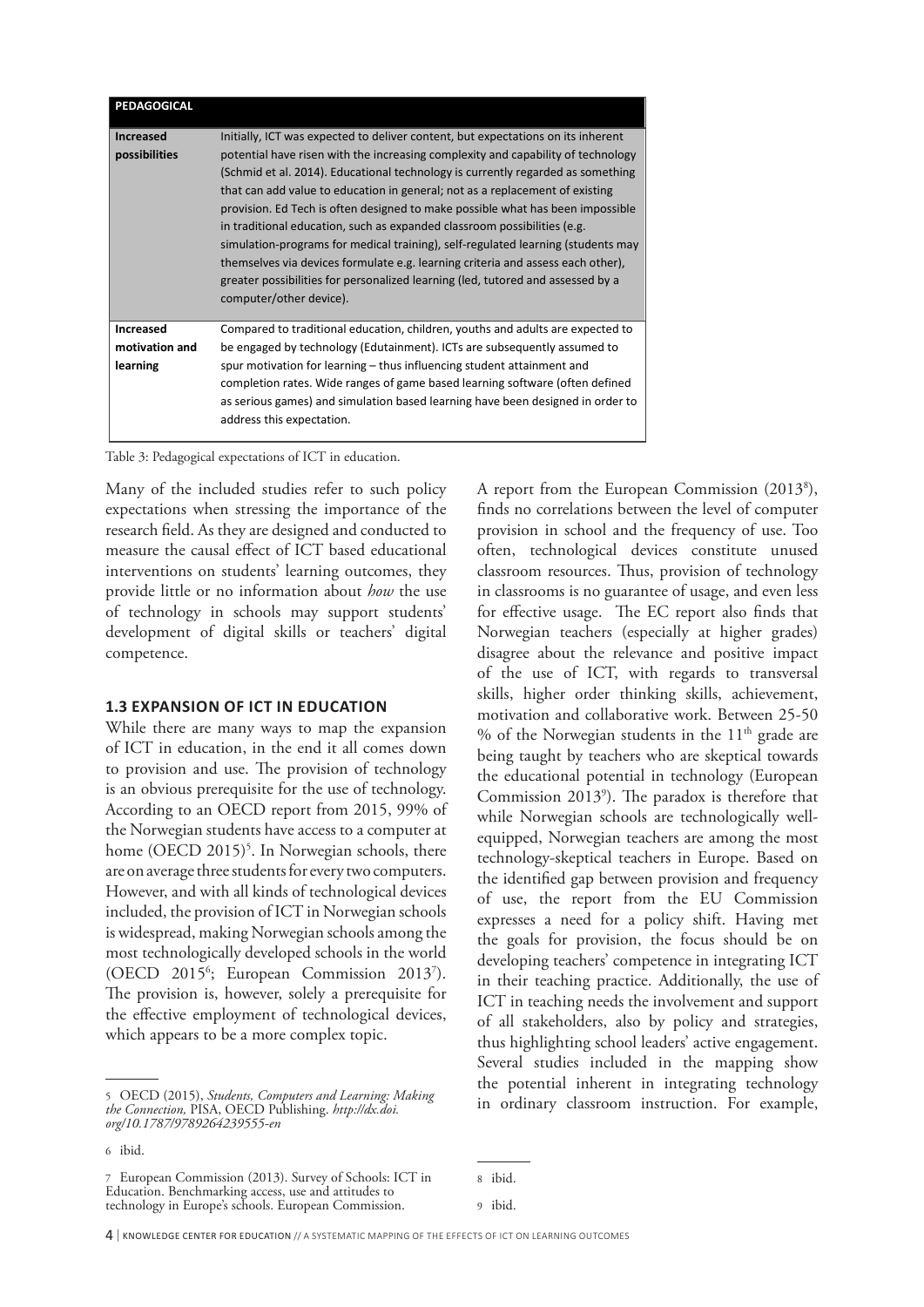Bernard et al. (2014) investigated the effects of blended learning (combination between ordinary classroom instruction and online education) on learning outcomes, and find that the effects almost double when some kind of human interaction is included, thus highlighting the inherent potential in the social aspects of technology use in the classroom. Archer et al. (2014) found that training and support encourages increased use of technology and stresses the importance of training and supporting teachers on how to use technology in their classroom instruction.

#### **1.4 EFFECT ON LEARNING OUTCOMES**

According to the OECD, the investment of ICT has a weak; and sometimes even negative, correlation with student performance. Even in computerspecific tasks, such as digital reading, Norway scores just above the OECD average. Based on the results from PISA 2012 and supplementing research, the report suggests that the increased access to computers in itself does not lead to significant advances in learning. When positive effects are registered, it is restricted to certain outcomes as well as certain uses of computers (OECD 2015, p. 16310). This report finds that it is the context of use and not the digital tool in itself which determine successful educational outcomes.

#### **1.5 WHY A SYSTEMATIC MAPPING IS NEEDED**

This systematic mapping of the effects of ICT on students' learning outcome shows that the field is inherently heterogenic and pervaded by conflicting ideologies, influenced by many stakeholders and agendas. Obviously, the nature of the topic creates a field of research in constant flux, which makes it hard to study. This is, however, a strong argument for a mapping of research in the field and a summary of research findings.

As this is a systematic mapping of the *effects* of ICT on learning outcomes, the report includes studies with the potential to measure effects; either as single studies (designed as randomized controlled trails or quasi-experimental studies), or as metaanalyses and systematic reviews summarizing several single studies with these designs. Studies aiming to investigate causal effect can potentially answer *what*

works-questions. Effect studies are not designed to answer questions on *why* and *how* something works/ does not work. Hence, this systematic mapping can potentially provide insights into the most effective teaching interventions using technology.

#### **1.6 HOW THIS REPORT IS STRUCTURED**

After a brief introduction describing the provision and use of technology in education, as well as the expectations associated with it, the method of the report is presented. The search is described, and characteristics of a systematic mapping explained. The effect sizes used in the report are explained throughout the report. The two following chapters present the results of the systematic mapping. The first of these chapters present studies focusing mainly on technological aspects of ICT in education, either as devices or software. In the second chapter, the focus is primarily on the pedagogical aspects of the use of technology, investigating how technology can enhance education practice and instruction, and thus advance learning outcomes. In the final chapter, overall features identified across the included studies are described and discussed, in light of expectations on the use of technology in education. Also, knowledge gaps are presented.

This mapping is conducted to investigate if and how ICT influences learning outcomes. All included studies use variables on learning outcome and student performance, but they define these variables differently (academic achievement, cognitive skills, physical skills, literacy etc.) and use various measures (e.g. tasks, tests, grades). In general, studies trying to investigate the impact of different kinds of interventions on learning outcomes struggle with documenting clear effects.

<sup>10</sup> OECD (2015), *Students, Computers and Learning: Making the Connection,* PISA, OECD Publishing. *http://dx.doi. org/10.1787/9789264239555-en*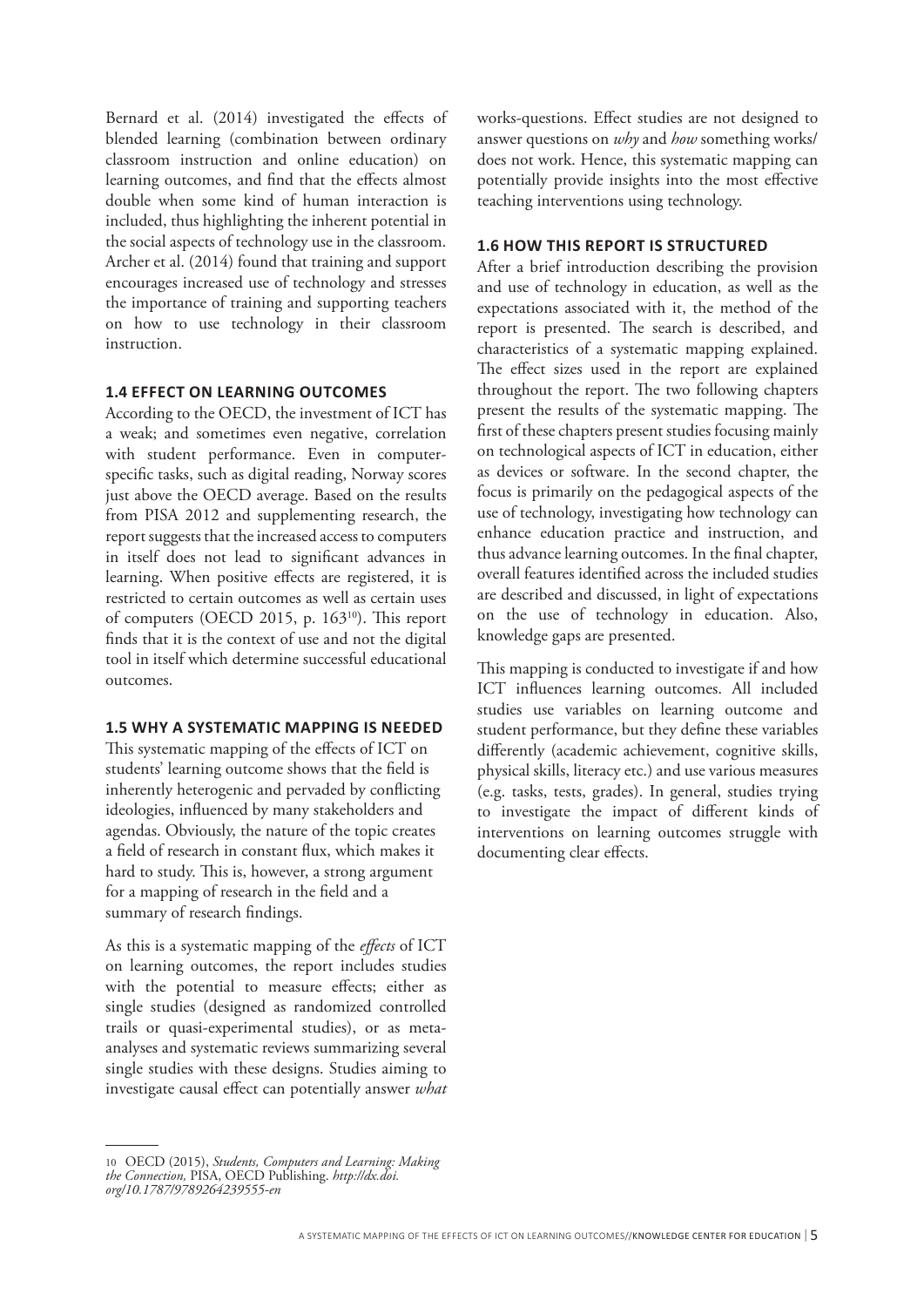# 2. METHOD

#### **2.1 SYSTEMATIC RESEARCH MAPPING**

Systematic mapping is one among several formats for systematically collecting, assessing, analyzing and summarizing research. It can be used to describe the current state of knowledge for a particular topic or research field, but unlike a systematic review, a mapping does not synthesize the research findings. The format is particularly useful for policy-makers and practitioners, as it covers the breadth of a theme and gives an overview that is well suited to answer their questions.

Methodology for systematic mapping was originally developed by the Evidence for Policy and Practice Information and Co-ordinating Centre (EPPI-Centre)<sup>11</sup>. It has similarities with scoping studies that aim to rapidly map the concepts underpinning a research area and the main sources and types of evidence available.12 Systematic maps and coping studies can be undertaken as stand-alone projects in their own right, especially where the area is complex or has not been reviewed comprehensively before.<sup>13</sup> Systematic mapping follows the same rigorous, objective and transparent processes as do systematic reviews, including extensive search strategies and the fact that there is always more than one person involved in each step of the mapping process. Study results are often not included in systematic maps as

11 Peersman, G. (1996). *A descriptive mapping of health promotion studies in young people*. EPPI-Centre, Social Science Research Unit, Institute of Education, University of London. Gough, D., Kiwan, D., Suttcliffe, K., Simpson, D., & Houghton, N. (2003). A systematic map and synthesis review of the effectiveness of personal development planning for improving student learning.

no synthesis of results is undertaken<sup>14</sup>. However, there are cases when the authors have included data relating to results in the mapping report<sup>15</sup>, as this can be used to inform the synthesis step in a future systematic review or it is perceived as beneficial for the particular research theme. In this case, the mapping includes studies measuring the effect of educational technologies on learning outcomes, and effect sizes reported in the studies are included in the systematic mapping. The Norwegian Knowledge Centre for Education has conducted this mapping as a contribution to the ongoing debate about the effect of digital technology on students' learning outcome.

This systematic mapping follows procedures outlined for systematic reviews<sup>16</sup>, and specific predefined screening criteria were used to assess studies for inclusion and exclusion.

#### **2.2 TOPIC FOR THE RESEARCH MAPPING**

This systematic mapping aims to document the effects of ICT on students learning outcomes, and thus contribute knowledge about what realistically may be expected from introducing digital technology in schools.

Gough, D., Olivier, S. and Thomas, J. (2012): An introduction to systematic reviews, p45-46. London: Sage publications.

<sup>12</sup> Arksey, H., & O'Malley, L. (2005). Scoping studies: Towards a methodological framework. International Journal of Social Research Methodology, 8, 19–32.

<sup>13</sup> Mays, N., & Roberts, E. (2001). Synthesising research evidence. Studying the organisation and delivery of health services: Research methods. N. Fullop, P. Allen, A. Clarke and N. Black.

<sup>14</sup> James, K. L., Randall, N. P., & Haddaway, N. R. (2016). A methodology for systematic mapping in environmental sciences. *Environmental Evidence*, *5*(1), 1.

Dicheva, D., Dichev, C., Agre, G., & Angelova, G. (2015). Gamification in education: a systematic mapping study. *Educational Technology & Society*, *18*(3), 1-14.

<sup>15</sup> Cruz, S., da Silva, F. Q., & Capretz, L. F. (2015). Forty years of research on personality in software engineering: A mapping study. *Computers in Human Behavior*, *46*, 94-113. Randall, N. P., Donnison, L. M., Lewis, P. J., & James, K. L. (2015). How effective are on-farm mitigation measures for delivering an improved water environment? A systematic map. *Environmental Evidence*, *4*(1), 1.

<sup>16</sup> Gough, D., Olivier, S. and Thomas, J. (2012): An introduction to systematic reviews, p 156. London: Sage publications.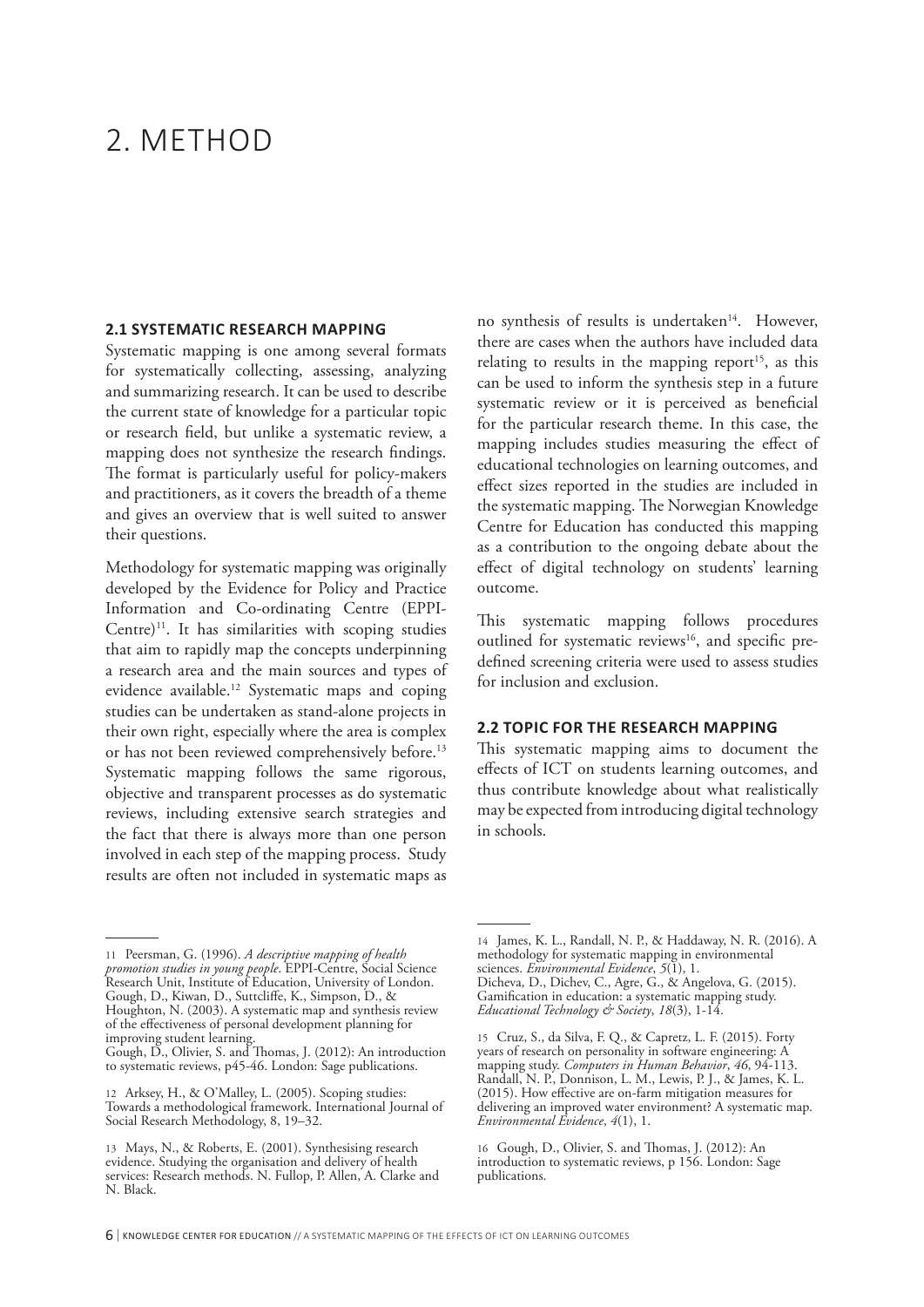#### **2.3 DATABASES**

Online searches were conducted in six databases on 18 January 2016: Education Resources Information Center (ERIC), Applied Social Sciences Index and Abstracts (ASSIA), International Bibliography of the Social Sciences (IBSS), ProQuest Education Journals (PQEJ), Scopus and Psycinfo.

Database searches were limited to peer-reviewed articles published after 1 January 2013, and the language is limited to English, Norwegian, Swedish or Danish.

#### **2.4 SEARCH STRING**

The search string (Attachment 1) was derived from the research topic and designed to find empirical studies related to the use of Information and Communications Technology in educational settings that had reported objective learning outcomes related to technology based education. The database searches were performed 18 January 2016 and provided 2649 studies.

## **2.5 SCREENING OF STUDIES FOR INCLUSION AND EXCLUSION**

All the references were imported to the EPPI-Reviewer 4 software (ER4), developed by the EPPI Centre at the University College London. Following removal of 740 duplicate references, the remaining 1909 studies were screened for inclusion and exclusion in two steps by three independent researchers (Figure 1).

This systematic mapping follows acknowledged procedures outlined for systematic reviews<sup>17</sup>, and specific pre-defined screening criteria were used to assess studies for inclusion and exclusion. The screening process involved two steps. In Step 1 the studies were assessed based on title and abstract, and in Step 2 assessments were based on full text (for screening criteria, see Appendix 2). A total of 1853 studies were excluded in Step 1, and 26 studies were excluded in Step 2 (Figure 1).

After the completion of these stages a total of 30 studies (of which 23 were systematic reviews and meta-analysis) were included in the report.



Figure 1: Flow diagram

<sup>17</sup> Gough, D., Olivier, S. and Thomas, J. (2012): An introduction to systematic reviews, p 156. London: Sage publications.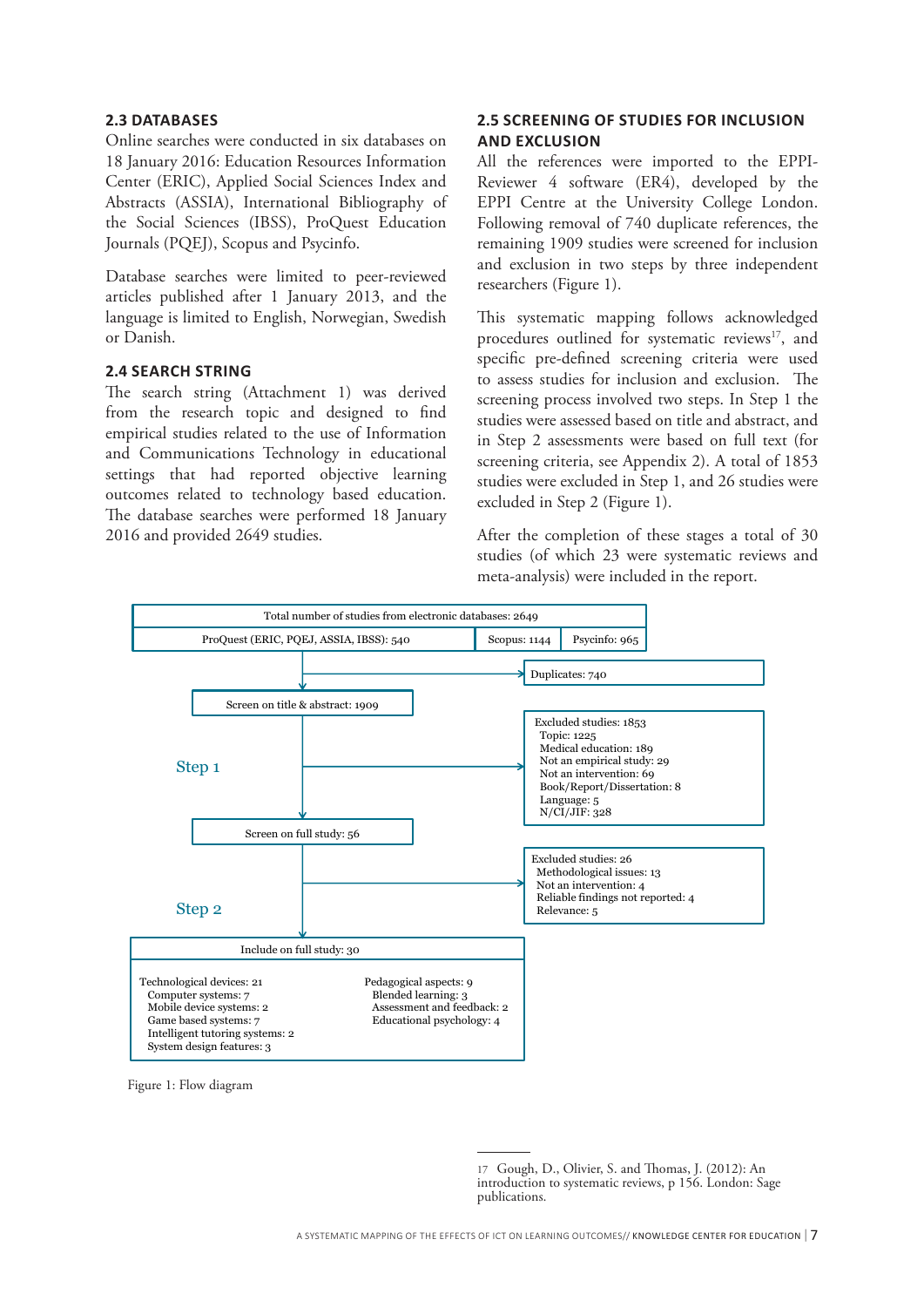#### **2.6 MAPPING**

The remaining 30 papers were then mapped into their respective types of investigation: Systematic review (2 studies), Cluster RCT (2 studies), Quasi experimental design (5 studies), or Meta-analysis (21 studies); And in 1) different types of educational technology (computer systems (7 studies), mobile device systems (2 studies) and game based systems (7 studies)), design features (5 studies), and 2) pedagogical aspects of teaching and learning with ICT (blended learning (3 studies), assessment and feedback (2 studies), educational psychology (4 studies).

Once these stages were completed the literature review took place.

## **2.7 EXPLANATIONS OF THE USE OF EFFECT SIZES**

An *effect size* is a statistical technique for measuring the size of a difference between two groups, usually a control and an intervention within a social science

**Small** = An effect size of 0,2 is proposed as "small" and would probably not be noticeable in real world comparisons. Cohen suggested an example being the comparative heights of 15 and 16 year old students.

**Medium** = An effect size of 0,5 is proposed as "medium" and would probably be large enough to be noticed in real world comparisons. Cohen suggested an example being the heights of 13 year old and 18 year old students.

**Large** = Finally an effect size of 0,8 is proposed as "large" and would probably be easily perceivable. Cohen's example here was the intellectual difference between a college freshman and a PhD graduate.

Table 4: Description of effect sizes.

context, such as a controlled comparison of a new technique in education (for a more thorough description, see appendix 3). The majority of the included studies (20) use Cohen's *d* to measure the size of the effect. In order to correct for small sample bias, d gets in many studies converted to an unbiased estimator denoted as g (Hedge's *g*) (see table 4).

In addition to the commonly used Cohen's d and Hedge's g, the measurements occur in the review are presented in table 5.

| <b>Measurement</b>  | <b>Scale</b> | <b>Description</b>                                          |
|---------------------|--------------|-------------------------------------------------------------|
|                     | $-1 - + 1$   | Correlation coefficient                                     |
|                     |              | $(r=0.10 \text{ small}; r=0.30)$<br>medium; $r=0.50$ large) |
| $\overline{\eta}^2$ | $0 - 1$      | Eta-squared                                                 |
|                     |              | $(0.02 \text{ small}; 0.13)$                                |
|                     |              | medium; 0,26 large)                                         |
| F                   | No range     | <b>F-statistics</b>                                         |
| ρ                   | $-1 - + 1$   | Spearman's rank                                             |
|                     |              | correlation coefficient                                     |

Table 5: Different measures used in the report.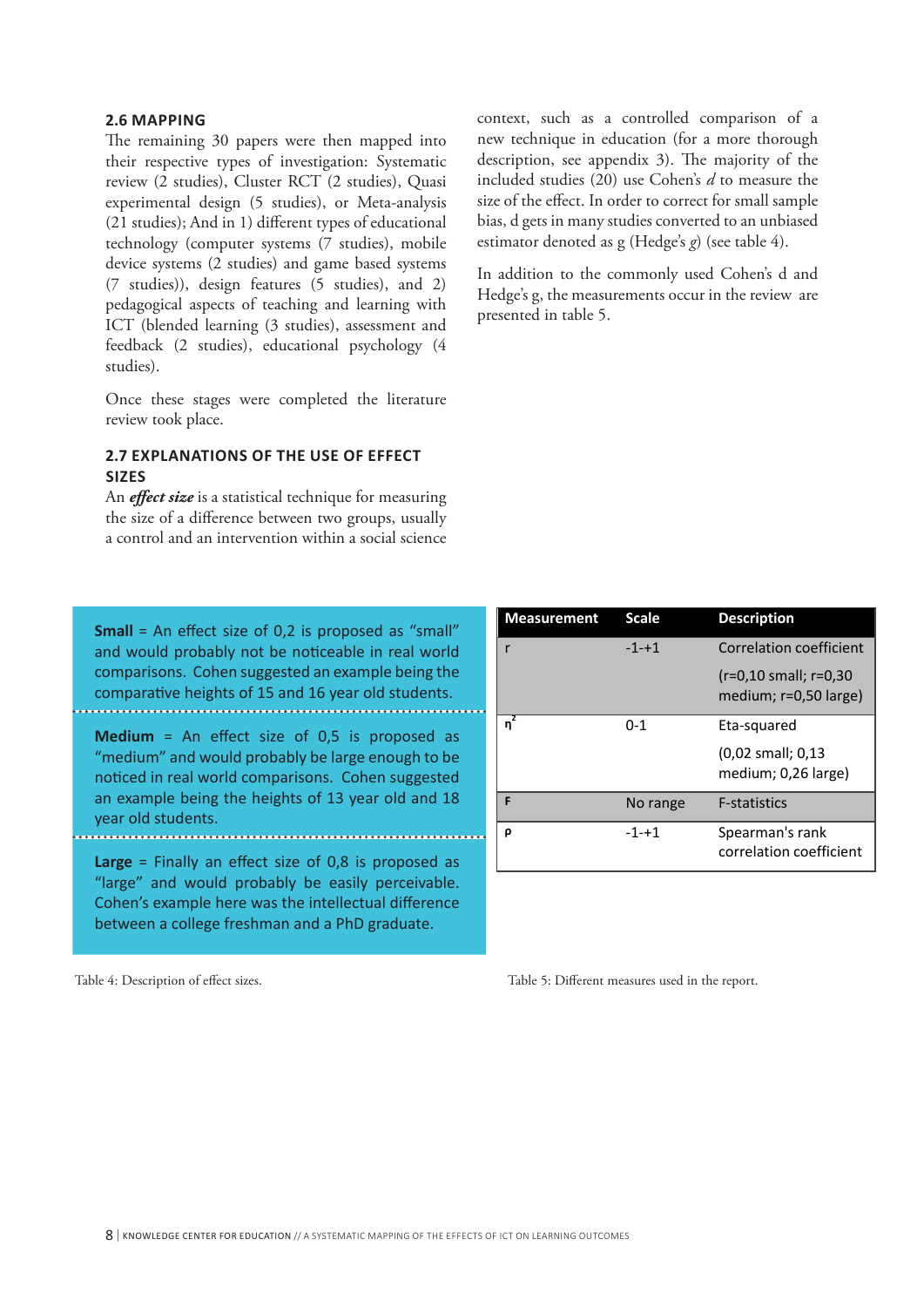# 3. EDUCATIONAL TECHNOLOGY

#### **3.1 TECHNOLOGICAL DEVICES**

In this chapter, focus is directed towards different kinds of technological devices and educational games. Due to its comparatively long history, much research has been conducted on computer based systems and their effect on different aspects of learning – from mathematics to literacy. Some of the included studies report from research conducted from as early as the 1970's. Although the use of desktop computers traditionally has been widespread, there has, over the last decades, been a shift towards a greater use of mobile devices.

Mobile devices have many advantages compared to ordinary computers. They are portable and individual, they can be context sensitive and socially connectable (Sung et al. (2015)) Adapted both for computers and for mobile devices, certain types of educational games, often called serious games, have been designed with the aim to enhance the students' motivation.<sup>18</sup>

#### **3.1.1 DESKTOP COMPUTER SYSTEMS**

| <b>Study</b>               | <b>Method</b>                 | <b>Topic</b>                                                                                | <b>Effect on academic</b><br>achievement      | <b>Effect on</b><br>cognitive &<br>affective<br>outcomes |
|----------------------------|-------------------------------|---------------------------------------------------------------------------------------------|-----------------------------------------------|----------------------------------------------------------|
| Archer et al.<br>(2014)    | Meta-analytic<br>review       | Effectiveness of the use of technology in<br>classrooms                                     | $g=0,18$                                      |                                                          |
| Cheung &<br>Slavin (2013)  | Longitudinal<br>meta-analysis | Effectiveness of educational technology<br>applications in mathematics for K-12<br>students | $g=0,15$                                      |                                                          |
| Grgurovic et<br>al. (2013) | Longitudinal<br>meta-analysis | Effectiveness of computer technology-<br>supported language learning                        | $g=0,26$                                      | $\overline{\phantom{a}}$                                 |
| McEwan<br>(2015)           | Meta-analysis                 | Evaluation of the impact on educational<br>interventions in language and<br>mathematics     | $g=0,15$                                      |                                                          |
| Schmid et al.<br>(2014)    | Meta-analysis                 | Effects of use of technology in<br>postsecondary education                                  | $g=0,27$                                      | $g=0,2$                                                  |
| Takaci et al.<br>(2015)    | Quasi-<br>experiment          | Effect of collaborative learning using<br>GeoGebra                                          | $\eta^2 = 0.18$                               | $\overline{\phantom{a}}$                                 |
| Takacs et al.<br>(2015)    | Meta-analysis                 | Effects of technology on children's<br>literacy development                                 | g=0,17 (comprehension)<br>g=0,20 (vocabulary) |                                                          |

Table 6: Effect sizes - Desktop computer systems

18 Note that the underlying capability of computing in education has changed dramatically over the review periods in included studies. Moving from numerical manipulations to higher order conceptual features – these changes may require separate analysis for each of the changes in the technology.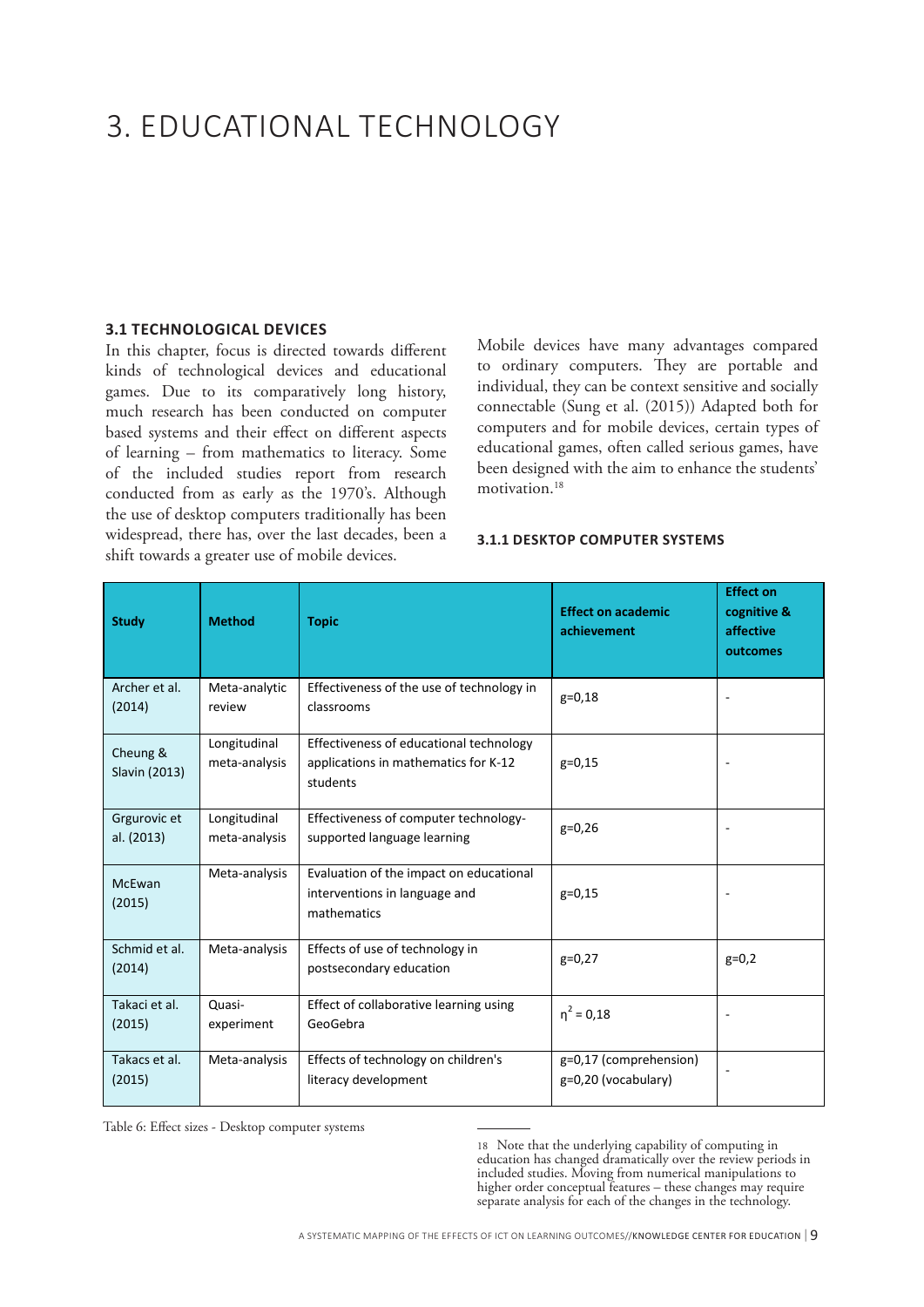# **Included studies addressing desktop computer systems**

In a tertiary meta-analytic review, **Archer et al. (2014)** re-assessed literacy learning outcomes presented in three previous meta-analyses. Students of different age groups and a variety of ICT and computer-assisted instruction interventions were included in the metaanalysis. The reported overall effect of educational technology on literacy learning outcomes was small (g=0,18). When specialized teacher education and support are included as a moderator $19$  variable the ES's associated with technology in literacy learning outcomes can rise as high as 0,57. The study reported no significant differences in effect size as a function of implementation fidelity, or whether the interventions were delivered by researchers or teachers. The study by Archer et al. (2014) concludes that "the training and support of those conducting the interventions and attention to the fidelity of the intervention program, contribute to successful outcomes."

A longitudinal meta-analysis of 74 studies by **Cheung & Slavin (2013)** compared traditional (non ICT-based teaching) with ICT based educational technology. The study reported a consistent but small overall impact  $(g=0,15)$  on mathematics achievement in K-12 classrooms. Supplemental computer assisted instruction (blended learning) had the largest effect on mathematics achievement  $(g=0,18)$ , while smaller effect sizes were reported with more traditional rote learning approaches such as comprehensive programs and computermanagement learning (g=0,07-0,08). Analyzing the use of program intensity (frequency of intended use) as a moderator variable, the effect sizes for low, medium and high intensity were 0,03, 0,20 and 0,13, respectively. Furthermore, the effect size of studies with a high level of implementation<sup>20</sup> (g=0,26) was significantly greater than for studies of low and medium level of implementation (g=0,12). The study by Cheung & Slavin (2013) states that "Educational technology is making a modest difference in learning of mathematics".

A longitudinal meta-analysis of 37 studies by **Grgurovic et al. (2013)** showed that second/ foreign language instruction supported by computer technology was at least as effective as conventional instruction without technology. Across the various conditions of technology use, the study reported a small but positive and statistically significant overall effect size of 0,26.

In a large scale meta-analysis comprising 77 randomized experiments, **McEwan (2015)** evaluated the impacts of different forms of educational interventions on language and mathematics outcomes in primary school (grade 1-8). The study reported that the impacts of ICT on educational outcomes (g=0,15) were comparable to impacts of increased teacher training  $(g=0,12)$  and smaller class sizes (g=0,12). These studies however, were directed at primary education in developing countries so these findings need to be replicated in a developed post-secondary setting.

In a detailed meta-analysis of the experimental literature of technology use in postsecondary education **Schmid et al. (2014)** reviewed 1105 studies featuring a broad variety of educational technologies and applications. The study reported the overall average effects of educational technology use on achievement and attitude outcomes, and found a positive association with improvements in academic performance  $(g=0,27)$  and student attitudes (g=0,20). In addition, the study explored moderator variables in an attempt to explain how technology use can lead to positive or negative effects. When more novel applications such as cognitive support tools (which are aiming to scaffold the active creation and negotiation of information) were involved, the effect sizes increased substantially in the 0,30-0,45 range, and equivalently, when search and retrieval tools (defined as tools that provide capabilities for knowledge seeking and retrieval, e. g. search engines, data bases etc.) were included the effect sizes increased even more in the 0,50-0,75 range. The introduction of communication tools to help students communicate among themselves and with teachers had less impact on effect sizes in the range 0,20-0,30. The overall message emerging from the study by Schmid et al. (2014) is that "learning is best supported when the student is engaged in active, meaningful exercises via technological tools that provide cognitive support".

In a quasi-experimental study including 180 students, **Takaci et al. (2015)** compared the effect of collaborative learning with or without the use of

<sup>19</sup> The level of detail that can be assumed or detected from a meta analysis on other meta analyses is vague. More detailed moderator variables should be interpreted with caution as the error multipliers from multiple meta analyses may create statistical noise.

<sup>20</sup> As technology has advanced, what is stated to be a high level of implementation five years ago might not be regarded the same way today.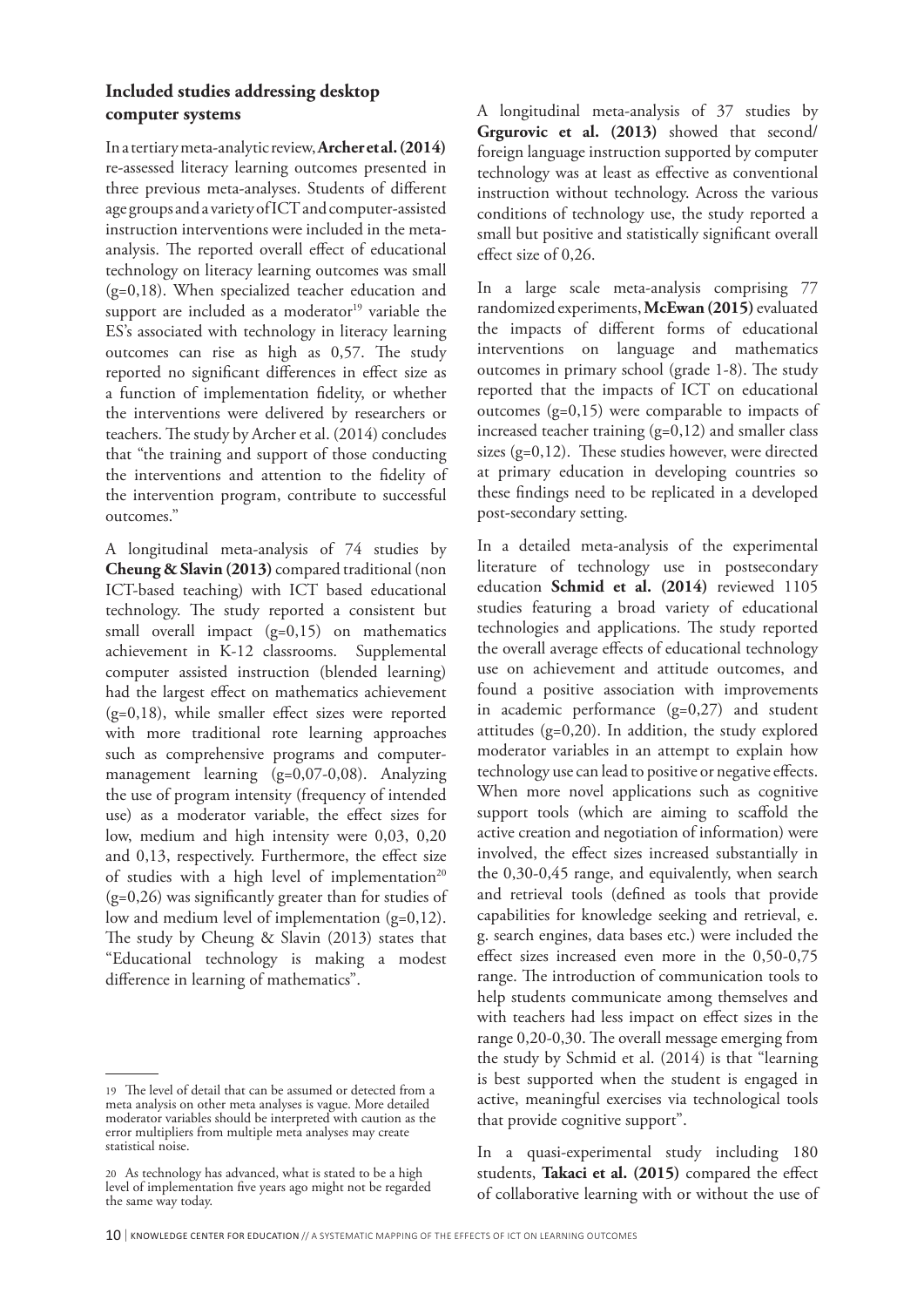the GeoGebra algebra system on student calculus ability in higher education. GeoGebra is a novel mathematics software package that enables the students to check whether each step in the process of solving a task was correct. The study reported a medium positive effect size on student calculus ability  $(n^2=0,18)^{21}$  for collaborative use of the software package over a two month test period. The effect size was reduced to  $\eta^2$ =0,10 for individual use of the package.

A meta-analysis of 43 studies by **Takacs et al. (2015)** was conducted on the effects of technology enhanced stories for young children's literacy development when compared to more traditional storybook reading. The use of technology to enhance children's story book reading comprehension and vocabulary was associated with improvements in comprehension (g=0,17) and expressive vocabulary (g=0,20). The average effect size for expressive vocabulary was heterogeneous with a significant effect for disadvantaged children (g=0,27) and a nonsignificant effect for non-disadvantaged children (g=0,05). Technology characteristics such as animated pictures and music were found to be beneficial while hotspots and sound effects were found distracting.

#### **Summary: Desktop computer based systems**

Findings from seven studies investigating the effect of computer based systems on academic achievement show small overall effect sizes in the range  $g=0,15$ -0,27 (Table 6). Schmid et al. (2014) also reported an overall effect size of 0,20 for student attitudes toward instruction in learning environments involving technology. Interestingly, three studies reported moderate to substantial increases in effect sizes of specific moderator variables: Archer et al.

(2014) found substantial increases in effect size when specialized teacher education and support was included as a moderator variable  $(g=0,57)$ ; Cheung & Slavin found a significant increase in effect size of studies with a high level of implementation (g=0,26); and Schmid et al. (2014) reported that when educational technology included cognitive support tools, effect sizes increased substantially in the 0,30-0,45 range, and equivalently, when search and retrieval tools were included the effect sizes increased even more in the 0,50-0,75 range.

## **3.1.2 MOBILE DEVICE SYSTEMS**

# **Included studies on mobile device systems**

A detailed longitudinal meta-analysis by **Burston (2015)** summarized 20 years  $(1994-2014)^{22}$  of research on learning outcomes using mobile assisted language learning (MALL) technology. Despite the publication of over 600 MALL studies over the past 20 years, no study has systematically evaluated the learning outcomes of MALL implementation projects. Over half of the MALL related studies focused on technological aspects of mobile devices, and did not involve MALL implementation projects, or learning gains were based on subjective teacher assessment or student self-evaluation. A number of other studies lacked statistically reliable learning outcome data due to short duration of projects or small number of participants involved. Yet other studies suffered from serious design shortcomings, thus leaving only 19 studies to reliably determine the learning outcomes of MALL applications.

| <b>Study</b>          | <b>Method</b> | <b>Topic</b>                                                                            | <b>Effect on academic</b><br>achievement | <b>Effect on cognitive &amp;</b><br>affective outcomes |
|-----------------------|---------------|-----------------------------------------------------------------------------------------|------------------------------------------|--------------------------------------------------------|
| <b>Burston (2015)</b> | Meta-analysis | Effects on learning<br>outcome using mobile<br>assisted language<br>learning technology | -                                        | ۰                                                      |
| Sung et al. (2015b)   | Meta-analysis | Effectiveness of mobile<br>devices in language<br>learning                              | $g=0,53$                                 | $g=0,55$                                               |

Table 7: Effect sizes - Mobile devices

<sup>21</sup> Note that this is an eta-squared measure, operating with the scale 0-1.

<sup>22</sup> The changes in mobile technology over the past 20 years have been significant. There are methodological challenges with merging findings using mobile technology from 20 years ago into single effect sizes.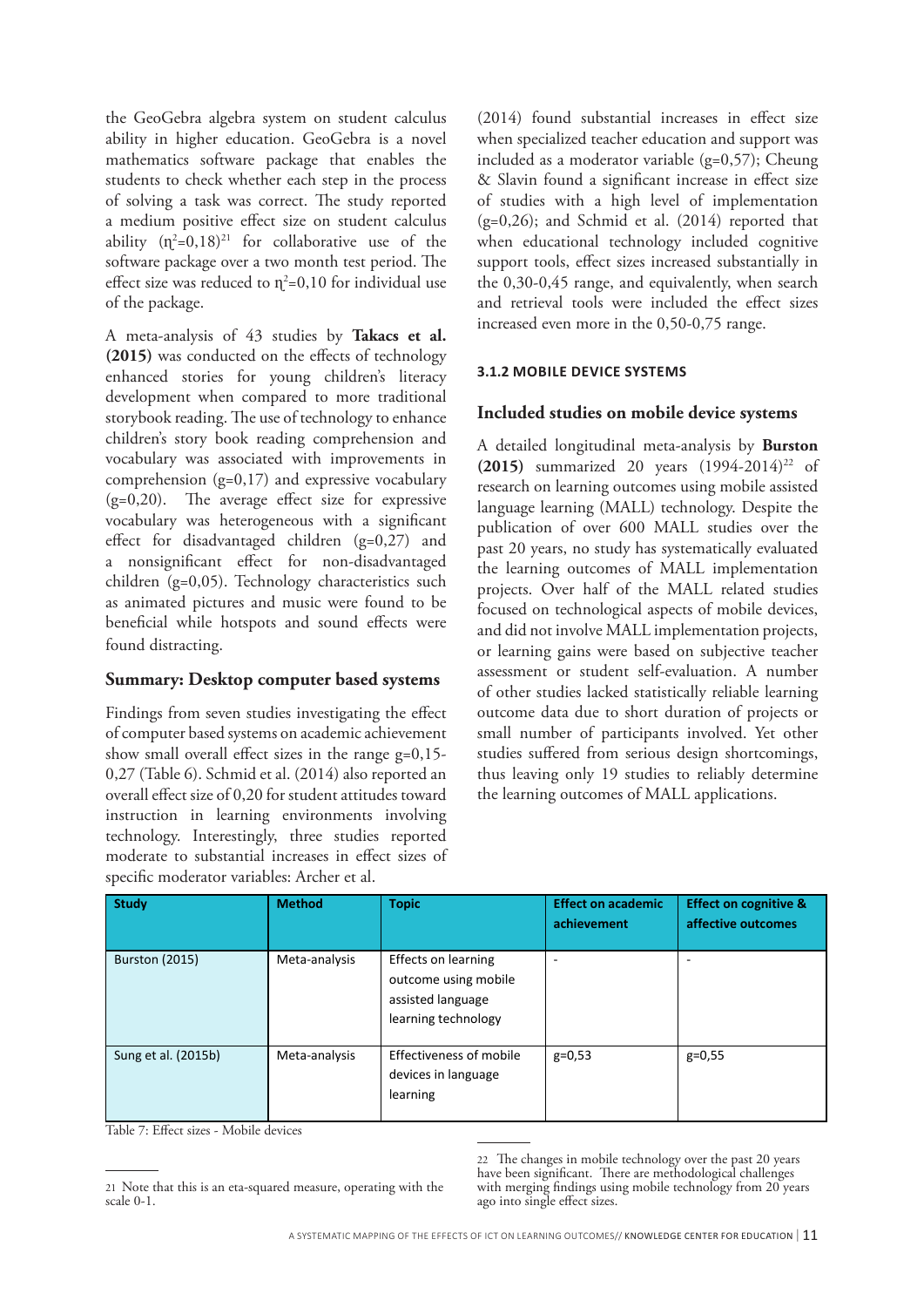Unfortunately, the remaining 19 studies reported such high variability of quality that the authors were unable to provide sufficient reliable results to estimate any effect size. Of the 19 studies, 15 reported unequivocal positive results, with those focusing on reading, listening and speaking without exception reported a positive advantage of MALL applications. The four remaining studies, all focusing on vocabulary, reported no significant differences.

A longitudinal meta-analysis by **Sung et al. (2015b)** investigated the contribution of mobile devices to language learning (MALL technology). The metaanalysis included 44 peer-reviewed journal articles and doctoral dissertations published from 1993 to 201323. The study reported both achievementrelated effect sizes (such as test scores) and affective/ cognitive-related variables (such as motivation, engagement, attitude, satisfaction and preference). Overall effect sizes for achievement and affective/ cognitive variables were g=0,53 and g=0,55, respectively, which suggest that MALL has a similar moderate effect on students' academic achievement and affective/cognitive variables in language learning. The study also conducted analyses for the effect of moderator variables on learning achievement. The mean effect sizes of learning stage differed significantly between categories, with the largest effect on adult MALL usage (g=0,95) followed by young children (g=0,51).

Furthermore, significant differences between various categories of hardware usage was reported between handheld devices (such as iPods, cell phones, digital pens and MP3 players) and laptop computer (such as laptops, tablet PCs and e-book readers), where handheld devices achieved a moderate-to-high effect size  $(g=0,73)$  as compared to no significant effect for laptop computers (g=0,15). Furthermore, interventions of 1-6 months had the largest effect size (g=0,77), followed by 2-4 weeks (g=0,62) and > 6 months (g=0,13). No significant effect size was found for interventions lasting only one week (g=0,23). The meta-analysis revealed that MALL instruction has produced a meaningful improvement in language learning.

#### **Summary: mobile device systems**

The included studies on mobile device systems both report from mobile-assisted language learning technology, which often are mobile device adapted versions of the former computer-assisted learning technology. Both Burston and Sung et al. (2015b) question the quality of research conducted within this field, but while Burston refuses to draw any conclusion of the effectiveness of mobile devices, Sung et al. (2015b) reports some quite significant effects. This highlights the need for further studies within this area. However, the effects on both academic achievement (0,53) and cognitive and affective outcomes (0,55) are rather convincing, and especially for adults (0,95) and although a bit less, also for young children (0,51).

<sup>23</sup> See previous footnote.

<sup>12</sup> <sup>|</sup> KNOWLEDGE CENTER FOR EDUCATION // A SYSTEMATIC MAPPING OF THE EFFECTS OF ICT ON LEARNING OUTCOMES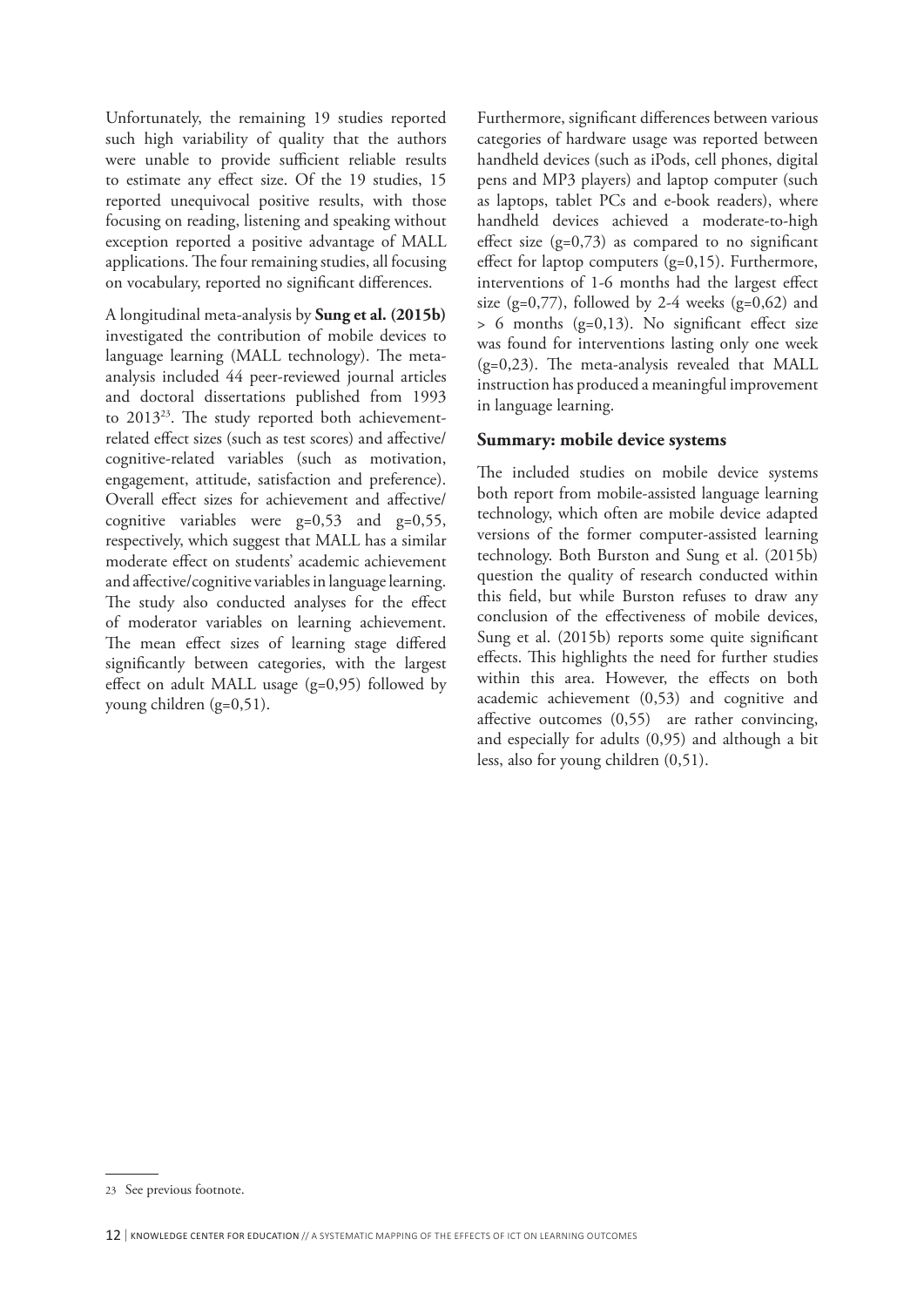#### **3.1.3 GAME BASED SYSTEMS**

| <b>Study</b>                       | <b>Method</b>                                     | <b>Topic</b>                                                                                                       | <b>Effect on</b><br>academic<br>achievement                                         | <b>Effect on cognitive &amp; affective</b><br>outcomes |
|------------------------------------|---------------------------------------------------|--------------------------------------------------------------------------------------------------------------------|-------------------------------------------------------------------------------------|--------------------------------------------------------|
| Arnab et al. (2013)                | Cluster RCT                                       | Serious-games used to<br>support Relationship<br>and Sex Education                                                 | $\omega$                                                                            | $\eta^2 = 0.084$                                       |
| Miller et al. (2015)               | Cluster RCT                                       | Evaluation of a game-<br>based physical activity<br>program in primary<br>school                                   | Object control:<br>$d = 0,96$<br>Pedometer<br>activity: d=1,02<br>(physical skills) | ÷.                                                     |
| Riconscente (2013)                 | Experimental<br>repeated<br>measures<br>crossover | Impact on learning when<br>using touch interface<br>games on iPads                                                 | 15 % increase in<br>test scores<br>(above control)                                  | 10 % increase in test scores<br>(above control)        |
| Santos et al. (2014)               | Meta-<br>analysis                                 | Effects of augmented<br>reality learning<br>experiences on K-12<br>students performances                           | $d = 0,56$                                                                          | $\overline{\phantom{a}}$                               |
| Sung et al. (2015c)                | Quasi<br>experiment                               | <b>Evaluation of students</b><br>performance using a<br>contextual decision-<br>making game in health<br>education | $F=7,10 p=0,01$                                                                     | F=5,15 p=0.028 (problem-solving<br>ability)            |
| Wouters & Van<br>Oostendorp (2013) | Meta-<br>analysis                                 | Role of instructional<br>support in game-based<br>learning                                                         | $\sim$                                                                              | $d=0,34$                                               |
| Wouters et al. (2013)              | Meta-<br>analysis                                 | Cognitive and<br>motivational effects of<br>serious games                                                          | $d = 0.29$                                                                          | $\sim$                                                 |

Table 8: Effect sizes – Game based systems

#### **Included studies on games based systems**

The study by **Arnab et al. (2013)** described the development of the digital game PR:EPARe (Positive Relationships: Elimination Coercion and Pressure in Adolescent Relationships) as a didactic approach to Relationships and Sex Education (RSE). Early efficacy testing of the game solution was validated in a cluster randomized controlled trial including 505 participants in school year 9 aged either 13 or 14 years. Data was collected as self-reported questionnaire measures. The study reported an intermediate effect in favor of the game

 $(n^2=0.084)^{24}$ , and indicates that such serious game technology may have effective roles in training and remediating emotional responses and attitudes.

A cluster randomized controlled trial by **Miller et al. (2015)** investigated how serious games technology may impact sports attitudes and performance in primary school students. The study reported on the efficacy of the Professional

<sup>24</sup> Note that this is an eta-squared measure, operating with the scale 0-1.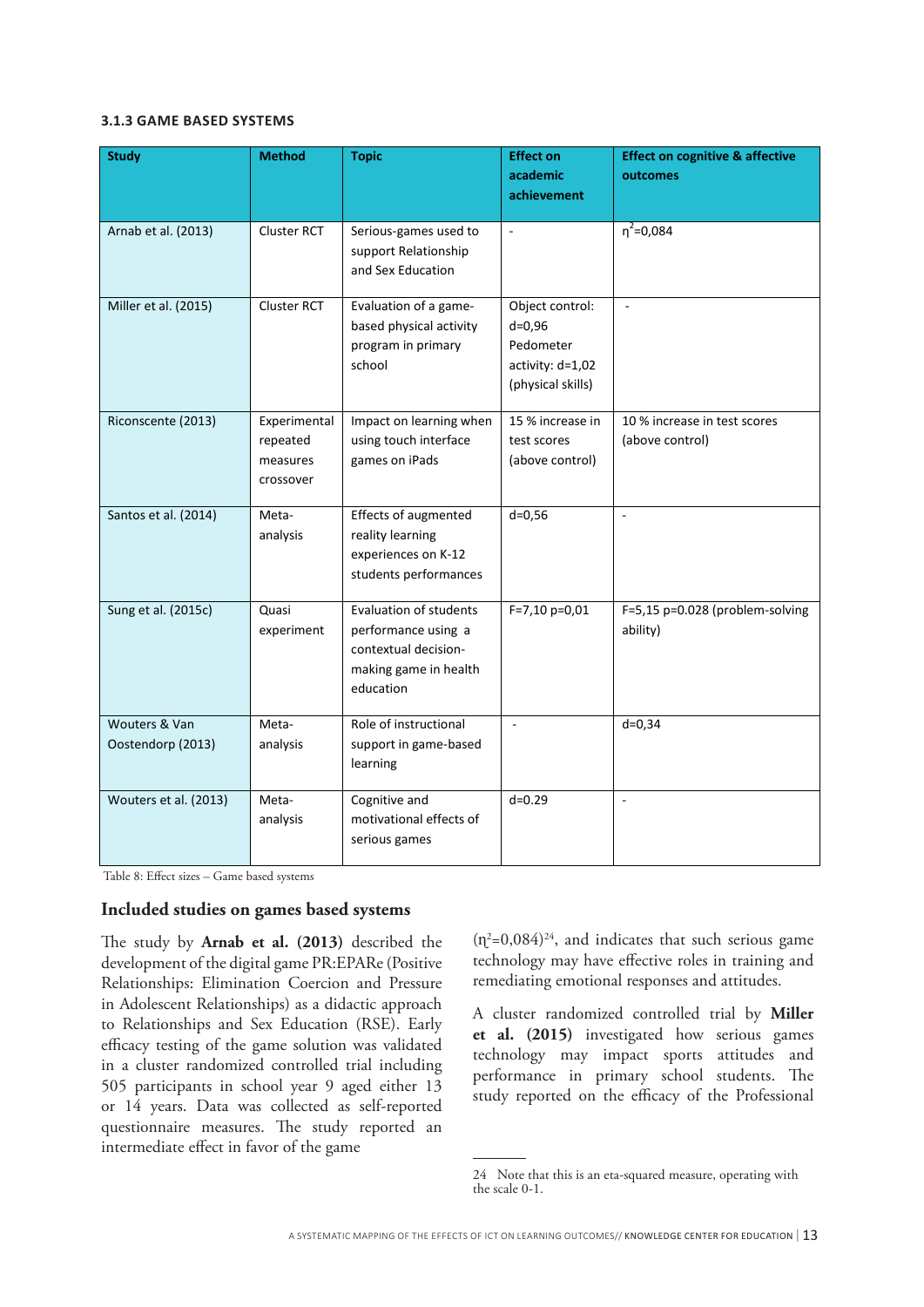Learning for Understanding Games Education program. Students were assessed at baseline and 8-week follow-up for fundamental movement skill competency (FMS object control test), inclass physical activity and (pedometer steps) and perceived sports competence (self-reported profile). The study reported substantial increases for object control in students using the serious games practice (d=0,96) and in class activity (pedometer measure) (d=1,02). However, no difference was reported for perceived sports competence between the serious games practice group and the control.

An experimental repeated measures crossover study by **Riconscente (2013)** investigated the impact from the use of touch interface games on iPads to teach fractions to fourth grade students. The study reported on the efficacy of the fractions game Motion Math on fractions knowledge and attitudes. The data reported suggests that one week of exposure to Motion Math improved students' fraction test scores by an average of 15 %, and students' self-efficacy and liking of fractions each improved an average of 10 %. Both measures represented statistically significant increases compared to a control group. The game was designed to help children understand the relationship between fractions, proportions and percentages. The author suggested that one contributing factor to the positive impact was the instant feedback provided by the game, and that the entertainment value of the game provided children with the motivation necessary to persist in extensive practices.

A meta-analysis of 7 studies by **Santos et al. (2015)** was conducted to evaluate the effect of augmented reality learning experiences (ARLEs) on K-12 and university students' performance in various educational settings, including science and language classes. The included ARLE applications were intended to complement traditional curriculum materials, and included research papers must have at least a preliminary working ARLE prototype. The study found that ARLE applications showed a widely variable effect on student performance from a small negative effect (d=-0,28) to a large positive effect (d=1,00), with a mean moderate effect size of 0,56. The wide variability in ARLE effect sizes was ascribed to the many possible ways to use augmented reality, as well as, differences in experimental design of the studies. With such a wide variability of effects, there is a need for replication studies to clarify the findings.

The study by **Sung et al. (2015c)** described the development of a contextual digital game for improving students' learning performance in an elementary school health education course. A quasi experiment was conducted to evaluate the effects of the digital game on students' learning achievement, learning motivation and problem-solving ability. There were 52 students in both the experimental group and the control group. Students in the experimental group learned with the contextual digital game, while the students in the control group learned with the conventional e-book approach. The experimental results showed that the novel gamebased learning prototype resulted in significant increases in the academic performance of highly motivated students, and more so than with the lower motivated students. Also, the game-based learning prototype improved the students' problem-solving competencies. Results of the statistical analysis were presented as F-statistics. F-values derive from an ANOVA test or a regression analysis to find out if the means between two populations are significantly different. No effect sizes are given in the study.

In a meta-analytic review including 29 studies, **Wouters & van Oostendorp (2013)** investigated the importance of instructional support in gamebased learning, comparing studies with and without instructional support. In addition, a value-added approach was used, focusing on how specific game features facilitate learning and motivation. Wouters & van Oostendorp (2013) found that students that received instructional support in game-based learning outperformed the comparison group (d=0,34). Specifically, the meta-analysis reported learning improvements, in knowledge (d=0,33) and skills (d=0,64). The most effective features of instructional support facilitates the students to select relevant information  $(d=0,46)$ , much more than features helping to organize and integrate information (d=0,14). In addition, instructional support that facilitates system interaction modality<sup>25</sup>  $(d=1,24)$ , personalization  $(d=1,06)$ , feedback  $(d=0,49)$ , modeling<sup>26</sup> (d=0,46), reflection (d=0,29), and improves learning outcomes. Wouters & van Oostendorp (2013) reported on publication bias within this field, showing that the effect sizes in articles published in peer-reviewed journals (d=0,44)

<sup>25</sup> Audio-channels for verbal explanations

<sup>26</sup> Showing which kind of information should be used and how, in a specific situation.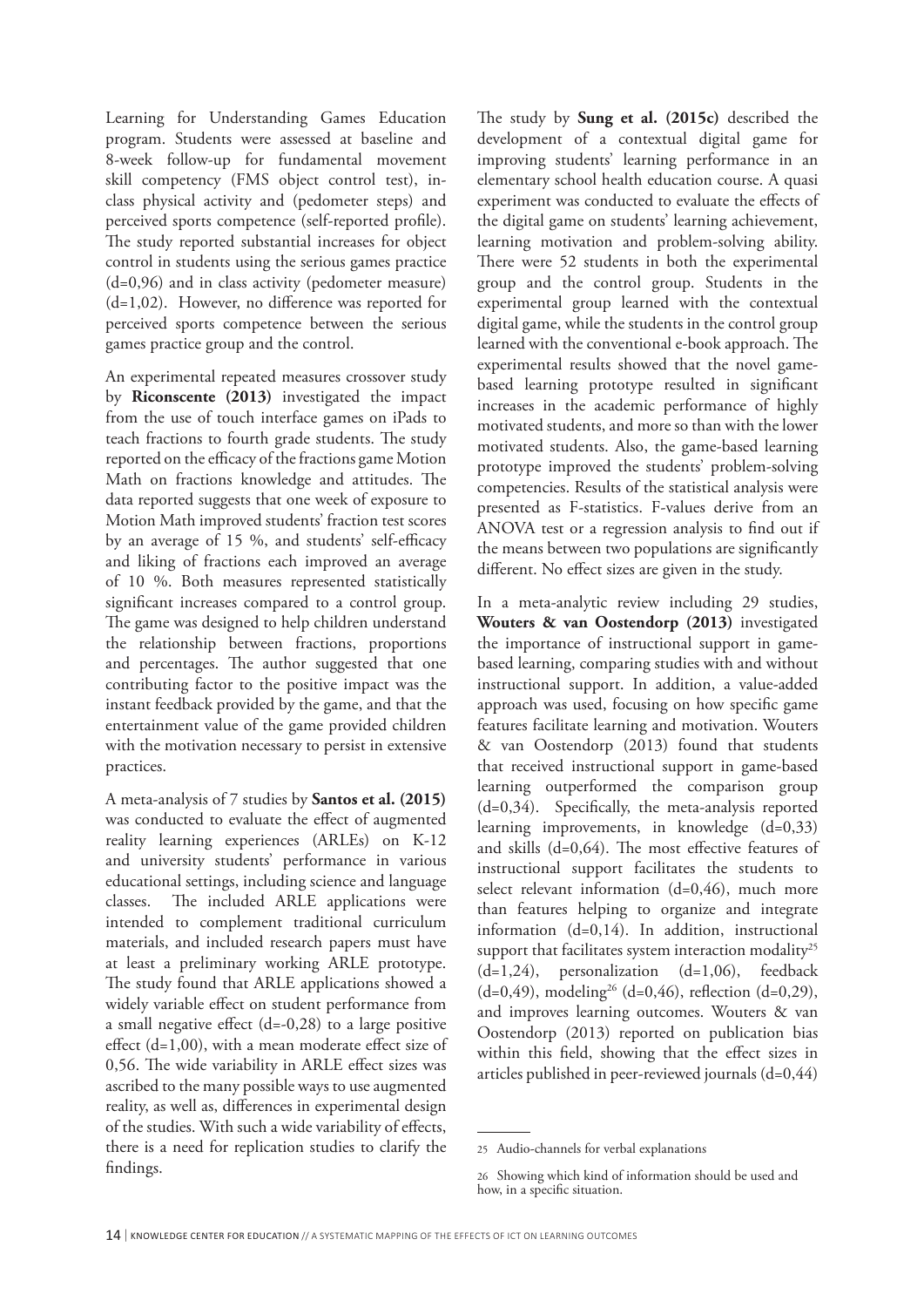were significantly higher than those reported in gray literature (proceedings: d=0,08; unpublished:  $d=0,14$ ).

Among many researchers, serious games are emphasized as improving both cognitive processes and motivation among students. However, there is little evidence for this conclusion. **Wouters et al**. **(2013)** conducted a meta-analysis (39 studies) trying to shed light upon the effectiveness of serious games compared to conventional instruction methods on the cognitive dimensions of learning. Wouters et al. (2013) showed that serious games improve learning compared to conventional instruction (totally  $d=0,29$ ), with regards to both knowledge  $(d=0,27)$ and cognitive skills (d=0,29). Even though serious games without any instruction seem to be somewhat effective  $(d=0,2)$ , the most effective strategy is to combine serious games with instructional methods (d=0,41). Further, serious games lead to higher level of retention (d=0,36). However, surprisingly there is no statistically significant difference with regards to motivation.

## **Summary: Game based systems**

Game based systems are reported to improve different aspects of learning, with regards to academic achievement, cognitive and affective outcomes, and physical skills. Wouters & van Oostendorp (2013) reported that the effect increases when certain kinds of instructional support are accompanying the games.

While six studies report on rather convincing improvements, one study (Wouters et al. 2013) found small effects. Small scale "one off" trials with extremely novel technologies are often associated with substantial reported impacts on learning. However, often there is a lack of replication with such studies and the findings may reflect the enthusiasm and novelty of the technology as opposed to significant evolutions in educational technologies. In addition, a publication bias might contribute to high effect sizes (Wouters & van Oostendorp 2013).

#### **3.2 DESIGN FEATURES**

The following section reports on five studies investigating different forms of software design and its effect on learning. Two studies report on intelligent tutoring systems which are a computerassisted learning environment that aims to provide immediate and customized instruction or feedback to learners, usually without intervention from a human teacher. Intelligent tutoring systems have been developed for a number of academic subjects including mathematics, computer sciences, reading, writing and for training of specific skills, such as metacognitive skills. The other three studies investigate different kinds of instructional software scaffolds, designed to enhance learning.

#### **3.2.1 INTELLIGENT TUTORING SYSTEMS**

| <b>Study</b>                      | <b>Method</b>       | <b>Topic</b>                                                                    | <b>Effect on</b><br>academic<br>achievement | <b>Effect on cognitive &amp;</b><br>affective outcomes |
|-----------------------------------|---------------------|---------------------------------------------------------------------------------|---------------------------------------------|--------------------------------------------------------|
| Wang et al. (2015)                | Quasi<br>experiment | Intelligent tutoring<br>systems effect on basic<br>computer skills              | Improved learning<br>effectiveness          | ۰                                                      |
| Steenbergen-Hu & Cooper<br>(2013) | Meta-<br>analysis   | Effectiveness of<br>intelligent tutoring<br>systems on<br>mathematical learning | g=0,01-0,09                                 | ۰                                                      |

Table 9: Effect sizes – Intelligent Tutoring Systems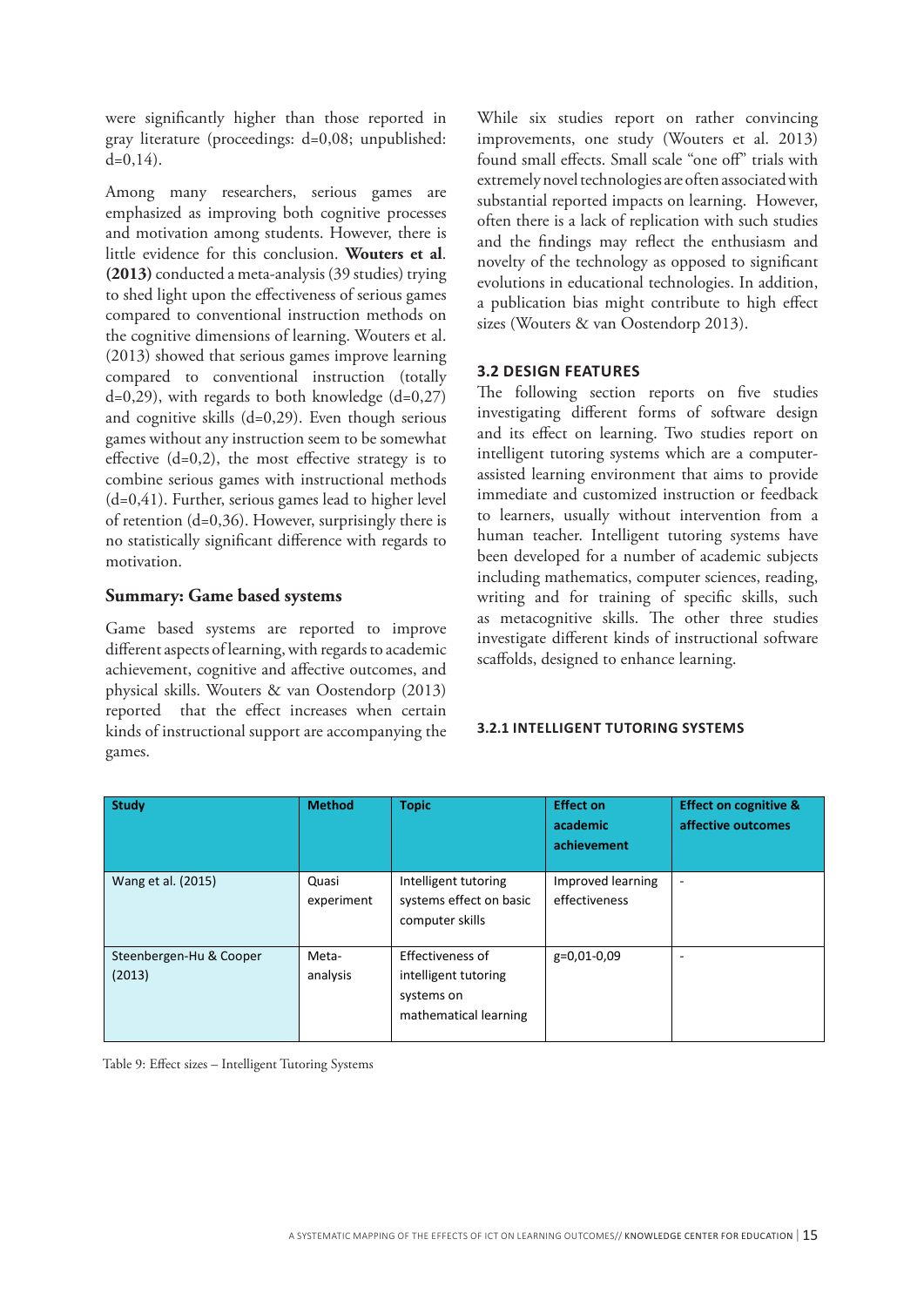# **Included studies on intelligent tutoring systems**

The quasi experimental study by **Wang et al. (2015)** compared the teaching of basic computer skills in higher education with or without the use of iTutor, a problem solving oriented intelligent tutoring system. 137 freshmen students from four classes were randomly assigned to an experimental group and a control group. The experimental group practiced the skills with iTutor and the control group did not use iTutor, but could access the same materials organized in the form of folders. The results indicate that students in the iTutor group experienced better learning effectiveness than those in the control group, and by comparison with the materials organized in folders, iTutor enabled students with any level of prior knowledge to experience more effective learning. Results of the statistical analysis are presented as F-statistics. F-values derive from an ANOVA test or a regression analysis to find out if the means between two populations are significantly different. No effect sizes are given in the study.

In a large scale meta-analysis on the impact of intelligent tutoring systems (ITS) on K-12 student mathematics learning, **Steenbergen-Hu & Cooper (2013)** reported small positive effect sizes ranging from 0,01 to 0,09. Most of the studies compared the effectiveness of ITS with that of regular classroom instruction, and it was concluded that ITS had no negative and perhaps a small positive effect on K-12 students' mathematics learning. Moderator analysis showed that shorter interventions with ITS (less than a calendar year) appear to provide the largest gains in math learning and that students with higher achievement levels benefitted the most from ITS interventions.

## **Summary: Intelligent tutoring systems**

The studies investigating the use of intelligent tutoring systems in basic computer skills and mathematics show only small improvements in academic achievement. As Steenbergen-Hu & Cooper (2013) concluded, and compared to ordinary classroom instruction, there are however no negative effects to report from the use intelligent tutoring systems, despite the lack of human teachers. Thus, a possible potential for mass education with this system is indicated.

|  | <b>3.2.2 SYSTEM DESIGN FEATURES</b> |
|--|-------------------------------------|
|  |                                     |

| <b>Study</b>            | <b>Method</b> | <b>Topic</b>                                                                                | <b>Effect on academic</b><br>achievement                            | <b>Effect on cognitive &amp;</b><br>affective outcomes |
|-------------------------|---------------|---------------------------------------------------------------------------------------------|---------------------------------------------------------------------|--------------------------------------------------------|
| McElhaney et al. (2015) | Meta-analysis | Dynamic visualisations<br>in science curriculum                                             |                                                                     | $g=0,12$                                               |
| Merchant et al. (2014)  | Meta-analysis | Effectiveness of virtual<br>reality-based<br>instruction on learning<br>in higher education | Games: g=0,51<br>Simulations: g=0,41<br>Virtual worlds:<br>$g=0,41$ |                                                        |
| Richter et al. (2016)   | Meta-analysis | Text-picture signal<br>relations in multimedia<br>learning                                  |                                                                     | $r = 0.17$                                             |

Table 10: Effect sizes – System design features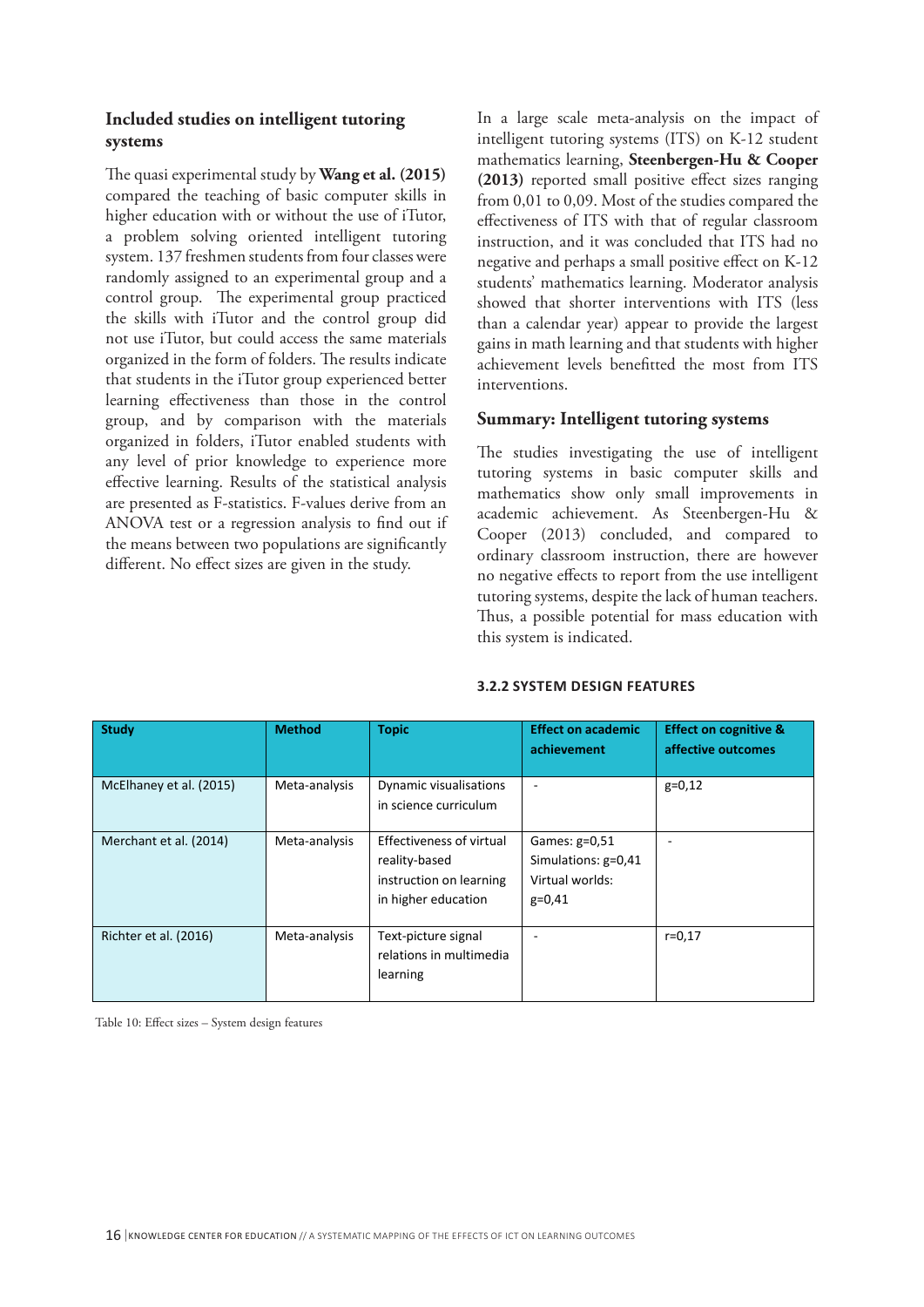#### **Included studies on system design features**

The meta-analysis of **McElhaney et al. (2015)** reviewed 47 independent comparisons between dynamic and static materials in science education, and 76 visual design comparisons that test the effect of specific instructional scaffolds. Dynamic visualizations for science education are defined as computer-based, animated representations of scientific phenomena. Each reported effect size was coded as either recall assessment (learners to learn of specific ideas such as names of structures) or interference assessment (ask learners to engage in inquiry and construct new knowledge). Using both types of assessment outcomes, the effect sizes ranged from -0,89 to 1,02, with a mean overall effect size marginally significant in favor of dynamic visualizations  $(g=0,12)$ . To fully realize the potential of dynamic visualizations, instructional scaffolds are needed to help students use the dynamic visualizations to make sense of their own ideas. The most successful scaffolds include 1) Visual cues (use of arrows or colors to highlight salient features) (g=0,50); 2) Sequential conceptual representations (unique representations in the treatment condition occurring either before or after the visualization used in the control condition)  $(g=0,52)$ ; 3) Interactivity (learner control features such as play/pause controls or specifying input parameters)  $(g=0,45)$ ; and Inquiry prompts (sense-making or self-monitoring prompts) (g=0,26). Other instructional design features such as simultaneous conceptual representations (additional representations in the treatment condition occurring concurrently with the visualizations used in the control condition) and 3D-information (additional three-dimensional information present in the treatment condition) showed no or negligible benefits. The mean overall effect size was significant in favor of the refined instruction designs (g=0,35), almost three times as high as the impact of dynamic visualizations in general.

The meta-analysis by **Merchant et al. (2014)** examined the impact of technology based instruction in K-12 or higher education settings. The metaanalysis included 13 studies in the category of game-based instruction, 29 studies in that category of simulation-based instruction and 27 studies in the category of virtual worlds.<sup>27</sup> Analysis of the relationship between instructional technology use and learning outcome gains resulted in a moderate mean effect sizes of 0,51 for game-based instruction and 0,41 for both simulation-based instruction and virtual worlds, showing that games produce higher learning gains than simulations and virtual worlds. A moderator analysis was performed to highlight effect sizes of selected instructional design parameters. Key findings included that: For simulation studies, elaborate explanation type of feedback was more appropriate for declarative tasks (g=2,29) than visual cues type feedback  $(g=0,81)$ . This is likely because students may need detailed instruction based on factual knowledge to complete a task. For procedural tasks, knowledge of correct response type of feedback was more appropriate (g=1,08) than visual cues  $(g=-0,06)$ , indicating that when a task is procedural in nature, merely providing knowledge of correct response is sufficient to guide learners to complete the task. Furthermore, student performance is enhanced when they conduct gamebased learning individually  $(g=0,72)$  rather than in a group  $(g=-0,004)$ .<sup>28</sup>

A meta-analysis of 27 primary studies by **Richter et al. (2016)** investigated the role of signaling in multimedia on transfer and comprehension outcomes in K-12 and higher education settings. The signaling principle denotes how visual representations (e.g., color coding) are presented in learning materials to trigger broader recall. The study reported a small-to-medium overall effect size  $(r=0,17)^{29}$  in favor of signaled as compared to nonsignaled multimedia learning material. The signaling effect was significantly moderated only by domainspecific prior knowledge of the learners. Learners with low-level prior knowledge profited more from multimedia integration signaling  $(r=0,19)$  than highlevel prior knowledge learners (r=-0,08). Although the effects were small, the findings indicate the effectiveness of the signaling principle in particular for learners with low prior knowledge.

<sup>27</sup> There is no common agreed difference between these three types of system and there may be some overlap that might complicate interpretation of these findings.

<sup>28</sup> This is contradictory to findings in other included studies within this review, e. g. Bernard et al. (2014).

<sup>29</sup> Note that this is a correlation coefficient, operating with a scale from -1-+1.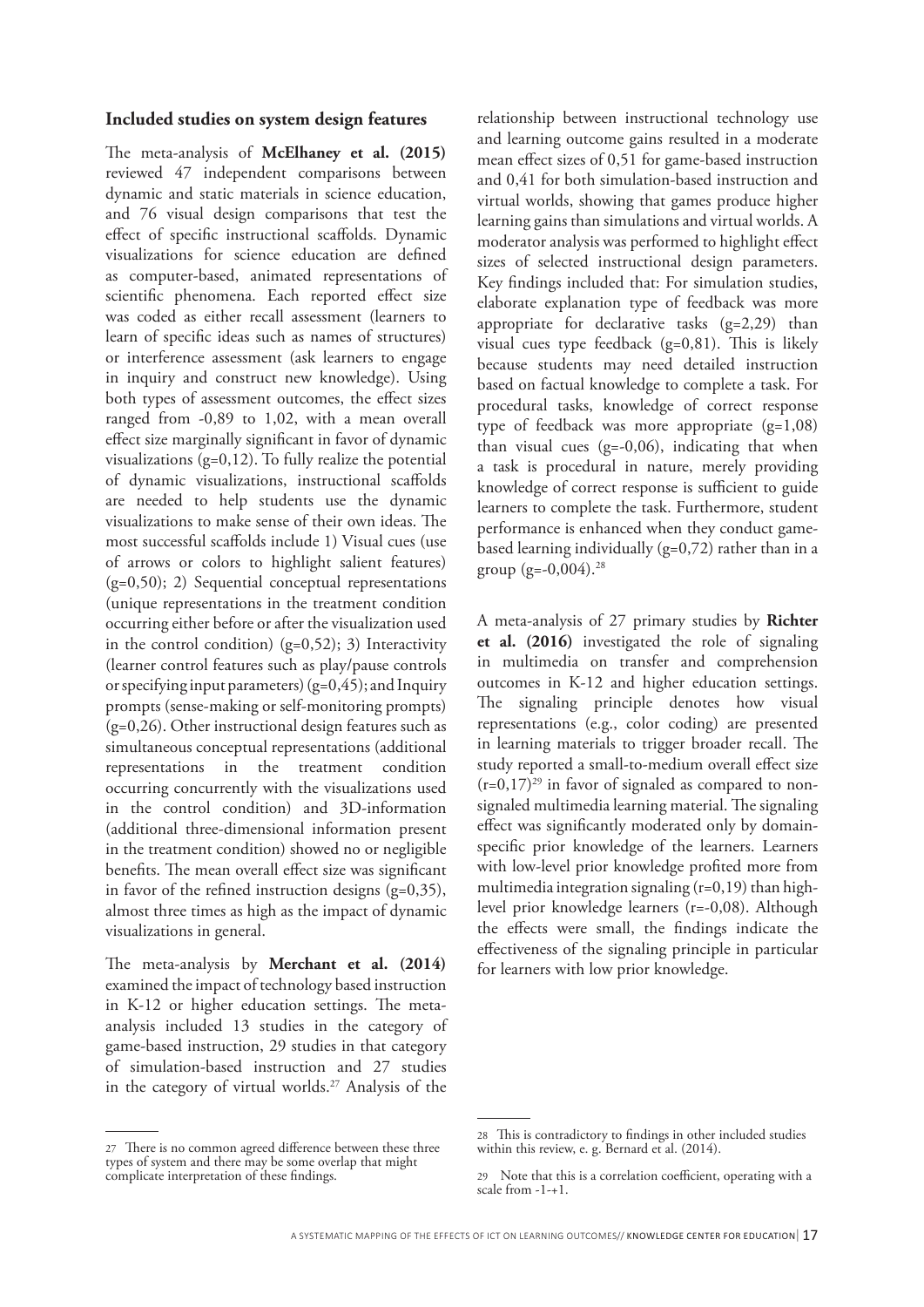#### **Summary: System design features**

The three studies investigating different kinds of learning software reported significant improvements on different aspects of learning. Interactive technology and elaborate explanation type of feedback within the software were proven to be effective, and Merchant et al. (2014) concluded that individual game-based learning is significantly more effective than group game-based learning. However, some negative effects are also identified, and the complexity in the effects both in regards to different aspects of the system features and to different learners, indicates the improbability of finding software suitable for all.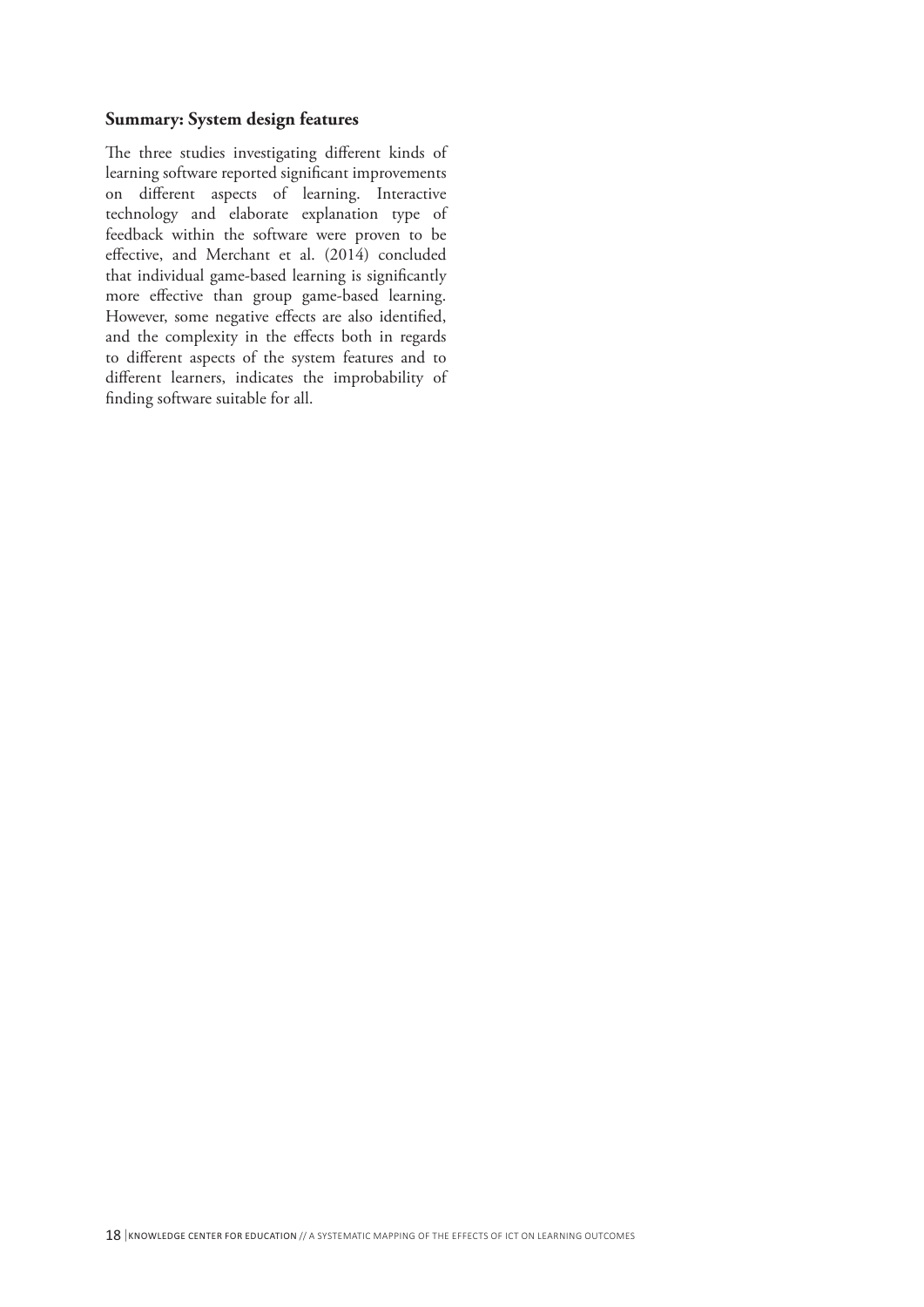# 4. PEDAGOGICAL ASPECTS OF TEACHING AND LEARNING WITH ICT

#### **4.1 BLENDED LEARNING**

In recent decades, the political interest for online education has increased for several reasons, but foremost due to its cost-effectiveness and for providing learning opportunities that are independent of space and time (so called anytime anywhere learning). It offers a cost effective way to provide equal educational opportunities for a wide range of students from different social and economic backgrounds. Many studies have traditionally compared different forms of computer based distance education with ordinary classroom instruction, with rather inconclusive results. As many meta-analyses on the topic have concluded, online education does not seem to be more effective than classroom instruction, but on the other hand – not less effective either. Such lack of difference has legitimized a broad investment in online education in the US. The term "blended learning" or "hybrid learning" (hereafter just: blended learning) has developed as a result of the ambition to find more effective instructional conditions, trying to balance between online education and ordinary classroom instruction. Blended learning has subsequently been promoted as "the best of two worlds" (Means et al. 2013).

Based on a sub-collection (96 studies) of a metaanalysis (totally 674 studies), **Bernard et al. (2014)** investigated the effectiveness of blended learning compared to classroom instruction in higher education. Using achievement outcomes as the primary variable, Bernard et al. (2014) found that blended learning exceeds ordinary classroom conditions close to one-third of a standard deviation  $(g=0,334)$ . In addition, the aim of the study was to more carefully outline the most important specific aspects of blended learning. Bernard et al. (2014) found that the kind of computer support used is of importance; cognitive support  $(g=0,59)$ (e.g. simulations and serious games) seems to be more effective than content/presentational support (g=0,24) (mere presentations of information). Furthermore, if the support is combined with one or more sources of interaction, between students, teachers and students, and/or students and the educational content, student academic achievement is even more enhanced. Of these variables, the single most important instructional feature seems to be the interaction between students (g=0,49).

| <b>Study</b>           | <b>Method</b> | <b>Topic</b>                                                         | <b>Effect on</b><br>academic<br>achievement | <b>Effect on cognitive &amp;</b><br>affective outcomes |
|------------------------|---------------|----------------------------------------------------------------------|---------------------------------------------|--------------------------------------------------------|
| Bernard et al. (2014)  | Meta-analysis | Blended learning in higher<br>education                              | $g=0.33$                                    |                                                        |
| Means et al. (2013)    | Meta-analysis | Effectiveness of online and<br>blended education                     | $g=0.2$                                     |                                                        |
| Spanjers et al. (2015) | Meta-analysis | Subjective and objective<br>learning outcomes of blended<br>learning | $g=0.34$                                    |                                                        |

#### **Included studies on blended learning**

Table 11: Effect sizes – blended learning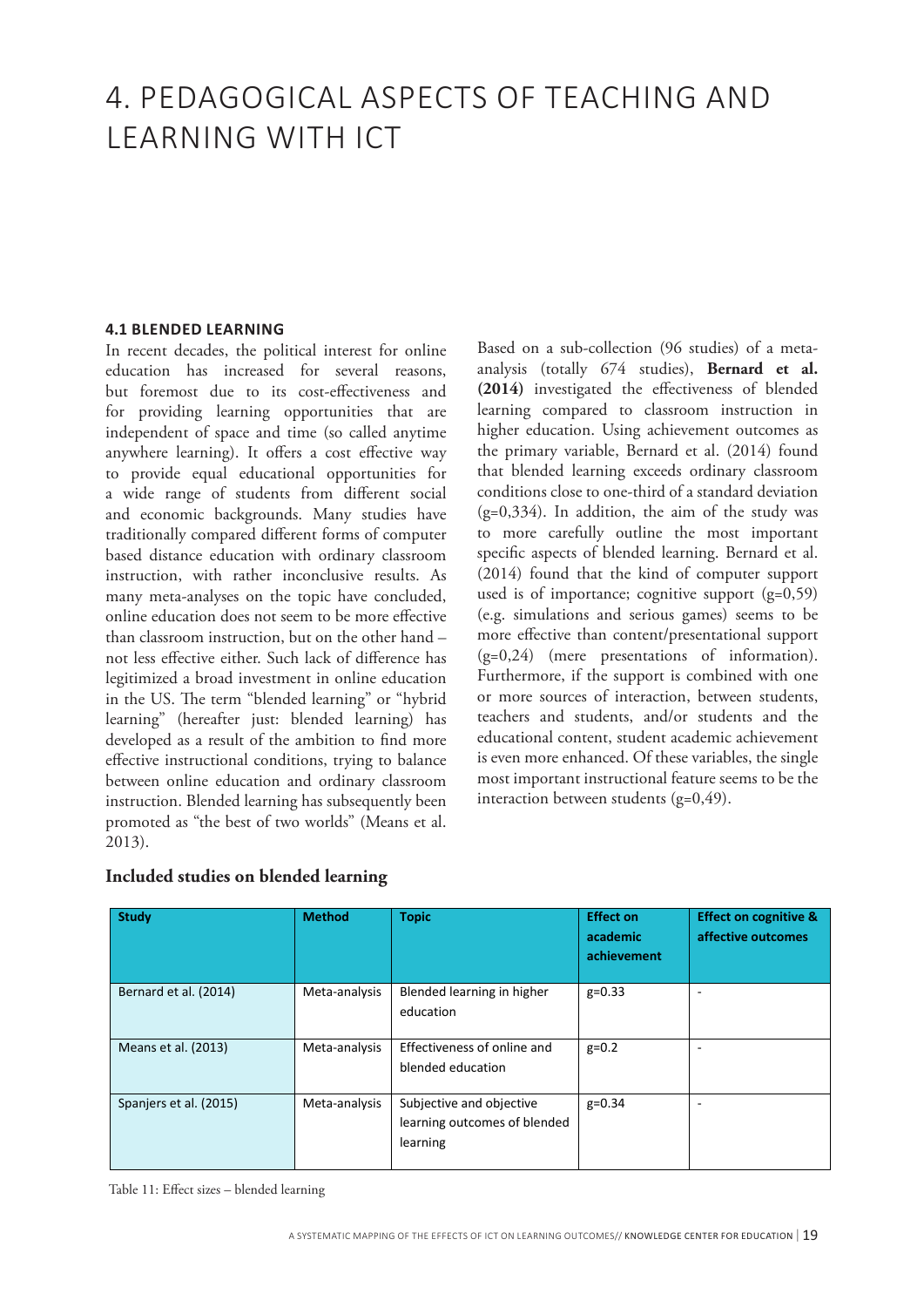**Means et al. (2013)** meta-analysis, reported from 45 studies focusing on online learning and blended learning and its effect on learning outcomes among different kinds of students, compared to ordinary classroom instruction. The result of the study resembles previously conducted meta-analyses, finding that students engaged in online learning, solely or partly, perform modestly better (g=0,2) than students solely engaged in ordinary classroom instruction. However, learning conditions including both online and face-to-face aspects (the so called blended learning) were significantly more effective (g=0,35) than ordinary instruction. Interestingly, Means et al. (2013) found positive and significant effect sizes for collaborative instruction  $(g=0,25)$ and especially for expository instruction  $(g=0,39)$ . There were no differences to be found either across subjects or age-groups. As concluded in the study, the educational situation in which the blended learning takes place is often characterized by additional learning time, resources and possibilities for interactions between students. Thus, there are reasons to believe that these aspects influence the positive effects of blended learning.

**Spanjers et al**. **(2015)** conducted a meta-analysis (69 studies) examining the effectiveness of blended learning compared to ordinary face-to-face learning in relation to students learning outcome, satisfaction and time investment. As objective measures, posttests, gains in test scores, course grades etc., were used. The subjective measures consisted of the students' self-assessment, perceived self-efficacy, subjective learning gains, confidence in ability etc. In addition, the time investment measure is also subjective, based on the students' perceived amount of work or effort devoted to the work and the appropriateness of the devoted time. Overall, the meta-analysis reported on small to medium effect-sizes in favor for blended learning (objective g=0,34, subjective g=0,27). However, the effect on satisfaction was inconsiderable small  $(g=0,11)$  and the investment evaluation was significantly negative (g=-1,04) (based on 4 studies). Thus, according to Spanjers et al. (2015), blended learning has an effect on students' objective learning outcomes, but that does not seem to be correlated with students' satisfaction. In addition, the students perceived blended learning to be more time demanding and less effective with regards to workload compared to ordinary face-to-face learning.

#### **Summary: Blended learning**

The three meta-analyses on the topic all conclude in favor for blended learning on learning outcome, although the effect sizes vary from small to relatively small (from 0.2-0.34). As Means et al. (2013) stated, the positive result of blended learning might be caused by an overall enhanced learning situation and increased resources. Both Bernard et al. (2014) and Means et al. (2013) stress that collaboration between students enhance the effect and thus also learning. In addition, the studies find that computer support focusing on cognitive aspects, such as simulations or serious games are more effective, as well as instructions that are expository. Spanjers et al. (2015) reported that the students experience blended learning as time consuming. This indicates a potential risk of lower students' satisfaction.

#### **4.2 ASSESSMENT AND FEEDBACK**

The importance of feedback is often emphasized in all kinds of educational contexts, addressed both by teachers and students in collaborative self-assessment. For technological devices, assessment and feedback have often been restricted to immediate responses and corrections. Recently, the possibility to utilize more formative feedback has been investigated, both addressed by instructional features of the software itself and by peers – via mobile devices.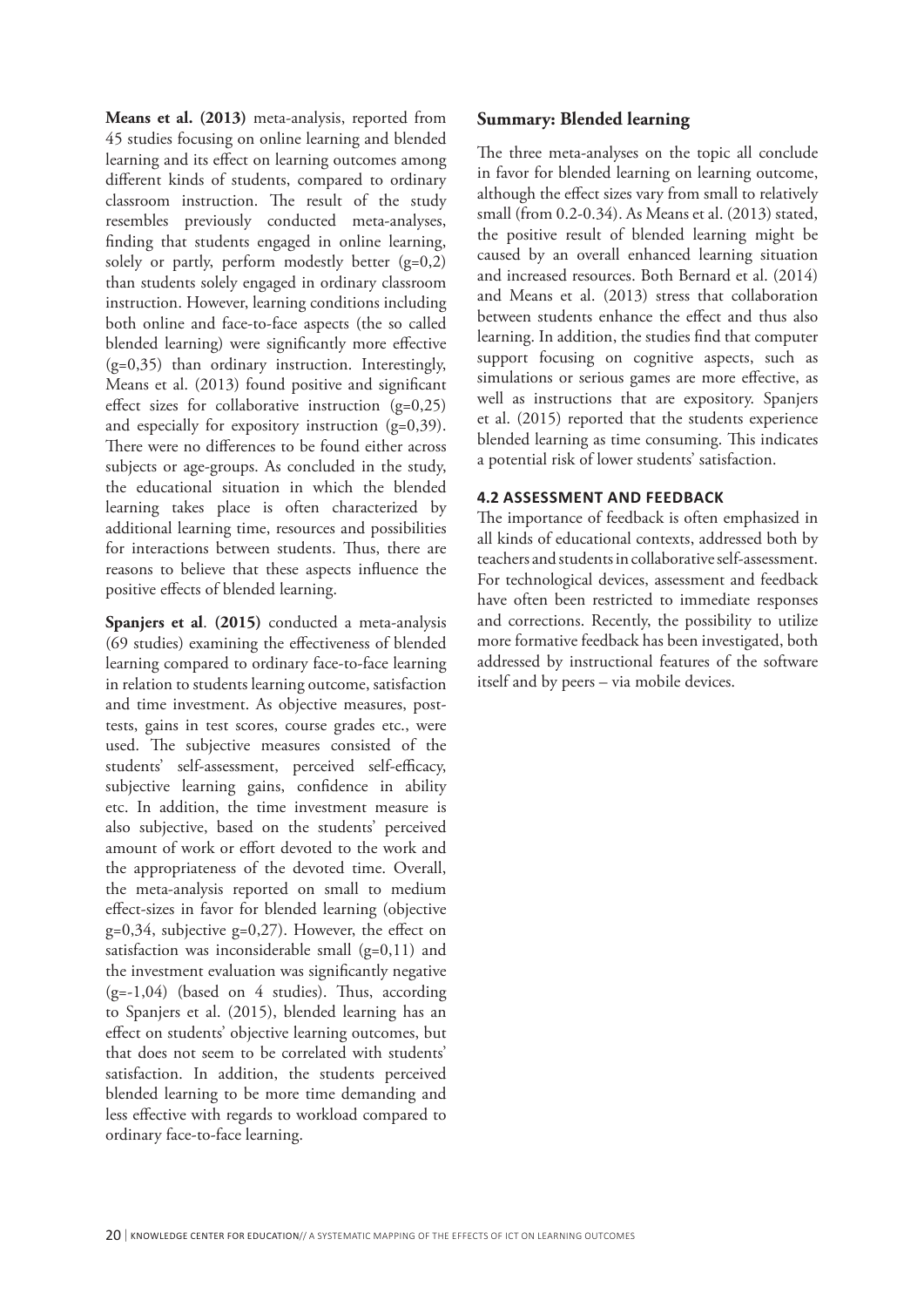#### **Included studies on assessment and feedback**

| <b>Study</b>                | <b>Method</b>        | <b>Topic</b>                                                                         | <b>Effect on</b><br>academic<br>achievement | <b>Effect on cognitive &amp;</b><br>affective outcomes |
|-----------------------------|----------------------|--------------------------------------------------------------------------------------|---------------------------------------------|--------------------------------------------------------|
| Van der Kleij et al. (2015) | Meta-analysis        | Effects of feedback in a<br>computer-based learning<br>environment                   | $g=0,49$                                    | -                                                      |
| Lai & Hwang (2015)          | Quasi-<br>experiment | Evaluation of an<br>interactive peer-<br>assessment criteria<br>development approach | ۰                                           | $d = 2,39$                                             |

Table 12: Effect sizes – assessment and feedback

In a meta-analysis based on 40 studies, **van der Kleij et al. (2015)** investigated the effects of feedback on learning outcomes in computer-based learning environments. Shute's  $(2008)^{30}$  categorization of feedback is used, distinguishing between knowledge of results (indication of whether the answer is correct or not, but does not reveal the correct answer), knowledge of correct results (reveal the location of the result, but not the correct answer) and elaborated feedback (includes many kinds of feedback, such as; additional information, hints and explanations of the correct answer). In addition, a distinction is made between immediate and delayed feedback. Computer-based educational programs are often characterized by immediate knowledge of results or knowledge of correct results. Van der Kleij et al. (2015) found *knowledge of the result* to be the least effective kind of feedback (g=0,05), whilst *knowledge of the correct result* was significantly more effective (g=0,32). However, elaborated feedback improved the students' feedback the most (g=0,49) and especially in higher-order tasks and in mathematics. The timing of the feedback did not seem to have any effect, not even on lower order learning.

In a quasi-experimental study (N=103), **Lai & Hwang (2015)** reported from an evaluation of the effectiveness of an interactive peer-assessment criteria development approach created with the aim to help students to develop abilities for selfassessment, learning from other peers work and making self-reflection of their own learning and progress through a mobile device.

The effectiveness was measured with regards to learning achievement, learning motivation, metacognitive awareness, and cognitive load. Lai and Hwang (2015) refer to studies highlighting the many advantages of peer-assessment, it leads to e. g.: improvements in learning, stimulation of meta-cognitive awareness and increased autonomy. However, peer-assessment can also be associated with problems. According to Lai and Hwang (2015), students often have difficulties fully understanding the assessment criteria formulated by teachers. The interactive peer-assessment criteria development approach seeks to solve this issue. The evaluation of the intervention showed significantly improved learning achievement in the experimental group  $(d=2,39)^{31}$ , as well as improved learning motivation and meta-cognitive awareness. However, the cognitive load did not increase compared to the control group. With regards to the learning process, this study showed the importance of integrating the students in the development of assessment criteria, and also that a mobile device can serve as an effective tool for realizing that ambition.

#### **Summary: Assessment and feedback**

Van der Kleij et al. (2015) found that elaborated feedback improved learning more than different forms of correctional feedback. Lai & Hwang (2015) reported on results in favor (2.39) for an application developed for students to define their own learning assessment criteria and for conducting peer-assessment in accordance to those criteria. The two studies indicate the potential in the usage of technology as assessment and feedback tools.

<sup>30</sup> Shute, V. J. (2008). Focus on formative feedback. Review of Educational Research, 78, 153–189. doi:10.3102/0034654307313795

<sup>31</sup> The reported effect size is very large, beyond those expected in social sciences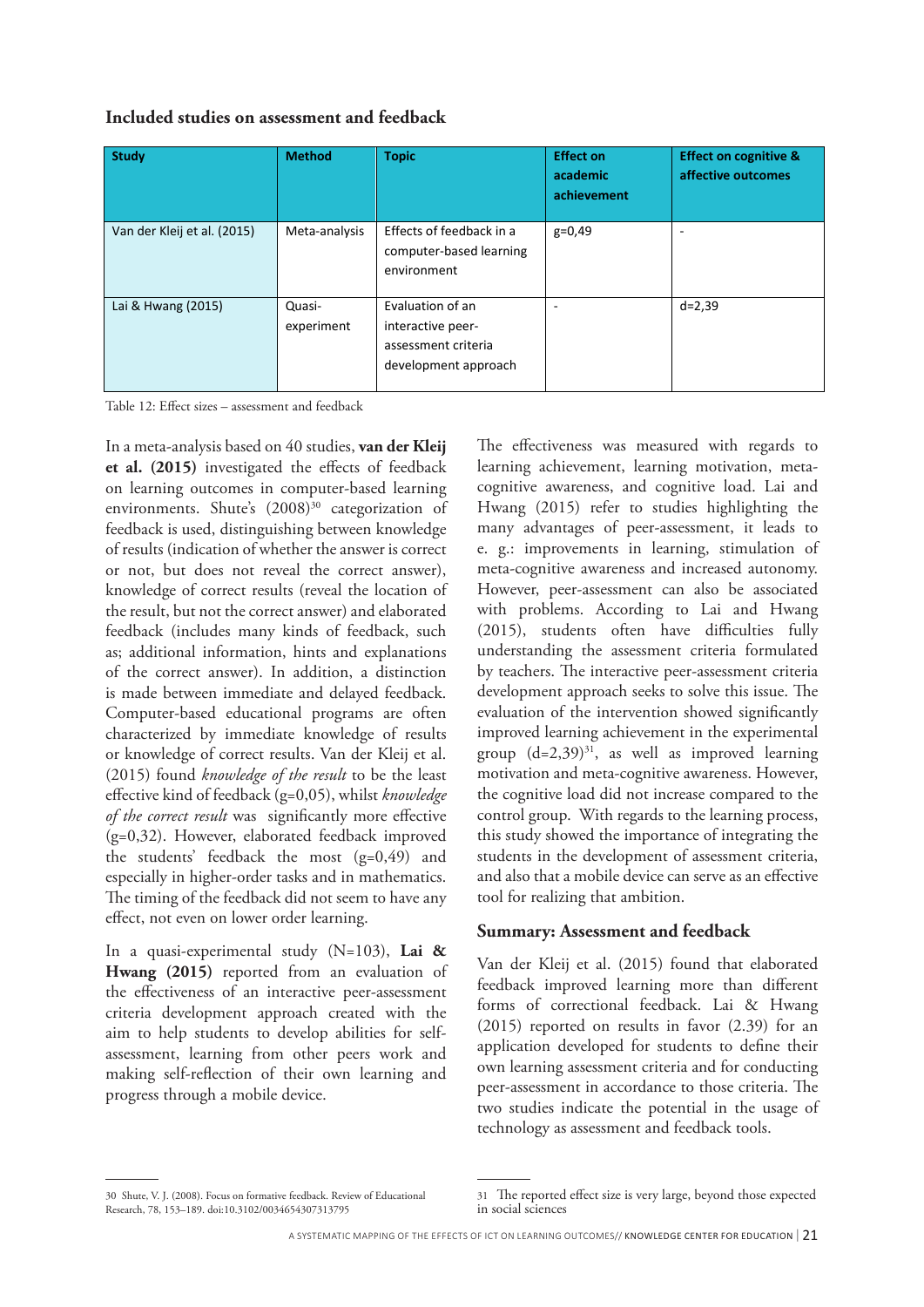# **4.3 EDUCATIONAL PSYCHOLOGY, ICT AND LEARNING**

In recent decades, there has been a rapid increase in possibilities for students to undertake higher education online. Online education has many advantages, since it both can be synchronistic (making simultaneous interaction possible despite geographical differences) and asynchronistic (as it is independent of time and space). However, online education students have to develop self-regulated

learning abilities. Two of the articles described below investigated the conditions of the most effective aspects of self-regulated learning strategies, while the other three focus upon the potentiality for ICT to enhance affective learning and self-efficacy.

| <b>Study</b>                   | <b>Method</b>     | <b>Topic</b>                                                                | <b>Effect on</b><br>academic<br>achievement | <b>Effect on cognitive &amp;</b><br>affective outcomes   |
|--------------------------------|-------------------|-----------------------------------------------------------------------------|---------------------------------------------|----------------------------------------------------------|
| Broadbent & Poons<br>(2015)    | Systematic review | Self-regulated learning<br>strategies in online<br>education                | $r = 0,13$                                  | $\overline{\phantom{a}}$                                 |
| Brydges et al. (2015)          | Systematic review | Computer-based<br>supervision for self-<br>regulated learning<br>strategies | Na                                          | na                                                       |
| Lee et al. (2013)              | Meta-analysis     | Effects on affective and<br>cognitive learning                              | ٠                                           | $g=0,42$ (cognitive)<br>g=0,18 (affective)               |
| Gergenfurtner et al.<br>(2013) | Meta-analysis     | Effects on computer<br>support on self-efficacy<br>and transfer of training | ٠                                           | $p=0,31$ (before training)/<br>$p=0,39$ (after training) |

Table 13: Effect sizes – assessment and feedback

# **Included studies on educational psychology, ICT and learning**

**Broadbent & Poons' (2015)** systematic review (based on 12 studies) aimed to investigate the most effective self-regulated learning strategies in online education in higher education with regards to academic outcomes. The combined self-regulated learning strategies correlated positively with academic outcomes, but not very strongly  $(r=0,13)^{32}$ . Different aspects of self-regulated learning strategies were investigated, showing that time management  $(r=0,14)$ , metacognition  $(r=0,06)$ , effort regulation  $(r=0,11)$  and critical thinking  $(0,07)$  were positively but weakly correlated with academic outcomes, whereas no correlation was found with regards to rehearsal, elaboration, and organization. Broadbent & Poons (2015) concluded that the self-regulated learning strategies that have showed to be effective in traditional education might not be as effective in

online education. Thus, there is a possibility that other, currently unexplored, strategies might be more important and effective in online education.

In a systematic review and meta-analysis (32 studies), **Brydges et al. (2015)** investigated if supervision that aims to develop self-regulated learning is correlated with improvement in learning. The included studies in the review and meta-analysis reported from simulation-based training interventions designed to support students to develop self-regulated learning strategies. No reported results were statistically significant. The groups that did not receive supervision performed worst on the posttest  $(d=-0.34, p=0.09)$ . Interventions supported by supervision did however show some, but small effects outcome on both the post-test  $(d=0,23 \text{ p}=0,22)$  and the delayed retention test  $(d=0.44 \text{ p}=0.067)$ . The study shed light on the insufficiency of simulationbased digital training support alone, and highlights the importance of supervision also in these contexts. However, it is important to note that no results were statistically significant.

<sup>32</sup> Note that this is a correlation coefficient, operating with a scale from -1-+1.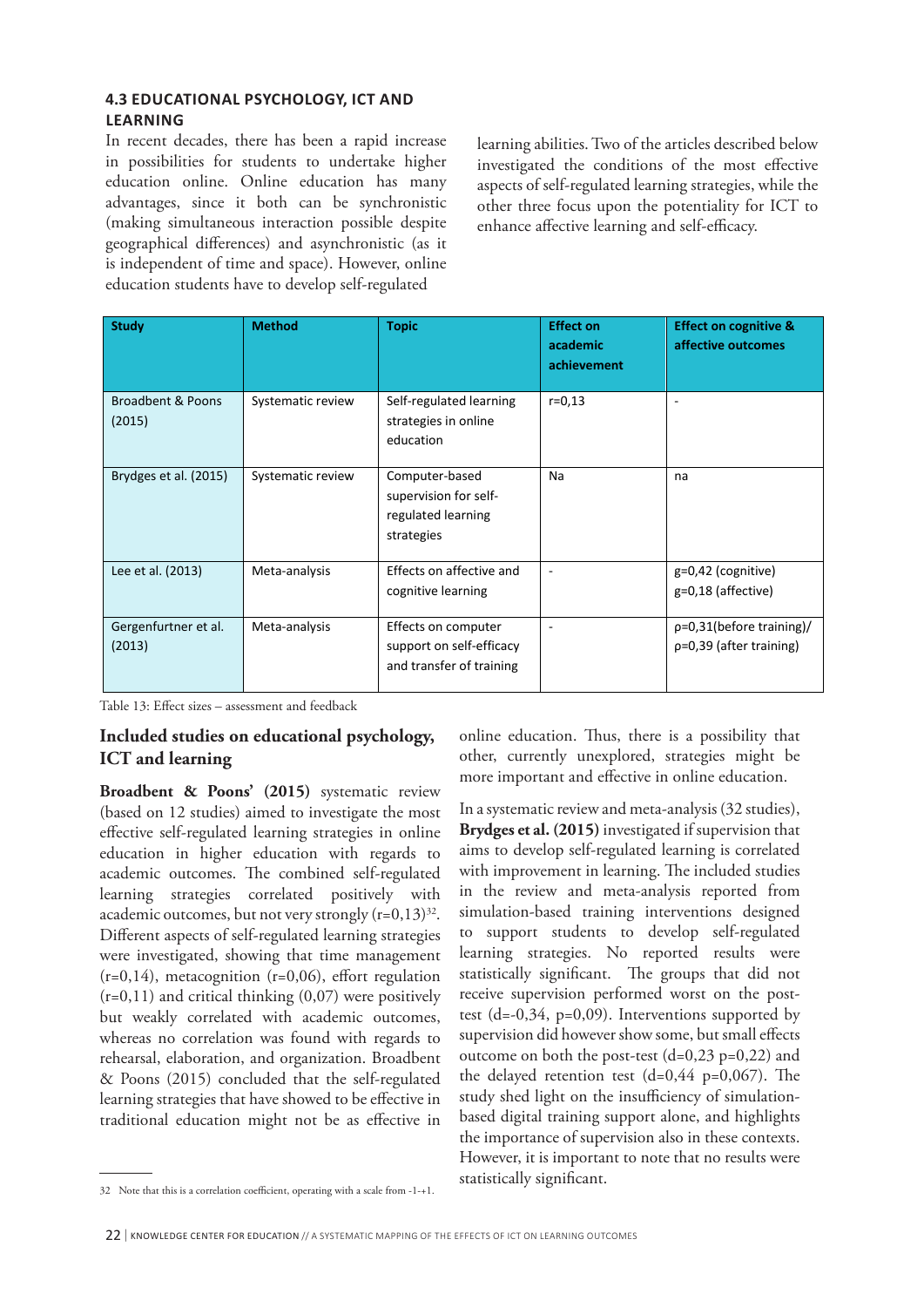In a meta-analysis based on 58 experimental and quasi-experimental studies, **Lee et al. (2013)** summarized research published over the last 15 years<sup>33</sup> on how technology effects K-12 students cognitive and affective learning. With regards to cognitive outcome, a moderate effect  $(g=0,42)$  was identified, indicating that the use of technology can be beneficial, especially for K-8 students. With regards to cognitive outcomes, the following seems to be especially effective; software using tutorials  $(g=0,81)$ , tasks that are either basic  $(g=0,88)$ , projectbased (g=1,39) or based upon inquiry/investigation (g=0,61) as well as letting the students cooperate in groups  $(3-5)$  per computer  $(g=1,08)$ . When the teacher acts as a facilitator, the highest effect sizes are measured  $(g=0,62)$ . The overall effects on the affective outcomes are small (g=0,18).

Finally, **Gergenfurtner et al. (2013)** conducted a meta-analysis (based on 29 studies) investigating the longitudinal development of the relationships between self-efficacy and transfer of training throughout the last  $25$  years<sup>34</sup>, with regards to computer support, collaboration and time lag. Self-efficacy (Bandura 1977)<sup>35</sup> denotes the beliefs in one's capability to perform in accordance to specific requirements. Self-efficacy is considered to be a predictor of academic achievement, and so does the transfer of training, which is a description of the ability to use new knowledge. Gergenfurtner et al. (2013) found a small but positive relationship between self-efficacy and training, measures before  $(p=0,31)^{36}$  and after training  $(p=0,39)$ . Compared to no support, computer support strengthens the correlation between the belief in efficacy and training transfer (pre  $p=0,23$  post  $p=0,31$ ). However, this correlation appears only shortly after training, but less in post-tests. The most fruitful combination is computer support, without any collaboration with peers (pre  $p=0,37$ , post  $p=0,62$ ).

# **Summary: Educational psychology, ICT and learning**

These studies show that engagement in online education seems to demand other self-regulated learning strategies than traditional education. Broadbent & Poons (2015) stress the importance to identify online education-specific strategies. Brydges et al. (2015) investigated the importance of supervision for developing self-regulated learning strategies, but found no statistically significant effects. Lee et al. (2013) found that technology enhances cognitive learning more than affective learning, and Gergenfurtner et al. (2013) showed the importance of computer support when developing belief in efficacy among students.

<sup>33</sup> Note that this is a long time with technology change.

<sup>34</sup> See footnote 13.

<sup>35</sup> Bandura, A (1977). Self-efficacy: Toward a Unifying Theory of Behavioral Change. *Psychological Review. 84* (2): 191–215. *doi*:*10.1037/0033-295x.84.2.191*. *PMID 847061*.

<sup>36</sup> Note that this is Spearman's rank correlation coefficient, operating with a scale from -1-+1.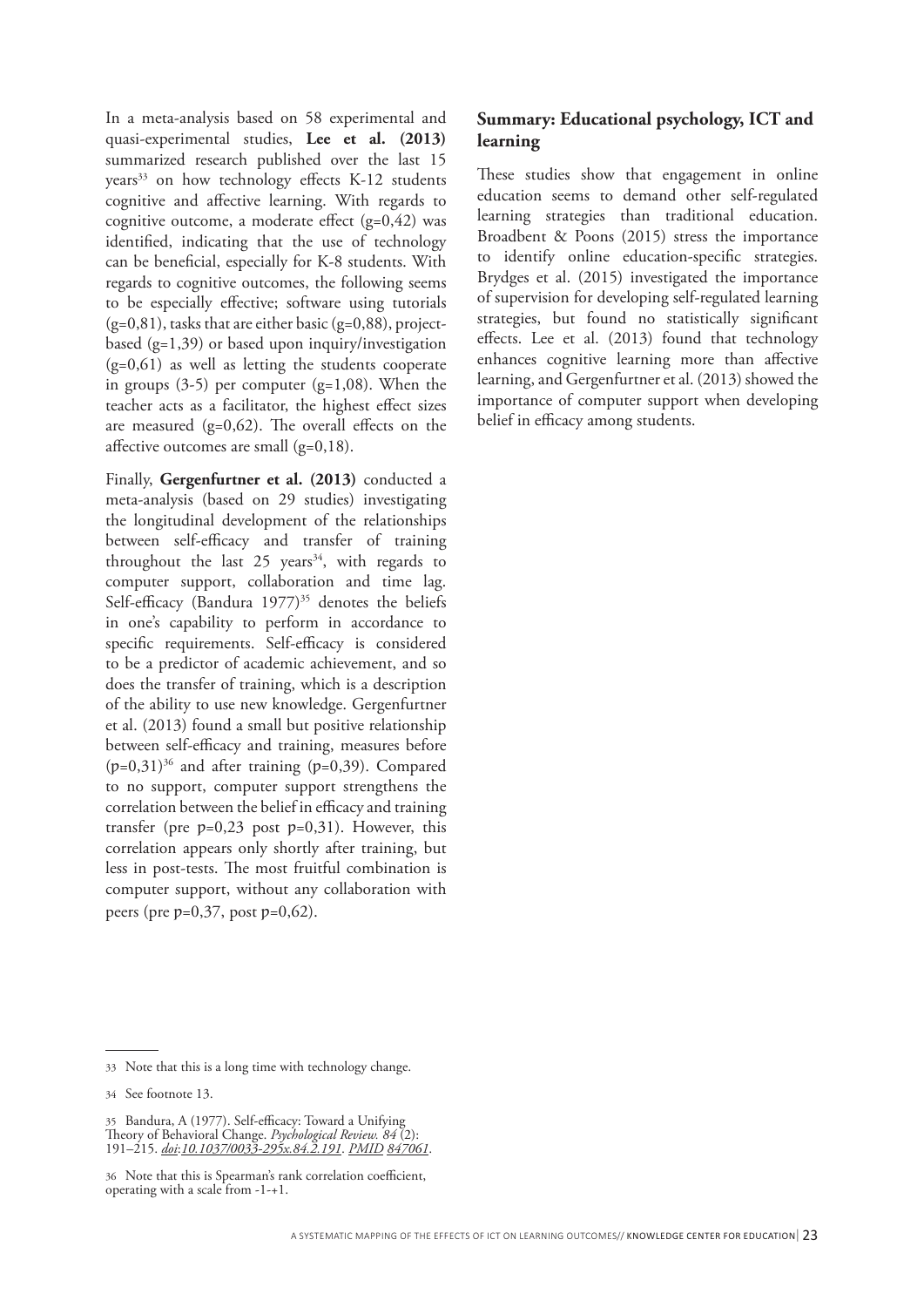# 5. CONCLUSIONS

As shown in this report, there are a wide range of expectations assigned with the use of digital technology in education. Not only is the use of digital devices expected to increase the student's motivation to learn; this motivation is also expected to raise student achievement. Additionally, technology is expected to create new educational possibilities, to offer potentially cost-effective tools and balance societal inequalities. This mapping has been undertaken to establish if, how and to what degree ICT influences students' learning outcomes.

#### **5.1 POSITIVE BUT SMALL IMPACT**

In reviewing the included studies, it becomes clear that educational technology is not a single homogenous intervention but a broad variety of modalities, tools, and strategies for influencing and assisting teaching and learning. The different forms of educational technologies included in this mapping are, in addition, used in a variety of educational contexts, and with a wide range of goals. The inherent heterogeneity of the material therefore makes it difficult to draw clear conclusions concerning the effectiveness of ICT in education. However, some features appear across the studies.

Although the effects are small, the review shows a

consistent positive impact from the use of ICT in classroom settings. Some studies report large ES's (>> 2,0) from novel technology implementations, but the more rigorous meta-analysis, focusing on large scale randomized control trials, consistently report ES's in the range of  $+0,1$  to  $+0,3$ . However, when the technology is accompanied with some kind of instructional support, either embedded in the software or through teacher supervision, the effects seem to increase significantly. Obviously, it is not the technology in itself that promotes learning outcomes, but the design of the software and/or the pedagogical use of the device.

#### **5.2 INSTRUCTION AND HUMAN SUPPORT**

Some studies investigating the effect of technology partly or solely without any present teacher e.g. on intelligent tutoring systems and online education (as mentioned in Means et al. 2013, Steenbergen-Hu & Cooper 2013), show neither positive nor negative effects on learning outcomes, thereby concluding that technology can replace traditional classroom education without risking academic performance. However, as shown in the figure 2 below, this may not be conclusive.





24 | KNOWLEDGE CENTER FOR EDUCATION // A SYSTEMATIC MAPPING OF THE EFFECTS OF ICT ON LEARNING OUTCOMES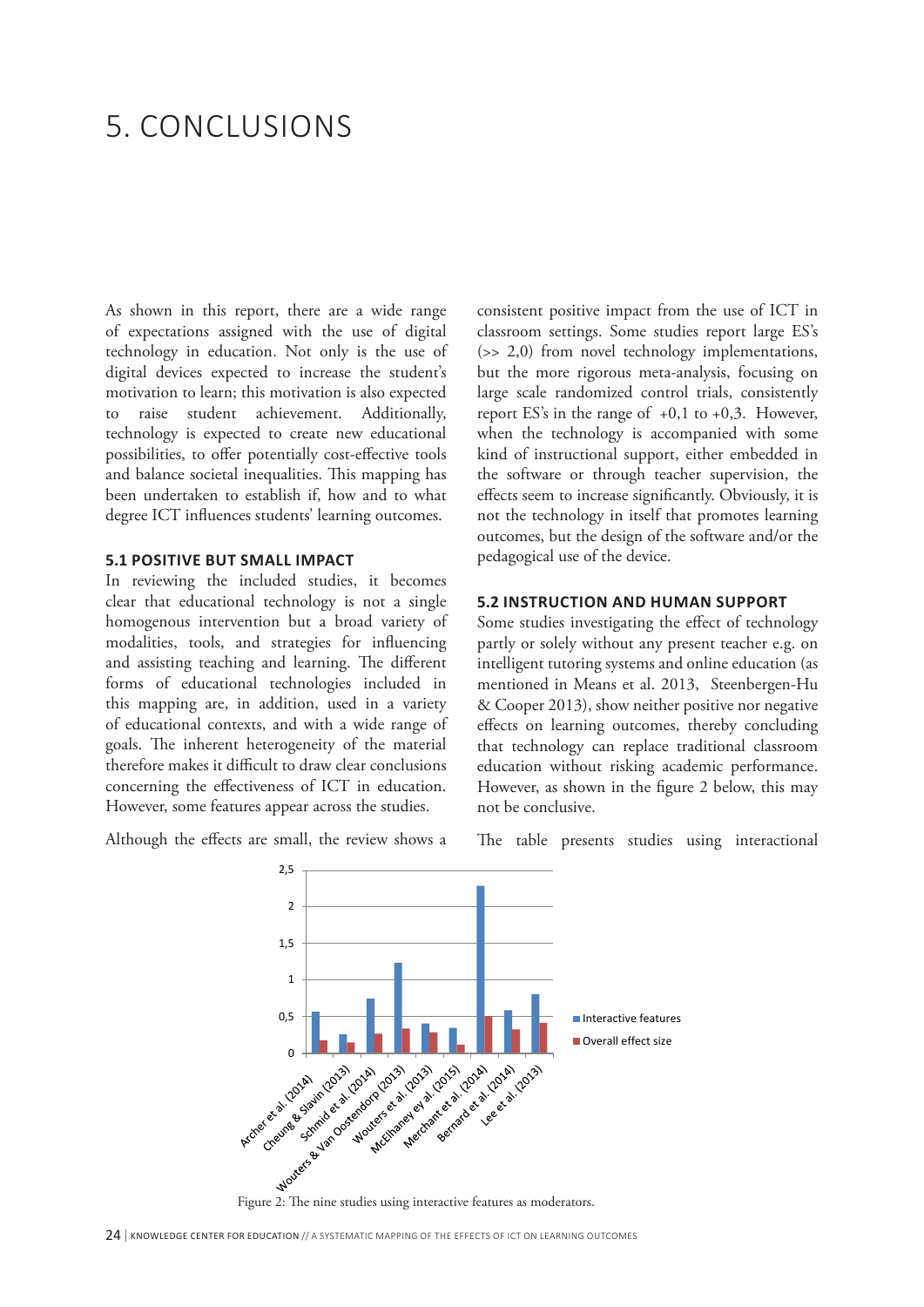features (human support and/or ICT support tools) as moderators, indicating that the effect almost doubles when ICT is accompanied with different kinds of either technological or human support. Interactional features might be physical (teacher, peer) as non-physical (mediated by teachers, peers, or e.g. tutoring systems).

Several studies show that having a teacher physically present enhances learning with ICT (e.g. Archer et al. 2014, Bernard et al. 2014, Lee et al. 2013). Although some studies report contradictory findings (Gergenfurtner et al. 2013), numerous studies find that peer collaboration contribute to improved learning outcome (Lee et al. 2013, Bernard et al. 2014, Means et al. 2013). This indicates that interactional features (physical or non-physical) contribute to increased effect sizes, generally highlighting the importance of providing support in the use of technology. This also indicates the potential of educational technology as a supplement to ordinary education rather than a replacement. The effectiveness of ICT in education depends entirely on how well it assists teachers and students in achieving the educational goals. The highest ES's were associated with studies where ICT had been implemented as a planned part of a comprehensive teaching environment with clear goals, teaching plans, teaching materials, supporting technical resources, teacher training and development. Improvements associated with ICT in education should therefore not be ascribed to a single factor, but understood and interpreted contextually.

#### **5.3 TEACHERS AND TECHNOLOGY**

Technology in education can serve a multitude of purposes, from administrative to educational. However, and in accordance with findings in this mapping, the effectiveness of ICT in education is determined by the context in which it is introduced and employed. The quality of the instructional design appears to be the single most important aspect, and as described in the introduction, this depends on teachers' professional pedagogical and didactic competence, their room for maneuver and how school leaders and school owners support their work. All of these aspects influence the teachers' ability to effectively integrate ICT in their teaching practice. As indicated in the introduction, reports from the OECD and EU advise Norway to be less concerned with the provision of technology and more concerned with teachers' professional development and focus on how technology may support teachers'

everyday instructional practice.

## **5.4 REASONS TO INTERPRET EFFECTS OF ICT ON LEARNING WITH CARE**

There are several reasons why findings in this mapping of the effects of ICT on learning should be interpreted with caution.

- **• Enthusiasm of novel technology:** Extremely novel technologies are often associated with substantial impacts on learning (so called Hawthorne effect). However, the findings may reflect the enthusiasm of the novelty of the technology, and might not be sustained in the long-term.
- **• Development of technology**: Educational technology is constantly developing. Metaanalyses and systematic reviews investigating the effects of a specific modality, tool or software, through several decades might in fact not be studying the same thing, thus making it difficult to accumulate insights.
- **• Publication bias:** Wouters & van Oostendorp (2013) report on a publication bias, indicating significantly higher effect sizes in published studies, than in gray literature (reports, unpublished papers, conference papers etc.).
- **• Study heterogeneity:** Different measures, different learning environments, different teaching methods/approaches, different student demographics over time make any longer term comparisons and effect comparisons difficult.
- **• A "noise" of effects:** There are wide variations of effects reported, both in this review and within the single studies, thus causing a "noise" of effects which make it difficult to interpret the significance of the results. Additionally, when combining, merging or summing the reported statistical effects from numerous studies the statistical errors become multiplied.
- **• Overall intervention bias:** Educational technology interventions are often accompanied by a re-structuring of a whole educational setting, sometimes influenced by increased resources and increased time dedicated for learning and preparation, thus making it difficult to identify if the effect is caused by the technology or the re-structured educational context itself.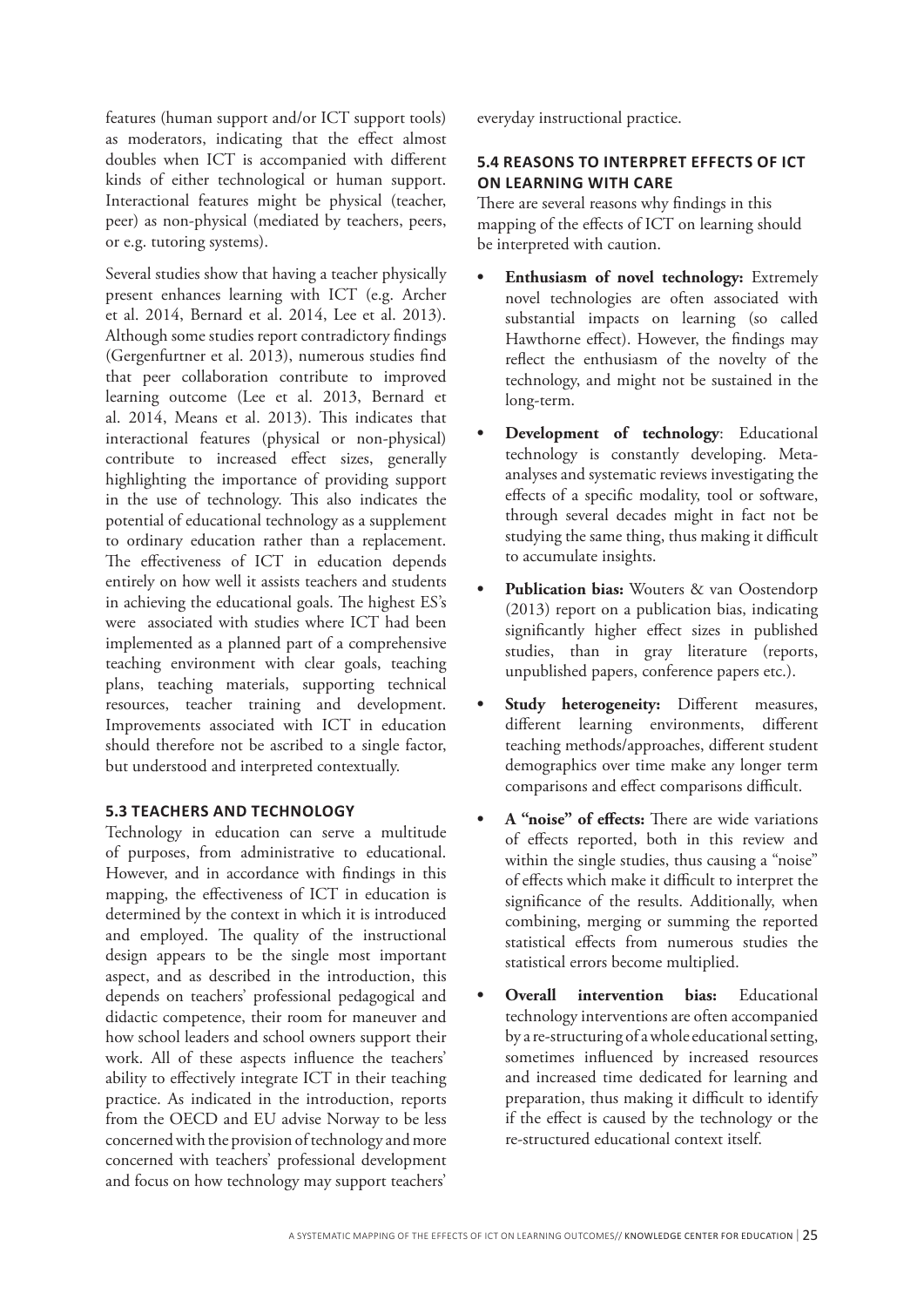#### **5.5 KNOWLEDGE GAPS**

This mapping has revealed a need for more research on:

- How teachers experience, implement and learn about educational technology.
- Characteristics of teachers' work conditions that may hinder or promote successful implementation of digital technologies in schools.
- Leadership support when new technologies are being introduced.
- The impact of teachers' digital competence on how technology is used in education.
- A more systematic approach to educational technology studies, with common measures of ability or competence that can be shared across multiple educational settings.
- Better defined teacher competencies and training skill sets. This information is often missing when studies are reported making comparisons between studies problematic.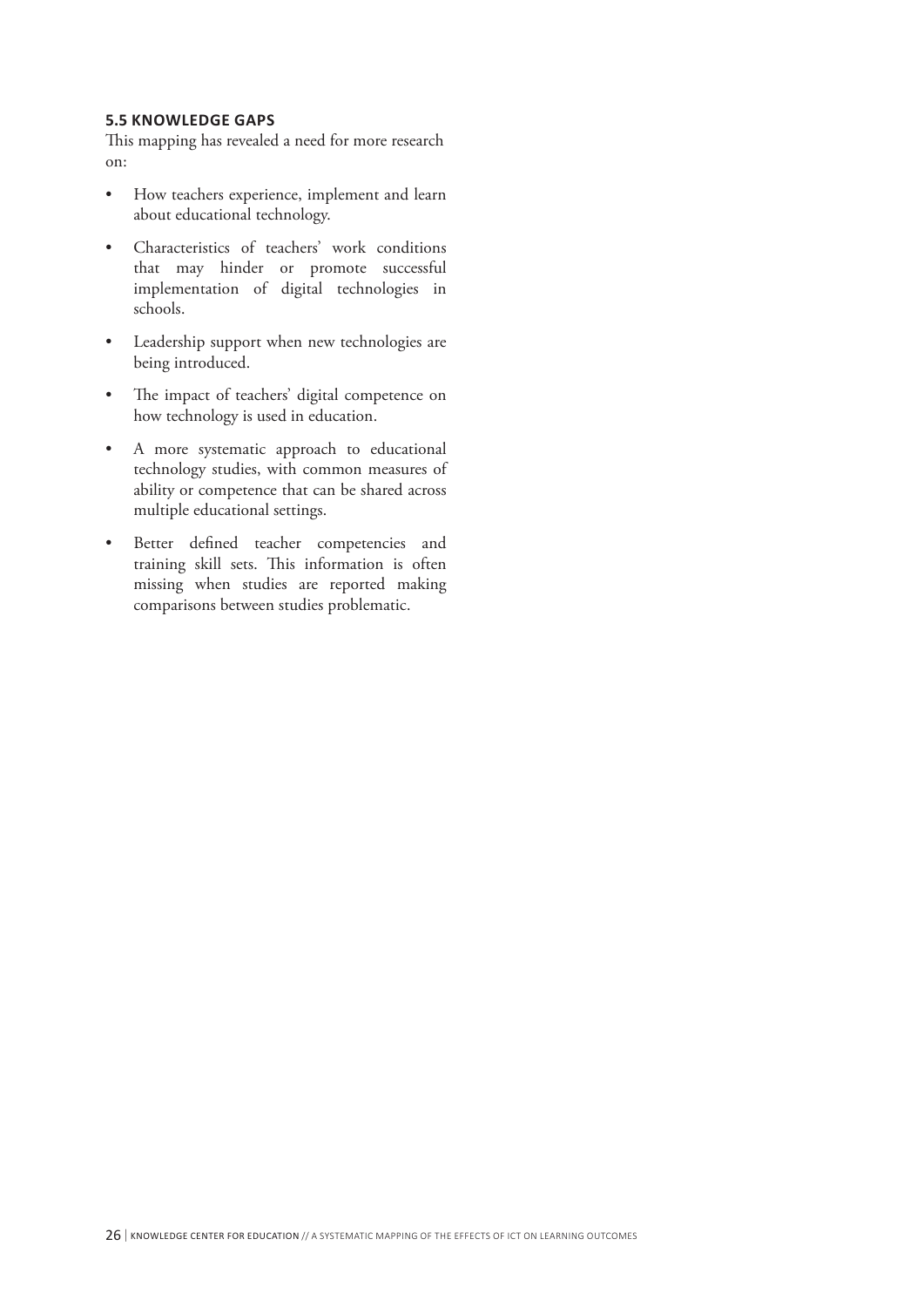# REFERENCES

Archer, K., Savage, R., Sanghera-Sidhu, S., Wood, E., Gottardo, A., & Chen, V. (2014). Examining the effectiveness of technology use in classrooms: A tertiary meta-analysis. *Computers & Education*, *78*, 140-149.

Arnab, S., Brown, K., Clarke, S., Dunwell, I., Lim, T., Suttie, N., ... & De Freitas, S. (2013). The development approach of a pedagogically-driven serious game to support Relationship and Sex Education (RSE) within a classroom setting. *Computers & Education*, *69*, 15-30.

Bernard, R. M., Borokhovski, E., Schmid, R. F., Tamim, R. M., & Abrami, P. C. (2014). A meta-analysis of blended learning and technology use in higher education: From the general to the applied. *Journal of Computing in Higher Education*, *26*(1), 87-122.

Broadbent, J., & Poon, W. L. (2015). Self-regulated learning strategies & academic achievement in online higher education learning environments: A systematic review. *The Internet and Higher Education*, *27*, 1-13.

Brydges, R., Manzone, J., Shanks, D., Hatala, R., Hamstra, S. J., Zendejas, B., & Cook, D. A. (2015). Self‐regulated learning in simulation-based training: a systematic review and meta-analysis. *Medical education*, *49*(4), 368-378.

Burston, J. (2015). Twenty years of MALL project implementation: A meta-analysis of learning outcomes. *ReCALL*, *27*(01), 4-20.

Cheung, A. C., & Slavin, R. E. (2013). The effectiveness of educational technology applications for enhancing mathematics achievement in K-12 classrooms: A meta-analysis. *Educational Research Review*, *9*, 88-113.

Gegenfurtner, A., Veermans, K., & Vauras, M. (2013). Effects of computer support, collaboration, and time lag on performance self-efficacy and transfer of training: A longitudinal meta-analysis. *Educational Research Review*, *8*, 75-89.

Grgurović, M., Chapelle, C. A., & Shelley, M. C. (2013). A meta-analysis of effectiveness studies on computer technology-supported language learning. *ReCALL*, *25*(02), 165-198.

Lai, C. L., & Hwang, G. J. (2015). An interactive peer-assessment criteria development approach to improving students' art design performance using handheld devices. *Computers & Education*, *85*, 149-159.

Lee, Y. H., Waxman, H., Wu, J. Y., Michko, G., & Lin, G. (2013). Revisit the Effect of Teaching and Learning with Technology. *Educational Technology & Society*, *16*(1), 133-146.

McElhaney, K. W., Chang, H. Y., Chiu, J. L., & Linn, M. C. (2015). Evidence for effective uses of dynamic visualisations in science curriculum materials. *Studies in Science Education*, *51*(1), 49-85.

McEwan, P. J. (2015). Improving Learning in Primary Schools of Developing Countries A Meta-Analysis of Randomized Experiments. *Review of Educational Research*, *85*(3), 353-394.

Means, B., Toyama, Y., Murphy, R., & Baki, M. (2013). The effectiveness of online and blended learning: A meta-analysis of the empirical literature. *Teachers College Record*, *115*(3), 1-47.

Merchant, Z., Goetz, E. T., Cifuentes, L., Keeney-Kennicutt, W., & Davis, T. J. (2014). Effectiveness of virtual reality-based instruction on students' learning outcomes in K-12 and higher education: A meta-analysis. *Computers & Education*, *70*, 29-40.

Miller, A., Christensen, E. M., Eather, N., Sproule, J., Annis-Brown, L., & Lubans, D. R. (2015). The PLUNGE randomized controlled trial: Evaluation of a games-based physical activity professional learning program in primary school physical education. *Preventive medicine*, *74*, 1-8.

Richter, J., Scheiter, K., & Eitel, A. (2016). Signaling text-picture relations in multimedia learning: A comprehensive meta-analysis. *Educational Research Review*, *17*, 19-36.

Riconscente, M. M. (2013). Results from a controlled study of the iPad fractions game Motion Math. *Games and Culture*, *8*(4), 186-214.

Santos, M. E. C., Chen, A., Taketomi, T., Yamamoto, G., Miyazaki, J., & Kato, H. (2014). Augmented reality learning experiences: Survey of prototype design and evaluation. *IEEE Transactions on Learning Technologies*, *7*(1), 38-56.

Schmid, R. F., Bernard, R. M., Borokhovski, E., Tamim, R. M., Abrami, P. C., Surkes, M. A., ... & Woods, J. (2014). The effects of technology use in postsecondary education: A meta-analysis of classroom applications. *Computers & Education*, *72*, 271-291.

Spanjers, I. A., Könings, K. D., Leppink, J., Verstegen, D. M., de Jong, N., Czabanowska, K., & van Merriënboer, J. J. (2015). The promised land of blended learning: Quizzes as a moderator. *Educational Research Review*, *15*, 59-74.

Steenbergen-Hu, S., & Cooper, H. (2013). A meta-analysis of the effectiveness of intelligent tutoring systems on K–12 students' mathematical learning. *Journal of Educational Psychology*, *105*(4), 970.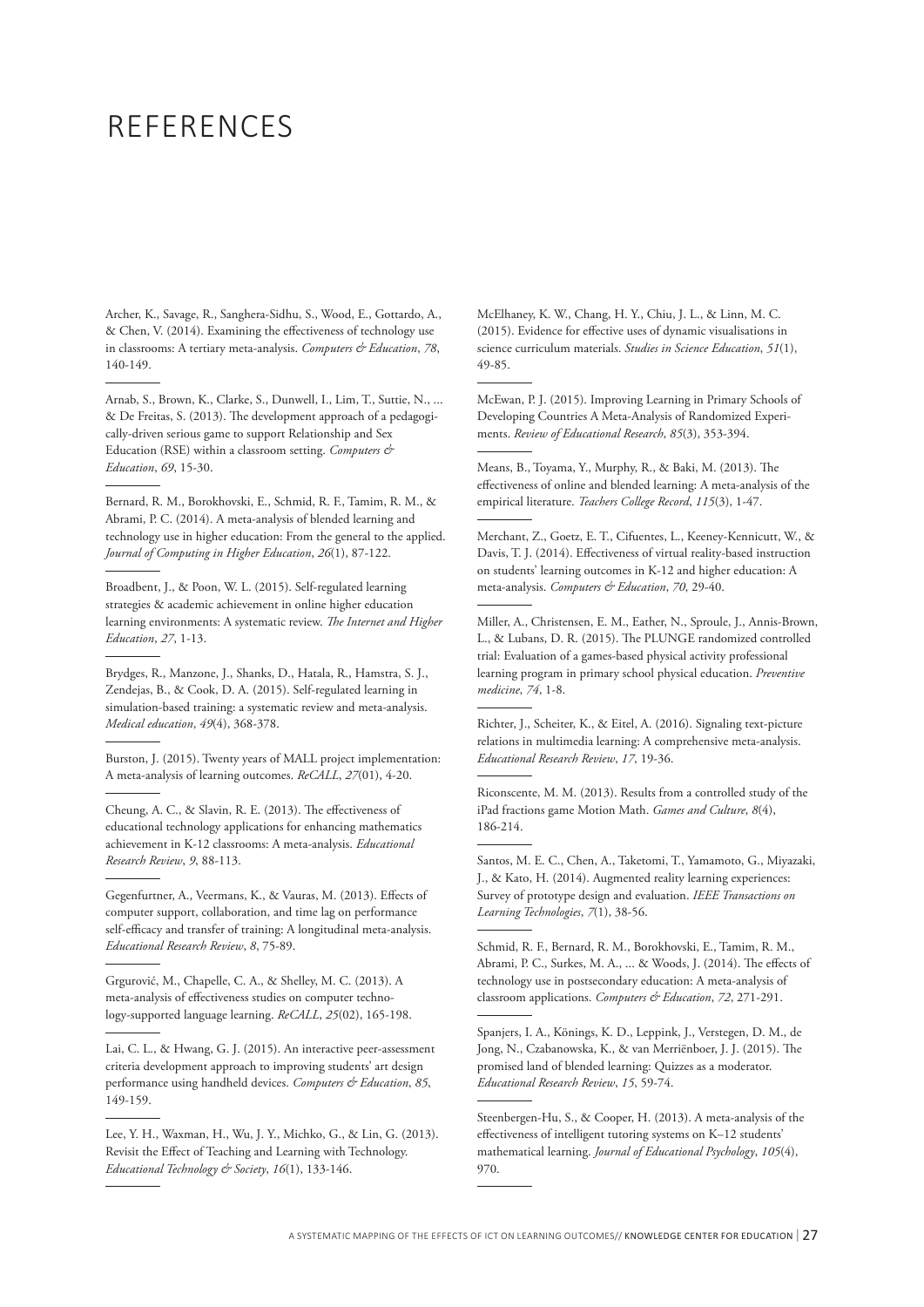Sung, H. Y., Hwang, G. J., & Yen, Y. F. (2015c). Development of a contextual decision-making game for improving students' learning performance in a health education course. *Computers & Education*, *82*, 179-190.

Sung, Y. T., Chang, K. E., & Yang, J. M. (2015b). How effective are mobile devices for language learning? A meta-analysis. *Educational Research Review*, *16*, 68-84.

Takači, D., Stankov, G., & Milanovic, I. (2015). Efficiency of learning environment using GeoGebra when calculus contents are learned in collaborative groups. *Computers & Education*, *82*, 421-431.

Takacs, Z. K., Swart, E. K., & Bus, A. G. (2015). Benefits and pitfalls of multimedia and interactive features in technology-enhanced storybooks a meta-analysis. *Review of educational research*, *85*(4), 698-739.

Van der Kleij, F. M., Feskens, R. C., & Eggen, T. J. (2015). Effects of Feedback in a Computer-Based Learning Environment on Students' Learning Outcomes A Meta-Analysis. *Review of Educational Research*, *85*(4), 475-511.

Wang, D., Han, H., Zhan, Z., Xu, J., Liu, Q., & Ren, G. (2015). A problem solving oriented intelligent tutoring system to improve students' acquisition of basic computer skills. *Computers & Education*, *81*, 102-112.

Wouters, P., & Van Oostendorp, H. (2013). A meta-analytic review of the role of instructional support in game-based learning. *Computers & Education*, *60*(1), 412-425.

Wouters, P., Van Nimwegen, C., Van Oostendorp, H., & Van Der Spek, E. D. (2013). A meta-analysis of the cognitive and motivational effects of serious games. *Journal of Educational Psychology*, *105*(2), 249.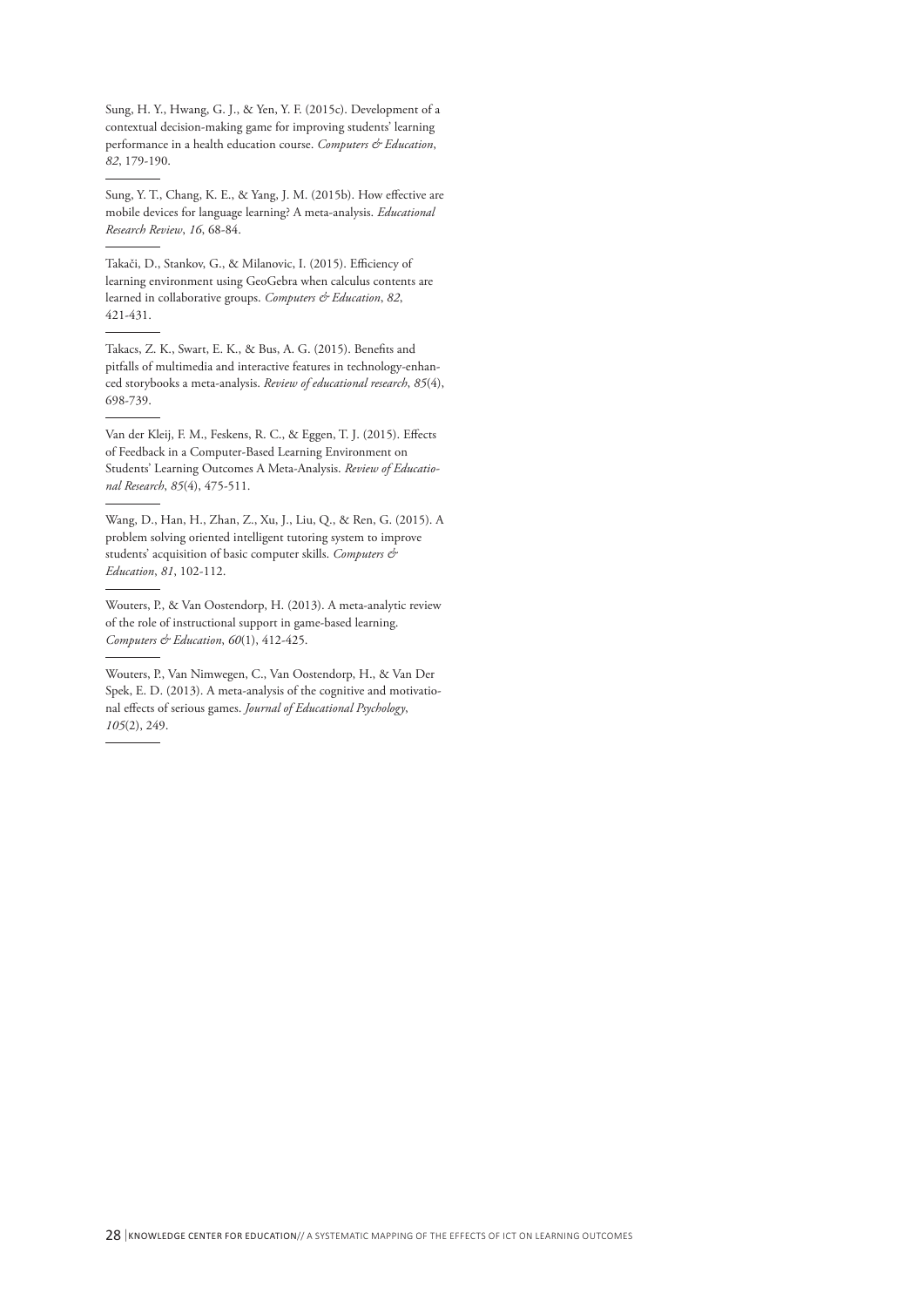# APPENDIX 1: SEARCH STRING

Search string (ERIC, ASSIA, IBSS, PQEJ databases)

(TI,AB("1 to 1 computer" OR "blended learning" OR "CAI" OR "CAL" OR "CBL" OR "collaborative learning" OR "computer aided" OR "computer assisted instruction" OR "computer assisted learning" OR "computer based instruction" OR "computer based learning" OR "computer based teaching" OR "computer simulation\*" OR "computer supported" OR "computer technology" OR "computer use" OR "computer-aided" OR "computer-assisted instruction" OR "computerassisted learning" OR "computer-based instruction" OR "computer-based learning" OR "computerbased teaching" OR "computeri?ed instruction" OR "computers and learning" OR "computers in education" OR "computer-supported" OR "computing education" OR "digital learning" OR "digital technology" OR "educational technology" OR "effect\* on learning" OR "e-learning" OR "electronic learning" OR "game\*" OR "ICT\*" OR "information communication technolog\*" OR "innovative technology" OR "instructional technolog\*" OR "intelligent tutoring system\*" OR "interactive learning environment\*" OR "interactive learning object\*" OR "interactive simulation\*" OR " interactive white board\*" OR "learning effect\*" OR "media in education" OR "mobile learning" OR "multimedia learning" OR "OLPC" OR "one laptop per child" OR "one to one computer" OR "one2one computer" OR "online learning" OR "online self study" OR "online selfstudy" OR "online study" OR "serious game\*" OR "simulation based education" OR "simulation based teaching" OR "simulation-based education" OR "simulation-based teaching" OR "simulation" OR "social network" OR "supplemental CAI" OR "tablet\*" OR "technology enhanced instruction" OR "technology enhanced learning" OR "technology use" OR "technology-enhanced instruction" OR "technology-enhanced learning" OR "TEL" OR "tutoring system\*" OR "virtual learning" OR "virtual reality" OR "web-based instruction\*" OR "web-based learning" OR "web-based training")) AND (TI,AB("academic achievement" OR "academic outcome\*" OR "academic performance" OR "academic progress" OR "academic success" OR "achievement gain\*" OR "basic skill\*" OR "career readiness" OR "cognitive gain outcome\*" OR "college readiness" OR "educational achievement" OR "educational benefit\*" OR "educational improvement" OR "educational outcome\*" OR "educational performance" OR "effect\*" OR "effective learning" OR "enhancing learning" OR "graduat\*" OR "knowledge acquisition" OR "learner outcome\*" OR "learning outcome\*" OR "mathematics achievement" OR "mathematics learning" OR "mathematics skills" OR "program\* effect\*" OR "reading outcome\*" OR "reading skills" OR "science achievement" OR "student improvement" OR "student outcome\*" OR "student\* achievement\*" OR "student\* performance" OR "test score\*" OR "treatment" OR "treatment effect\*" OR "writing achievement" OR "writing skills")) AND (TI,AB("average treatment effect" OR "causal effect\*" OR "control group" OR "difference-in-difference" OR "effect study" OR "instrumental variable\*" OR "meta\*" OR "PIRLS" OR "PISA" OR "propensity score" OR "propensity score matching" OR "quasi-experiment" OR "randomi?ed controlled trial\*" OR "randomi?ed controlled stud\*" OR "randomi?ed experiment" OR "regression discontinuity" OR "TIMSS" OR "treatment group"))

The same search string with custom syntax was used in the Scopus and Psycinfo databases.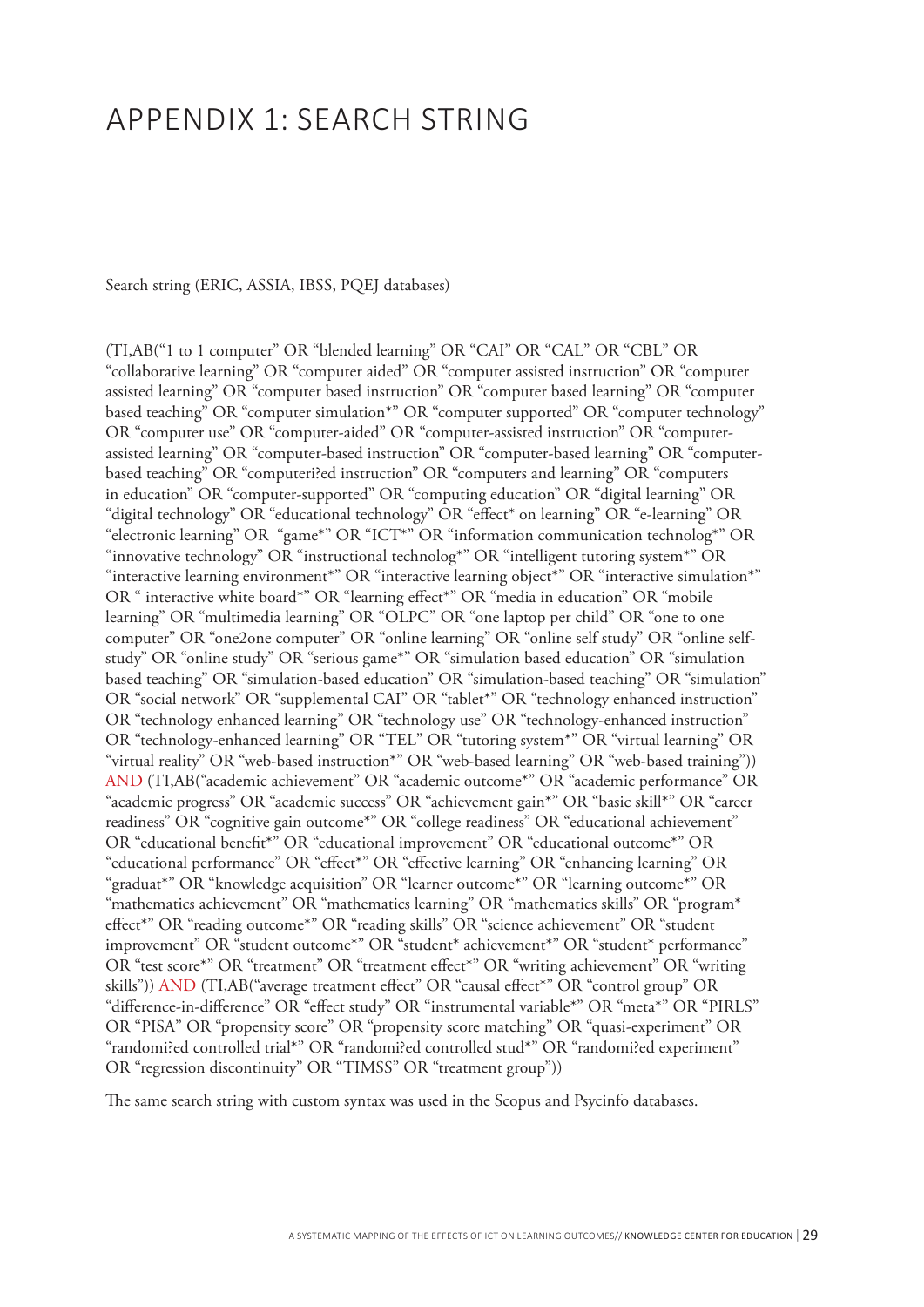# APPENDIX 2: INCLUSION AND EXCLUSION

#### **Step 1 – screening and quality assessment based on title and abstract using the following criteria:**

EXCLUDE on topic (The study focus is not on ICT and learning)

EXCLUDE on medical education (The focus of this report is not on medical education)

EXCLUDE on not empirical (Study needs to be evidence based, not conceptual or philosophical only)

EXCLUDE on not an intervention (Study needs to report on an intervention, not contextual only)

EXCLUDE on book/report/dissertation (Study is not peer-reviewed)

EXCLUDE on language (Study is not written in English, Norwegian, Swedish or Danish)

EXCLUDE on N<50 (Studies with few participants are likely to have low validity, and conclusions based on the results may be uncertain. We have chosen to set a lower limit of 50 participants in the intervention group and 50 participants in the control group) $37$ 

EXCLUDE on Citation Index (Normally, articles cited by other researchers have high quality and relevance within a research field. We have chosen to exclude articles with lower citation index (CI) than average for the remaining articles)

EXCLUDE on Journal Impact Factor (Journal Impact Factor (JIF) is an index based on the average number of citations of articles published in a scientific journal, and is used as an impact-measure of a journal in the research field. We have chosen to exclude journals with lower JIF than average for the journals publishing the remaining articles)

INCLUDE based on title and abstract (Need to retrieve full report for full text screening)

#### **Step 2 – screening and quality assessment based on full text using the following criteria:**

EXCLUDE on methodological issues (The studies intervention does not meet high quality experimental conditions)

EXCLUDE on not an intervention (Study needs to report on an intervention, not contextual only)

EXCLUDE on findings not reported (The study does not report on an intervention with data or outcomes)

EXCLUDE on relevance (The study is not relevant for the report)

INCLUDE on full study (Include based on full text. Item ready for in-depth review)

<sup>37</sup> Farrington, D. P., & Welsh, B. C. (2005). Randomized experiments in criminology: What have we learned in the last two decades? *Journal of Experimental Criminology, 1*(1), 9-38.

Weisburd, D., & Gill, C. (2014). Block randomized trials at places: rethinking the limitations of small N experiments. *Journal of Quantitative Criminology, 30*(1), 97-112.

<sup>30</sup> <sup>|</sup> KNOWLEDGE CENTER FOR EDUCATION // A SYSTEMATIC MAPPING OF THE EFFECTS OF ICT ON LEARNING OUTCOMES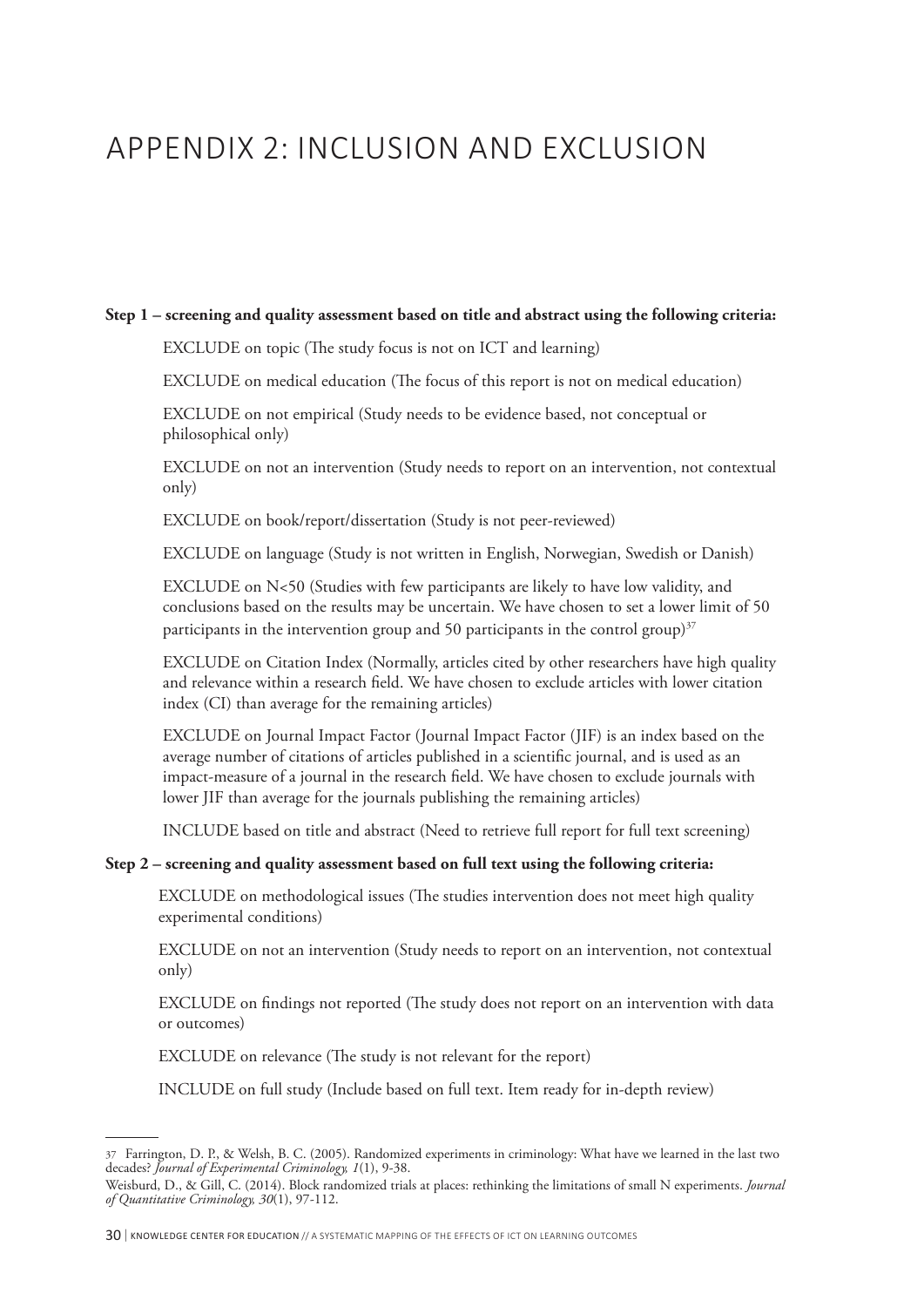# APPENDIX 3: EFFECT SIZES

#### **What is an effect size?**

Within the evidence based reviews conducted by the Knowledge Centre we make extensive use of a statistical measure called an *effect size*. An *effect size* is a statistical technique for measuring the size of a difference between two groups, usually a control and an intervention within a social science context, such as a controlled comparison of a new technique in education. A graphical representation of two groups with an *effect size* difference of 1.0 is shown below.



Figure 3: Graphical representation of an effect size of 1.0 between 2 groups (from Coe, 2002).

The power of this specific technique is that, unlike more traditional measures that focus on the *statistical significance* (or probability) of an outcome, an *effect size* shows the effectiveness of a specific intervention in comparison to either a control condition or another intervention (Coe 2002)<sup>38</sup>.

In contrast *statistical significance* measures if an outcome did not occur by chance, this is often shown using the *P* or probability value (*for example P<0.05*). The weakness with such traditional *statistical significance* measures are that they are susceptible to bias from sample size, which can make very weak effects appear highly significant if a study has a large sample size and conversely very strong effects can appear non-significant if a study has a small sample size.

The ability to directly compare the strengths of the outcomes from interventions makes the *effect size* very suitable in determining which intervention is more effective in a given experimental comparison. Effect sizes also permit much easier comparisons of any replications for a study, showing quickly and easily if a proposed intervention shows a similar sized effect reported by earlier experiments.

<sup>38</sup> Coe, R. (2002) "It's the Effect Size, Stupid. What effect size is and why it is important" Paper presented at the Annual Conference of the British Educational Research Association, University of Exeter, England, 12-14 September 2002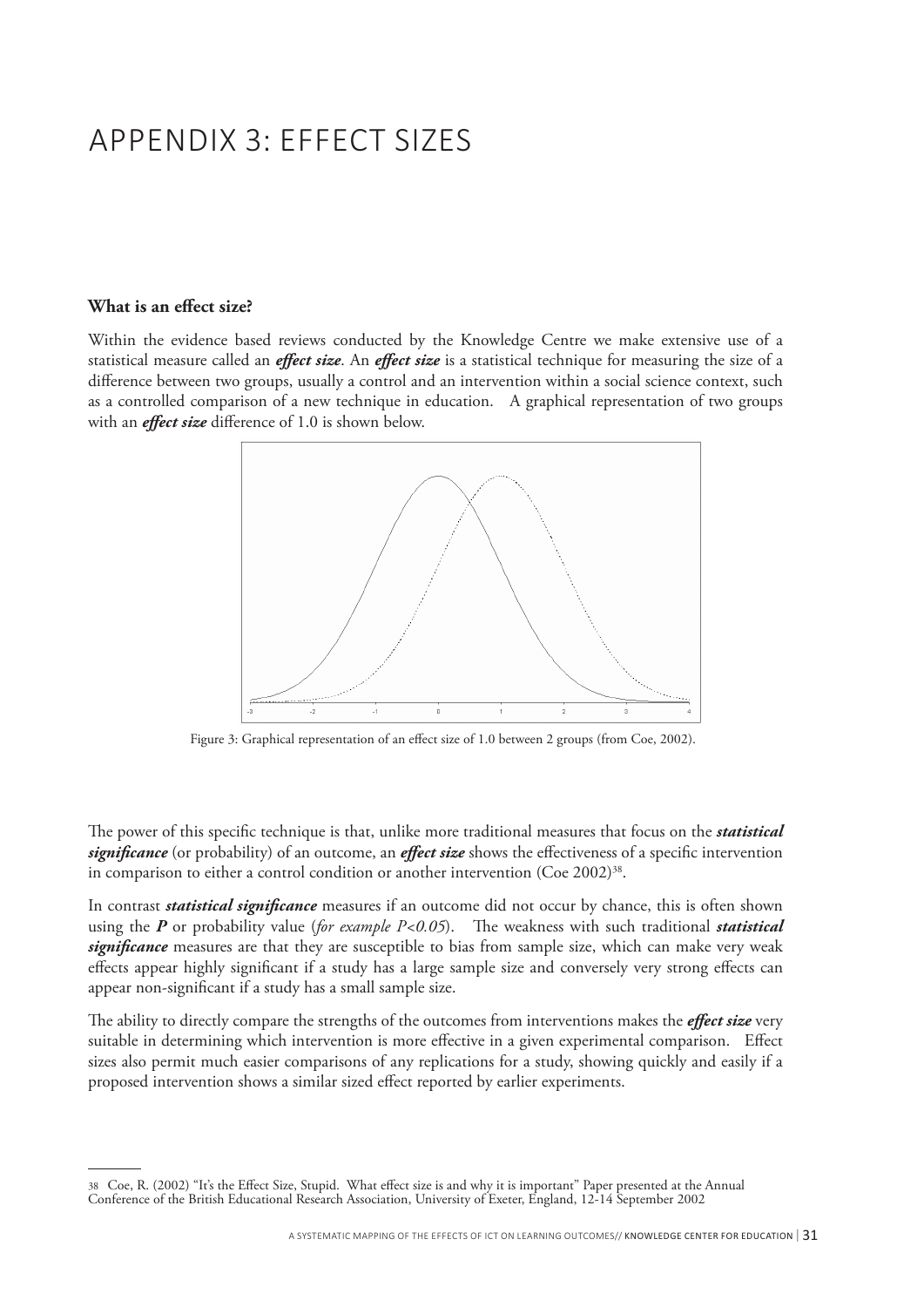## **How is it calculated?**

The effect size is very easy to calculate, being the standardised mean difference between the two groups.

[Mean of experimental group] - [Mean of control group] Effect Size  $=$ **Standard Deviation** 

With normally distributed populations this calculation means that the effect size is also the "Z Score" of a standard normal population. So an effect size of +0.6 means that the score of the average person in the intervention group of an experiment is 0.6 of a standard deviation above that of the average person in the control group of an experiment (note that effect sizes can be either positive or negative depending on the positive or negative influence of an intervention). This allows researchers to combine the findings from similar studies and calculate a common effect size for multiple studies that share a common intervention and outcome measure. Combining effect sizes together from many experimental comparisons of similar interventions to estimate an overall effect size for a specific intervention is called *meta-analysis*.

# **Cohen's Real World Effect Size Scale**

In his 196939 paper that extolled many of the modern principles of using effect sizes Cohen proposed that effect sizes could be best understood by reflecting them into real world comparisons within a scale of Small, Medium and Large effect sizes. In our Knowledge Centre reviews we often adopt Cohen's proposed 3 item scale in our tabular summaries to permit rapid understanding of the strength of reported effect sizes.

**Small** = An effect size of 0,2 is proposed as "small" and would probably not be noticeable in real world comparisons. Cohen suggested an example being the comparative heights of 15 and 16 year old students. **Medium** = An effect size of 0,5 is proposed as "medium" and would probably be large enough to be noticed in real world comparisons. Cohen suggested an example being the heights of 13 year old and 18 year old students. **Large** = Finally an effect size of 0,8 is proposed as "large" and would probably be easily perceivable. Cohen's example here was the intellectual difference between a college freshman and a PhD graduate.

There are some risks in adopting a simplified coding of effect sizes into small, medium and large (see Glass et al, 1981<sup>40</sup> for a detailed summary) but these risks are generally only of concern when taking such an effect size coding out of its context. Since in our reviews we present relatively coherent studies all within similar educational contexts we have chosen to use colour coding within our tabular presentations of effect sizes when displaying the comparative outcomes, in order to make the information more easily understood. Please note that full *effect size* details for each summarised study are provided in the more detailed text descriptions that follow the summary tables.

Table 15: Description of effect sizes.

<sup>39</sup> Cohen, J. (1969) Statistical Power Analysis for the Behavioral Sciences. NY: Academic Press.

<sup>40</sup> Glass, G.V., McGaw, B. and Smith, M.L. (1981) Meta-Analysis in Social Research. London: Sage.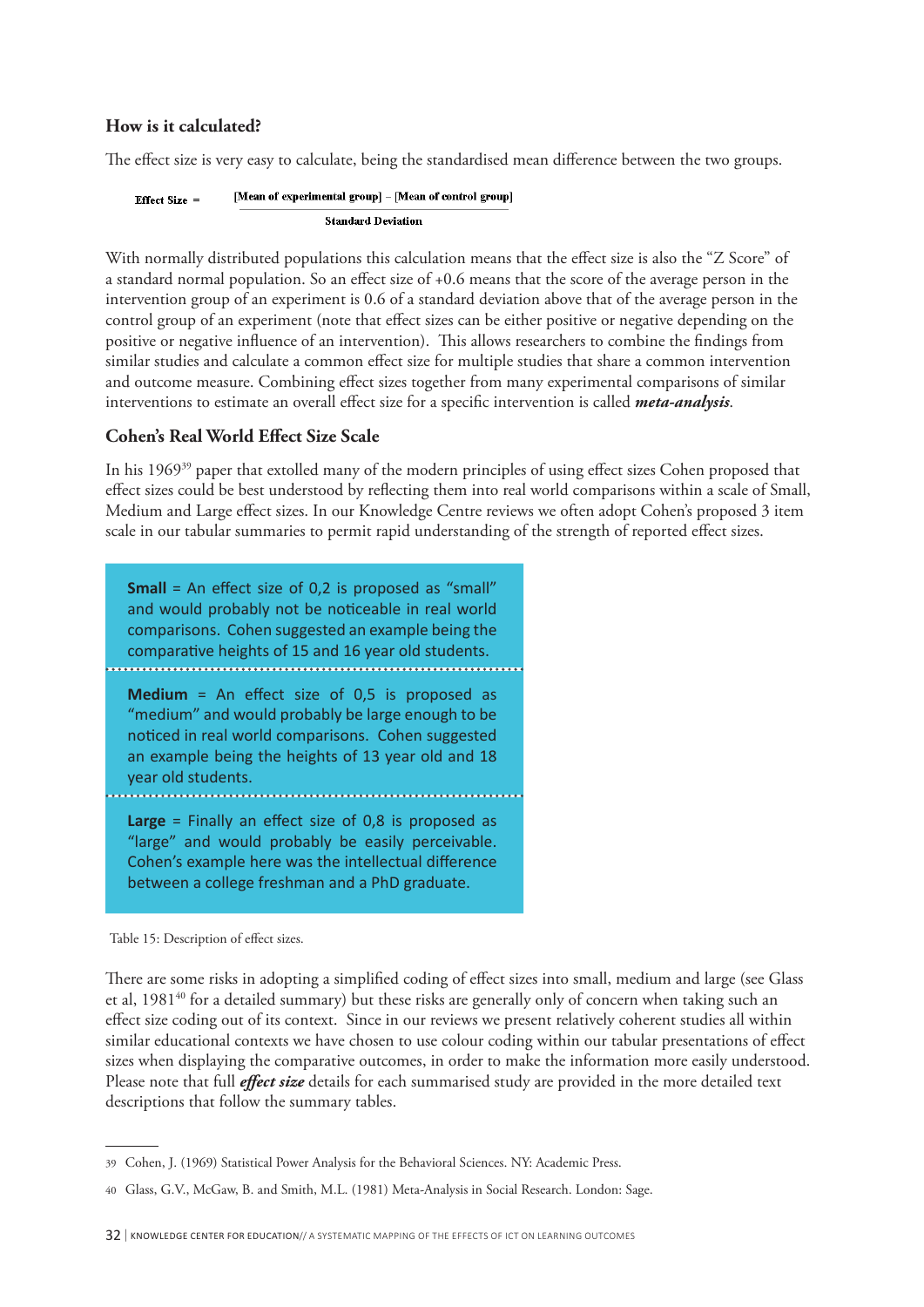## **Cautions when using effect sizes**

As we have shown *effect size* provides a valuable tool when understanding the strength of a causal effect from a specific intervention. However when using *effect size* we must always be careful that we are comparing similar interventions, settings and outcomes. This is especially important in educational research where we may have significant variations in student populations, test instruments, educators, and learning environments that may not be completely reflected in a summary of a study.

### **Assumptions when using alternative measures of effect-size**

Within the research literature related to *effect size* you will sometimes find alternative measures of *effect size* reported other than the "standardised mean difference" technique that we have been describing.

For example, in many studies you will see the correlation "*r*" between two variables being used to calculate the square of the two values (shown as "*R2"*) which indicates the *proportion of variance accounted by the independent variables* (for a more detailed discussion see Thompson, 1999<sup>41</sup>). However when effect size is calculated from this "*proportion of variance accounted for*" method you should be aware that it suffers from a number of limitations, standard errors can be large and two studies with opposite results would report identical "*variance accounted for*" results (See Olejnik & Algina 2000<sup>42</sup> for more details). Good summaries of many of the different kinds of effect size measures that can be used and the relationships among them can be found in Snyder and Lawson (1993)<sup>43</sup>, Rosenthal (1994)<sup>44</sup> and Kirk (1996)<sup>45</sup>.

However such alternative *effect size* measures often hide a more complex issue, the possible confusion of measures of association with causal effect. As has been noted by  $Coe(2002)^{46}$ :

"*The crucial difference between an effect size calculated from an experiment and one calculated from a correlation is in the causal nature of the claim that is being made for it. Moreover, the word 'effect' has an inherent implication of causality: talking about 'the effect of A on B' does suggest a causal relationship rather than just an association."* (Coe, 2002).

For this reason many statisticians recommend caution in using the term "effect" unless there is an explicit causal mechanism being described and instead to use the term "variance accounted for" or "strength of association" or cite the regression coefficient instead of calling it an *effect size* (see Fitz-Gibbon<sup>47</sup>, 2002 and Coe, 2002 for a fuller discussion).

<sup>41</sup> Thompson, B. (1999) 'Common methodology mistakes in educational research, revisited, along with a primer on both effect sizes and the bootstrap.' Invited address presented at the annual meeting of the American Educational Research Association, Montreal. [Accessed from http://acs.tamu.edu/~bbt6147/aeraad99.htm, January 2000]

<sup>42</sup> Olejnik, S. and Algina, J. (2000) 'Measures of Effect Size for Comparative Studies: Applications, Interpretations and Limitations.' Contemporary Educational Psychology, 25, 241-286.

<sup>43</sup> Snyder, P. and Lawson, S. (1993) 'Evaluating Results Using Corrected and Uncorrected Effect Size Estimates'. Journal of Experimental Education, 61, 4, 334-349.

<sup>44</sup> Rosenthal, R. (1994) 'Parametric Measures of Effect Size' in H. Cooper and L.V. Hedges (Eds.), The Handbook of Research Synthesis. New York: Russell Sage Foundation.

<sup>45</sup> Kirk, R.E. (1996) 'Practical Significance: A concept whose time has come'. Educational and Psychological Measurement, 56, 5, 746-759.

<sup>46</sup> Coe, R. (2002) "It's the Effect Size, Stupid. What effect size is and why it is important" Paper presented at the Annual Conference of the British Educational Research Association, University of Exeter, England, 12-14 September 2002

<sup>47</sup> Fitz-Gibbon C.T. (2002) 'A Typology of Indicators for an Evaluation-Feedback Approach' in A.J.Visscher and R. Coe (Eds.) School Improvement Through Performance Feedback. Lisse: Swets and Zeitlinger.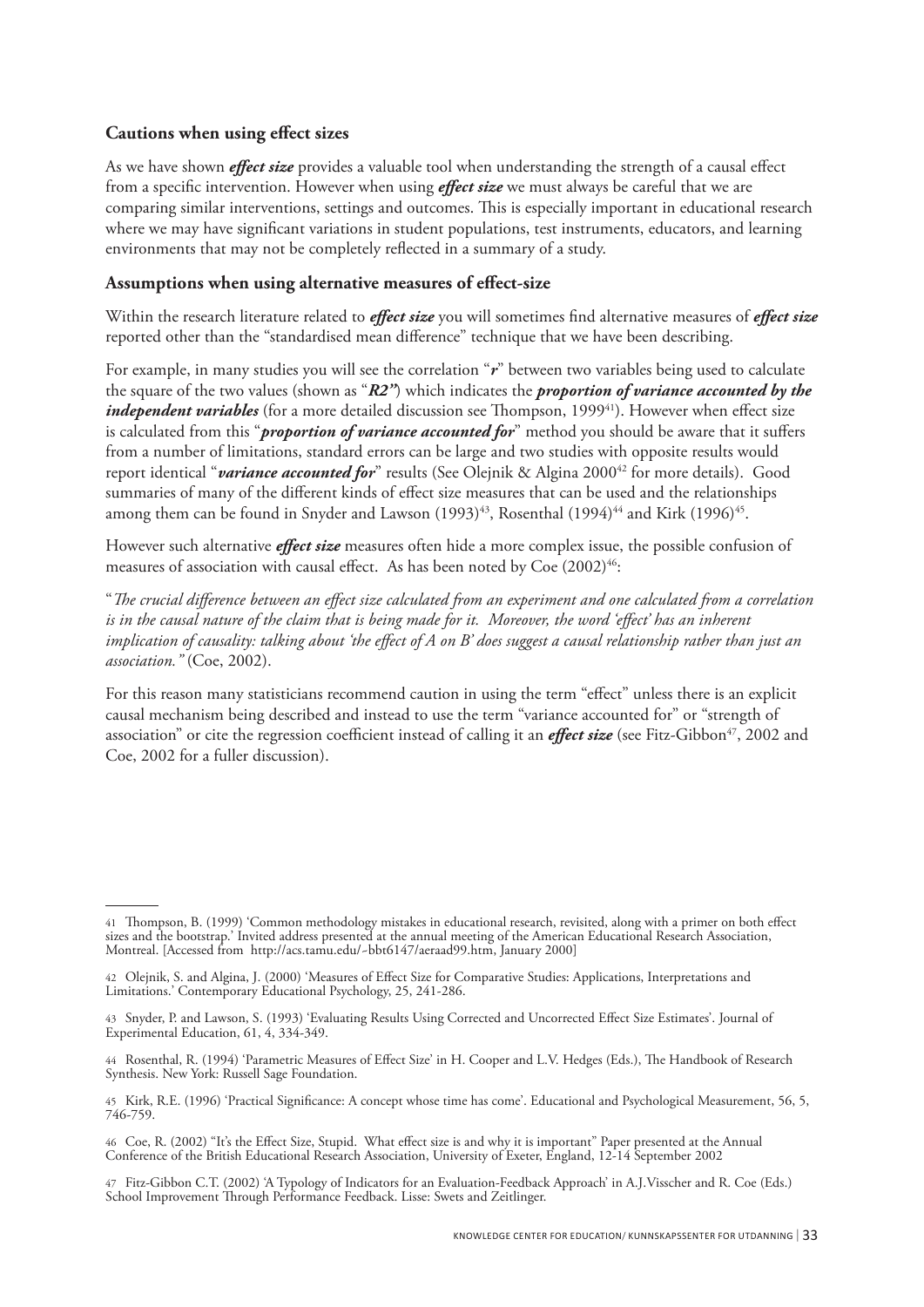### **Summary**

An *effect size* is a measure of the size of the causal effect of an intervention within a controlled experimental study or quasi experimental evaluation. The interpretation of *effect size* is dependent on the assumption that the control and experimental (intervention) groups are normally distributed with the same standard deviations. Without these assumptions the interpretation of *effect sizes* can be problematic , for example, when a sample has a restricted range, does not come from a normal distribution, or if the measurement from which it was derived has unknown reliability.

Care must be therefore be taken in comparing or aggregating *effect sizes* based on different outcomes, different operationalisations of the same outcome, different treatments, levels of the same treatment, or measures derived from different populations.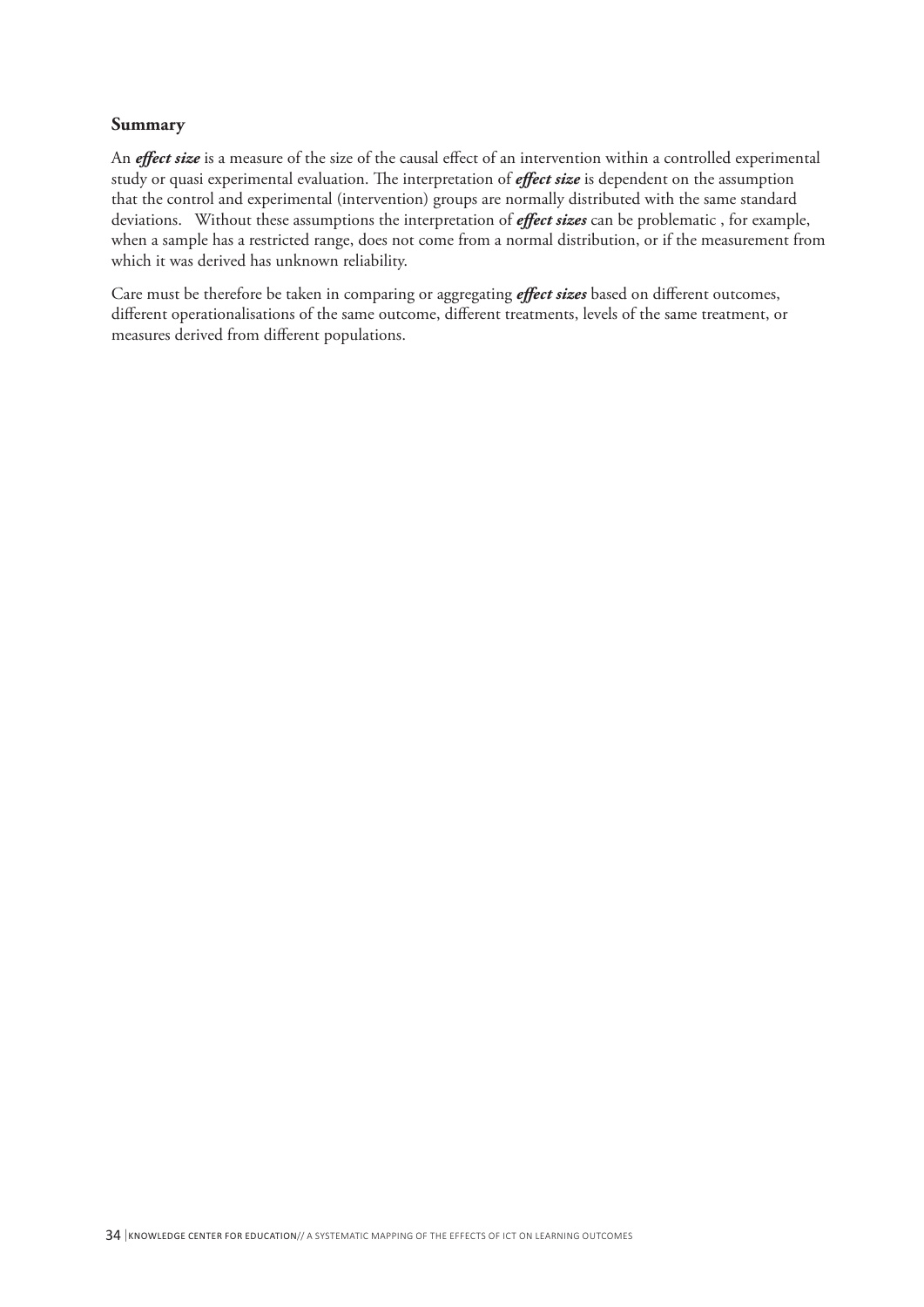